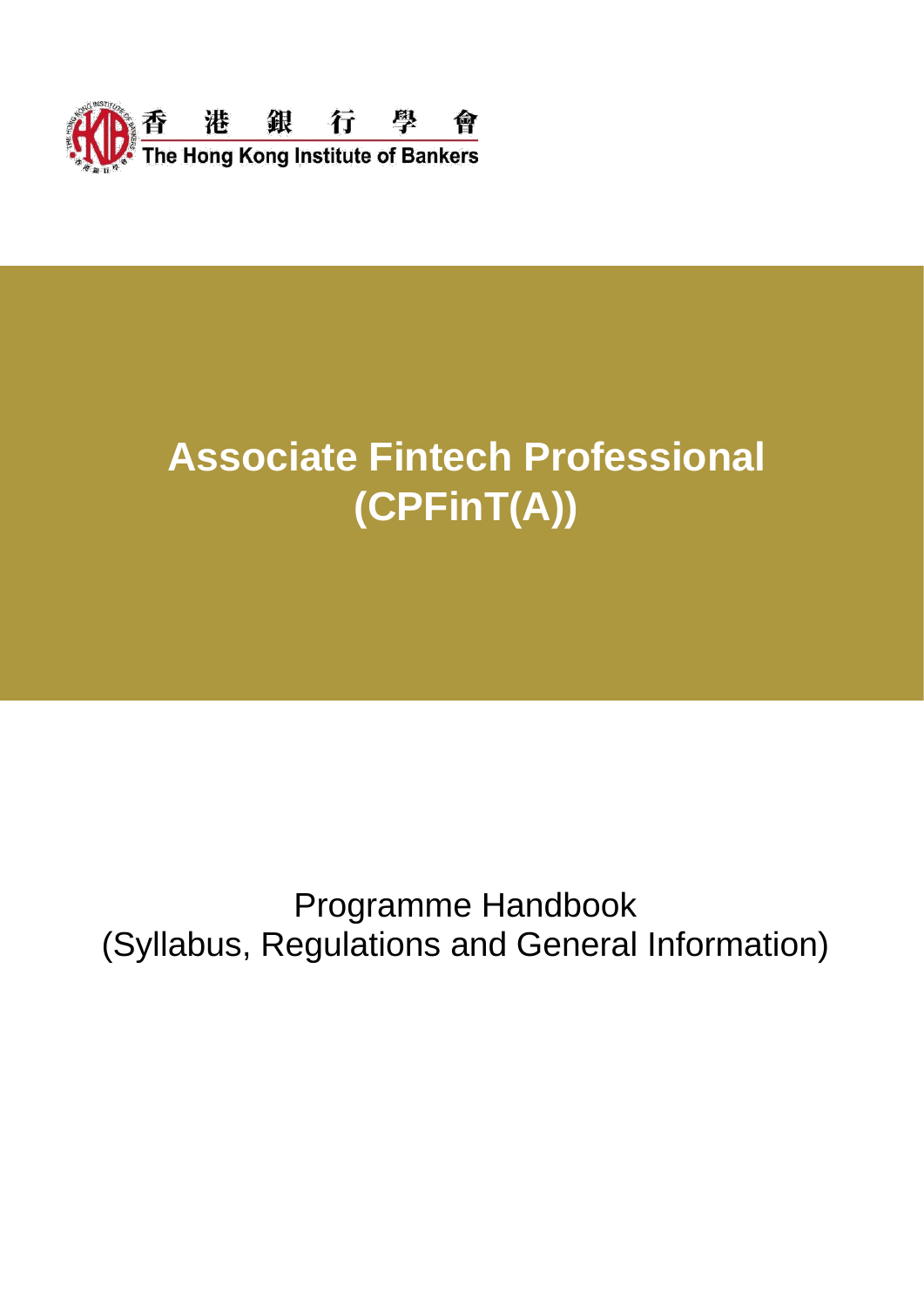# **Table of Contents**

| $\mathbf 1$ . |      |  |
|---------------|------|--|
| 2.            |      |  |
| 3.            |      |  |
|               | 3.1. |  |
|               | 3.2. |  |
|               | 3.3. |  |
|               | 3.4. |  |
| 4.            |      |  |
|               | 4.1  |  |
|               | 4.2  |  |
| 5.            |      |  |
|               | 5.1  |  |
|               | 5.2  |  |
|               | 5.3  |  |
|               | 5.4  |  |
| 6.            |      |  |
| 7.            |      |  |
| 8.            |      |  |
| 9.            |      |  |
|               | 9.1  |  |
|               | 9.2  |  |
|               |      |  |
|               | 10.1 |  |
|               | 10.2 |  |
|               | 10.3 |  |
|               |      |  |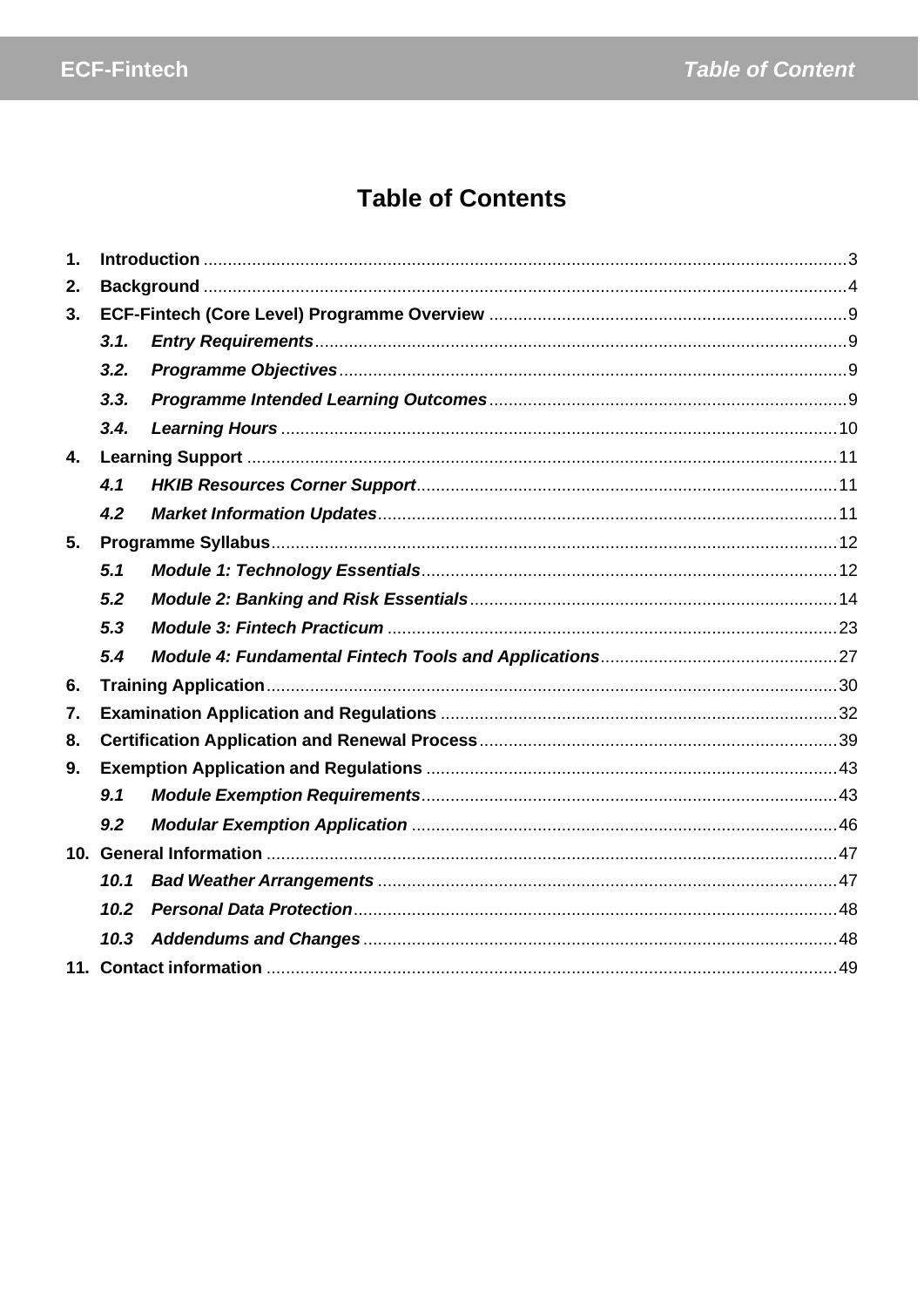# <span id="page-2-0"></span>**1. Introduction**

With the aim of supporting capacity building and talent development for banking professionals, the Hong Kong Monetary Authority (HKMA) has been working together with the banking industry to introduce an industry-wide competency framework **- "Enhanced Competency Framework (ECF) for Banking Practitioners"** in Hong Kong.

The Enhanced Competency Framework on Financial technology ("Fintech") (hereinafter referred to as "ECF-Fintech") was introduced to develop a sustainable pool for the banking industry. The qualification structure of the ECF-Fintech comprises two levels: Core Level and Professional Level, targeting entry level and junior level staff and staff taking up middle or senior positions in Fintech-related job roles.

As the programme and qualification provider of the ECF-Fintech, The Hong Kong Institute of Bankers (HKIB) has developed the learning programme – the **"ECF-Fintech (Core Level)"** to help individuals attain the Core Level of the competency standards set for the ECF-Fintech. The programme **"ECF-Fintech (Professional Level)"** helps individuals attain the Professional Level of the competency standards.

This Handbook provides programme details and relevant information for the learner who wants to complete the ECF-Fintech training and examination with the intent of obtaining the Professional Qualifications of **"Associate Fintech Professional (CPFinT(A))"**.

For more details, please refer to the HKMA's Guide to Enhanced Competency Framework on Fintech at [https://www.hkma.gov.hk/media/eng/doc/key-information/guidelines-and-circu](https://www.hkma.gov.hk/media/eng/doc/key-information/guidelines-and-circular/2021/20211203e1.pdf)[lar/2021/20211203e1.pdf](https://www.hkma.gov.hk/media/eng/doc/key-information/guidelines-and-circular/2021/20211203e1.pdf) and HKIB website at [https://www.hkib.org/page/203.](https://www.hkib.org/page/203)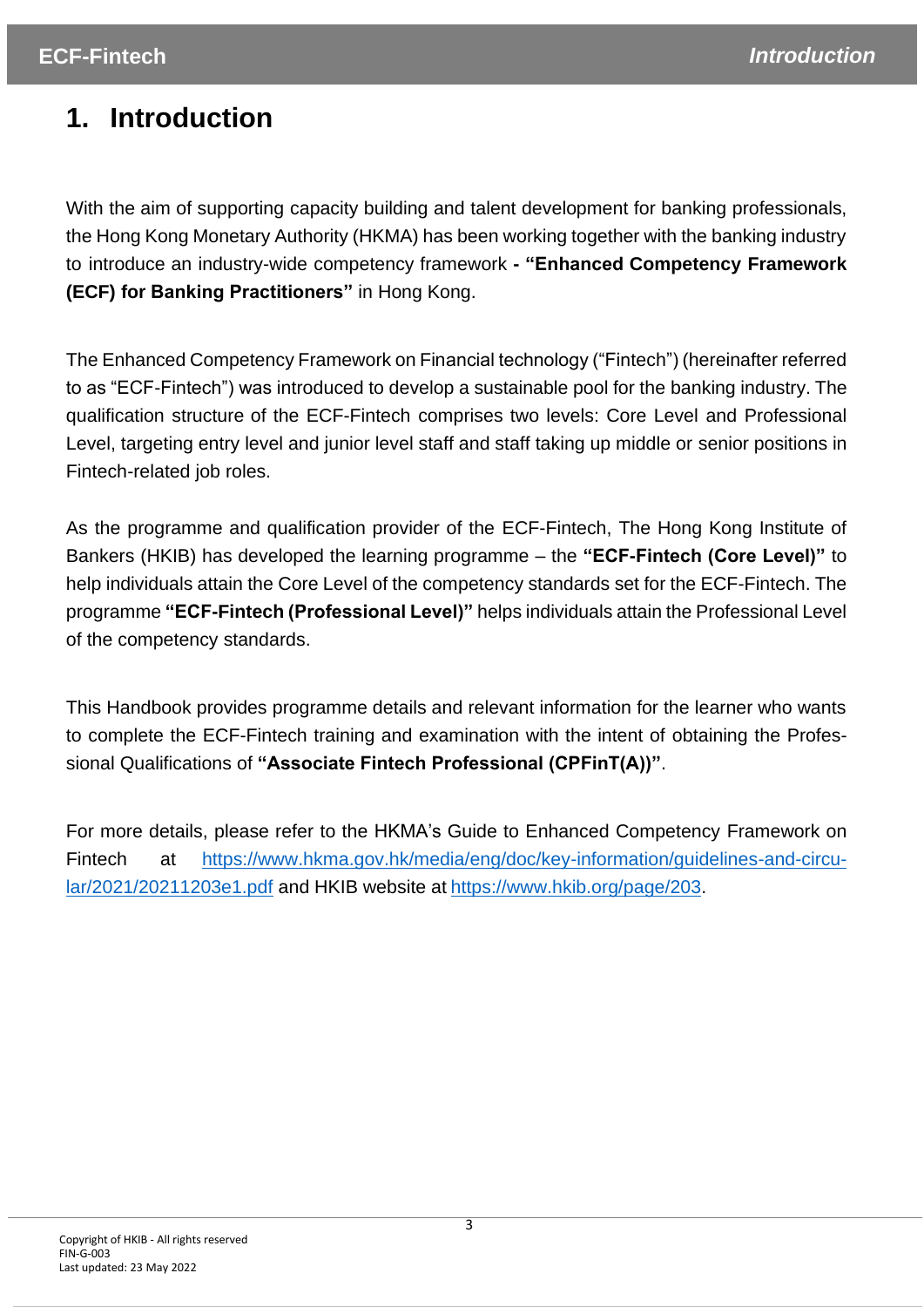# <span id="page-3-0"></span>**2. Background**

# *2.1. Aims*

The aims of the ECF-Fintech are twofold:

- (i) To develop a sustainable Fintech talent pool for the banking industry; and
- (ii) To raise and maintain the professional competence of Fintech practitioners in the banking industry.

# *2.2. Qualification Structure*

The competency standards of the ECF-Fintech comprise two levels: Core Level and Professional Level.

**Core Level** - This level is applicable to entry level and junior level Fintech practitioners in AIs.

**Professional Level** -This level is applicable to Fintech practitioners taking up middle or senior positions in AIs. In order to more accurately reflect the different areas of expertise, this level is further divided into two tracks: Management Track and Specialist Track.

# *2.3. Scope of Application*

The ECF-Fintech aims to develop an all-rounded Fintech competency framework to enhance the professional competencies of Fintech practitioners working in functions that involve technological innovation for financial services in the banking industry. Specifically, it is aimed at "Relevant Practitioners" located in the Hong Kong office of an AI whose primary responsibilities are to perform one or multiple job roles listed in the table below.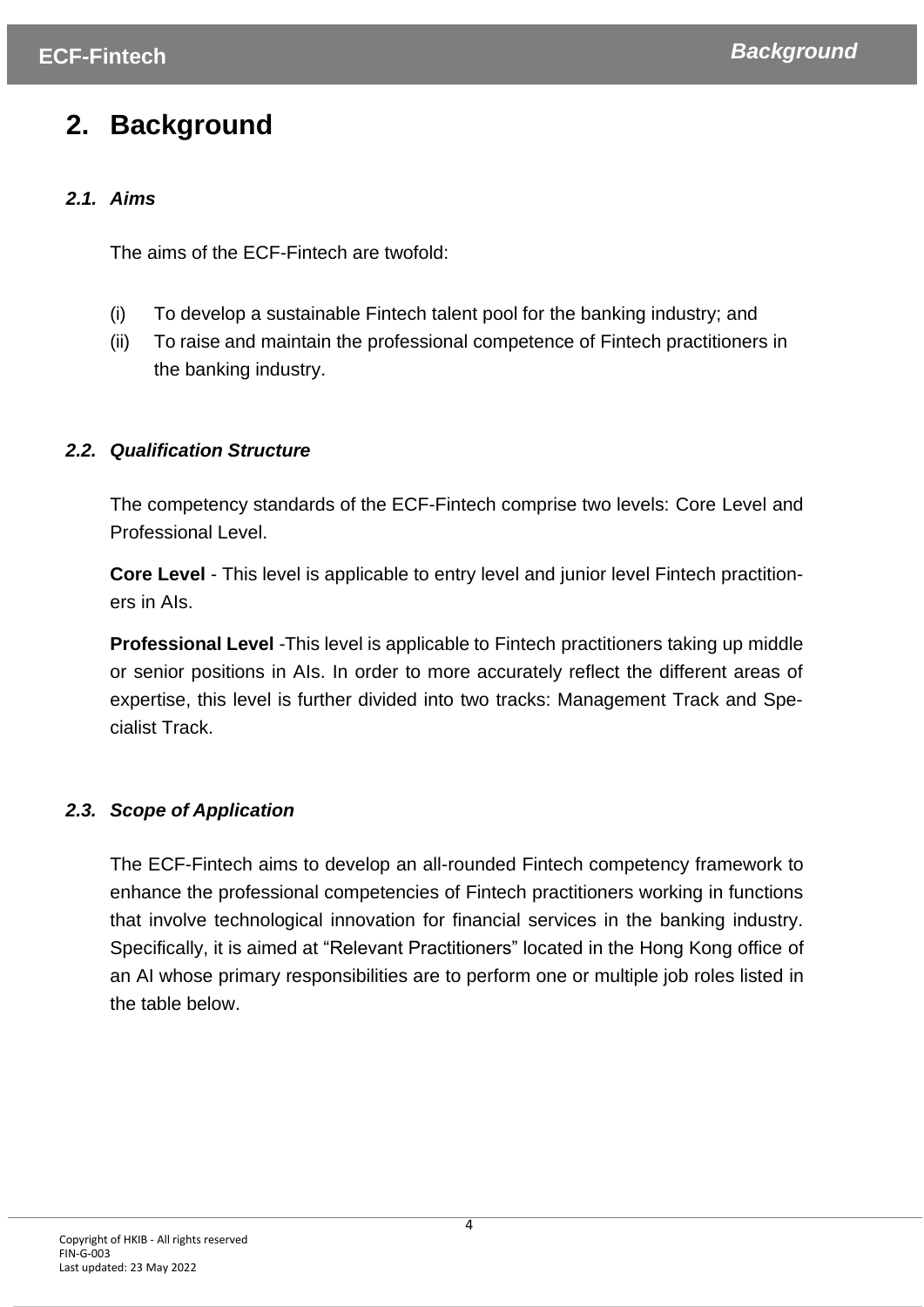| <b>Job Roles</b>                                              | <b>Role Description</b><br>(Core Level)                                                                                                                                                                                                                                                                                                  | <b>Role Description</b><br>(Professional Level)                                                                                                                                                                                   |  |
|---------------------------------------------------------------|------------------------------------------------------------------------------------------------------------------------------------------------------------------------------------------------------------------------------------------------------------------------------------------------------------------------------------------|-----------------------------------------------------------------------------------------------------------------------------------------------------------------------------------------------------------------------------------|--|
| Role 1 - Fintech<br><b>Solution Devel-</b><br>opment          | Design, develop, test, and<br>deliver the core functional and tech-<br>nical aspects of Fintech solutions<br>for the AI. Work closely with cross-<br>functional teams, and coordinate<br>projects on Fintech solutions<br>throughout the software develop-<br>ment lifecycle.                                                            | Provide expert advice on Fintech<br>applications. Work with cross-func-<br>tional teams to build and implement<br>Fintech solutions for the AI.                                                                                   |  |
| Role 2 - Fintech<br><b>Product Design</b>                     | Design and develop new Fintech<br>products with innovative features<br>and functionalities driven by user<br>needs or market forces.                                                                                                                                                                                                     | Oversee the design, development,<br>and management of Fintech<br>products and ensure products'<br>alignment with the Al's overall<br>Fintech strategic direction and<br>product compliance.                                       |  |
| Role $3-$<br><b>Fintech Strat-</b><br>egy and Man-<br>agement | Assist in the research and execu-<br>tion of Fintech strategy, and man-<br>age the Fintech initiatives of the AI<br>in collaboration with internal<br>stakeholders and external vendors<br>and partners.                                                                                                                                 | Drive Fintech agenda within the AI,<br>and provide strategic direction for<br>the AI's Fintech initiatives.                                                                                                                       |  |
| Role $4-$<br>Regtech                                          | Assist in Regtech research, use<br>case formulation, regulatory and<br>business requirements consolida-<br>tion, vendor selection and Reg-<br>tech solution development, etc.<br>along the Regtech adoption jour-<br>ney to enhance the efficiency and<br>effectiveness of the Al's risk man-<br>agement and regulatory compli-<br>ance. | Lead and drive the design, devel-<br>opment and implementation of<br>Regtech solutions and the change<br>management to ensure alignment<br>with the Al's overall Regtech strat-<br>egy and realization of benefits of<br>Regtech. |  |

For more details about the key tasks, please refer to Annex 1 of HKMA's Guide to Enhanced Competency Framework on Fintech at [https://www.hkma.gov.hk/media/eng/doc/key-infor](https://www.hkma.gov.hk/media/eng/doc/key-information/guidelines-and-circular/2021/20211203e1.pdf)[mation/guidelines-and-circular/2021/20211203e1.pdf](https://www.hkma.gov.hk/media/eng/doc/key-information/guidelines-and-circular/2021/20211203e1.pdf)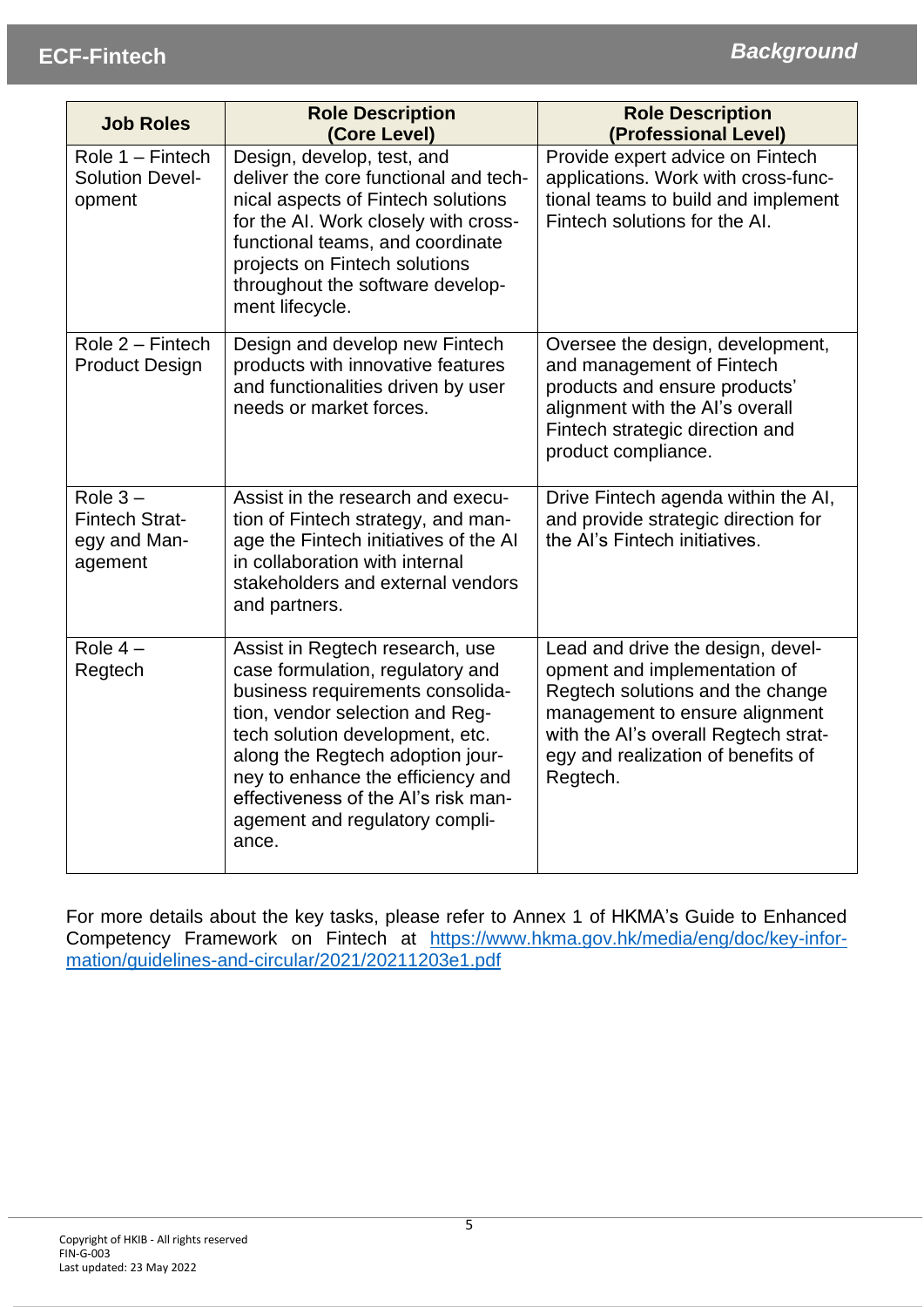# *2.4. Certification and Public Register*

There are six Professional Qualifications under the ECF-Fintech:

# **Core Level**

# *Associate Fintech Professional (CPFinT(A))*

A Relevant Practitioner may apply to HKIB for the professional qualification certification if he or she:

- (1) has completed all the four Core Level training modules (Modules 1 to 4) and obtained a pass in the relevant examination of each module plus 1 year of relevant work experience in Fintech projects and / or any of the Core Level functions in Fintech Solution Development, Fintech Product Design, Fintech Strategy and Management or Regtech as specified in "Annex 1 of HKMA's Guide to Enhanced Competency Framework on Fintech; or
- (2) Is grandfathered based on the required work experience upon the launch of the Core Level module and employed by an AI at the time of application.

# **Professional Level - Management Track**

# *Certified Fintech Professional (Management) (CPFinT(M))*

A Relevant Practitioner may apply to HKIB for professional qualification certification if he or she:

- (1) has completed Module 5, Module 9, and Module 10 of the ECF-Fintech Professional Level training programme and obtained a pass in the relevant examination of each module on top of the Core Level qualification plus at least 3 years of relevant work experience in Fintech projects and/or any of Professional Level functions in Fintech Solution Development, Fintech Product Design, Fintech Strategy and Management or Regtech as specified in "Annex 1 of HKMA's Guide to ECF-Fintech"; or
- (2) is grandfathered based on the required work experience upon the launch of the Professional Level module and employed by an AI at the time of application.

# **Professional Level - Specialist Track**

*Certified Fintech Professional (Specialist - AI & Big Data Stream) (CPFinT(S-AIBD))*

*Certified Fintech Professional (Specialist - Distributed Ledger Technology Stream) (CPFinT(S-DLT))*

*Certified Fintech Professional (Specialist - Open Banking and API Stream) (CPFinT(S-OBAPI))*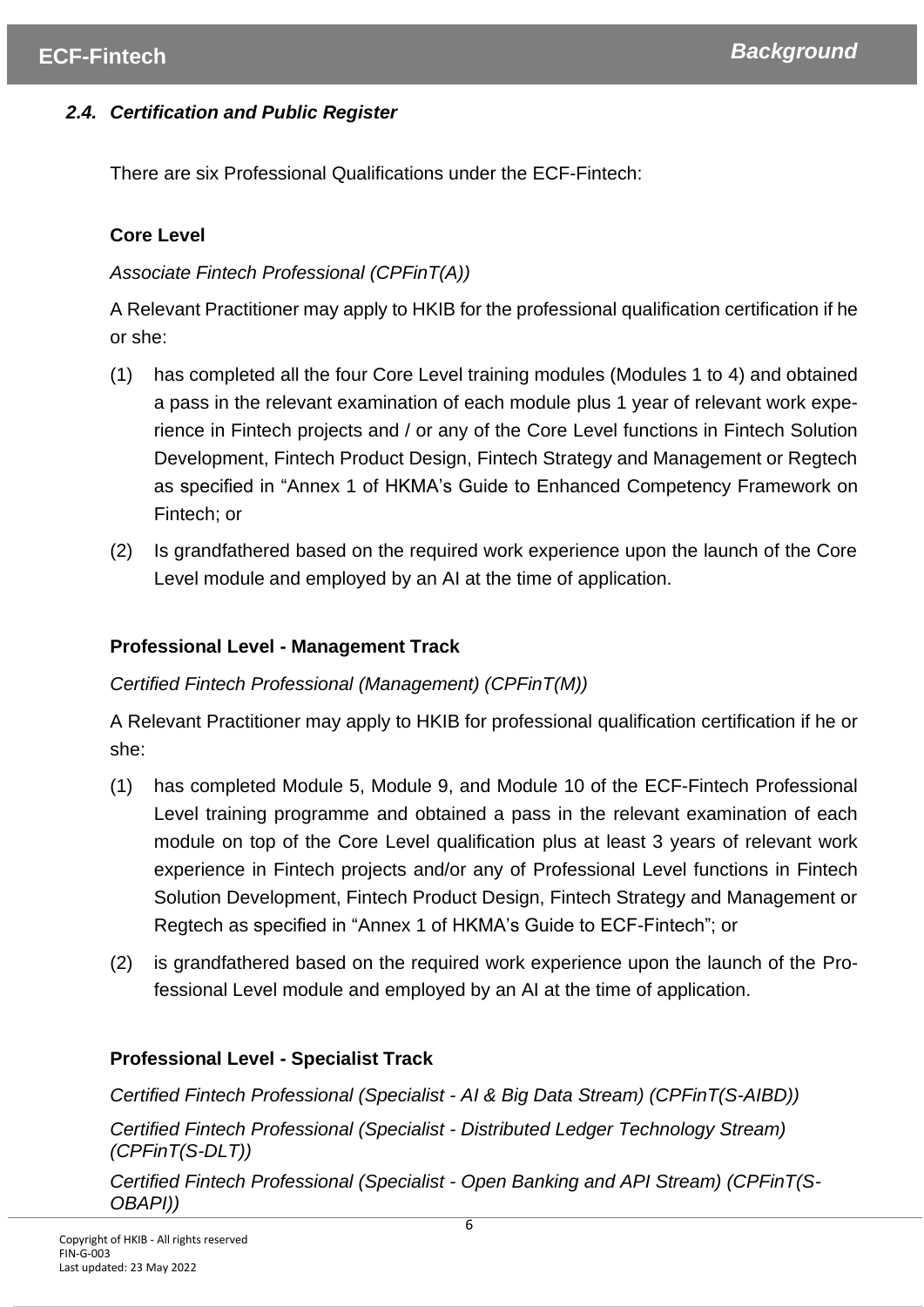*Certified Fintech Professional (Specialist - Regtech Stream) (CPFinT(S-RT)*

A Relevant Practitioner may apply to HKIB for professional qualification certification if he or she:

- (1) has completed Module 5 and one of the following modules for fulfilling the technical specialist stream of the Professional Level training programme and obtained a pass in the examination of the relevant modules on top of the Core Level qualification plus at least 3 years of relevant work experience in Fintech projects and/or any of the Professional Level functions in Fintech Solution Development, Fintech Product Design, Fintech Strategy and Management or Regtech as specified in "Annex 1 of HKMA's Guide to Enhanced Competency Framework on Fintech":
	- Module 6 for AI and Big Data stream
	- Module 7 for Distributed Ledger Technology stream
	- Module 8 for Open Banking and API stream
	- Module 11 for Regtech stream

or

(2) is grandfathered based on the required work experience upon the launch of the Professional Level module and employed by an AI at the time of application.

For details regarding grandfathering requirements, please refer to HKIB website and HKMA's Guide to Enhanced Competency Framework on Fintech.

By going through HKIB certification process successfully, the respective certification holders are then registered as Certified Individuals (CI) and included in the public register on HKIB website. HKIB will also grant the certification holders a professional membership of HKIB.

# *2.5. Annual renewal of certification and CPD Requirements*

The ECF-Fintech certifications are subject to annual renewal by HKIB. Certification holders are required to meet the annual Continuing Professional Development (CPD) requirements and pay an annual certification fee to renew the certification.

For both the Core Level and Professional Level qualifications, a minimum of 12 CPD hours is required for each calendar year, of which at least 4 CPD hours should be on topics related to innovative technology (e.g. artificial intelligence, big data, cloud computing,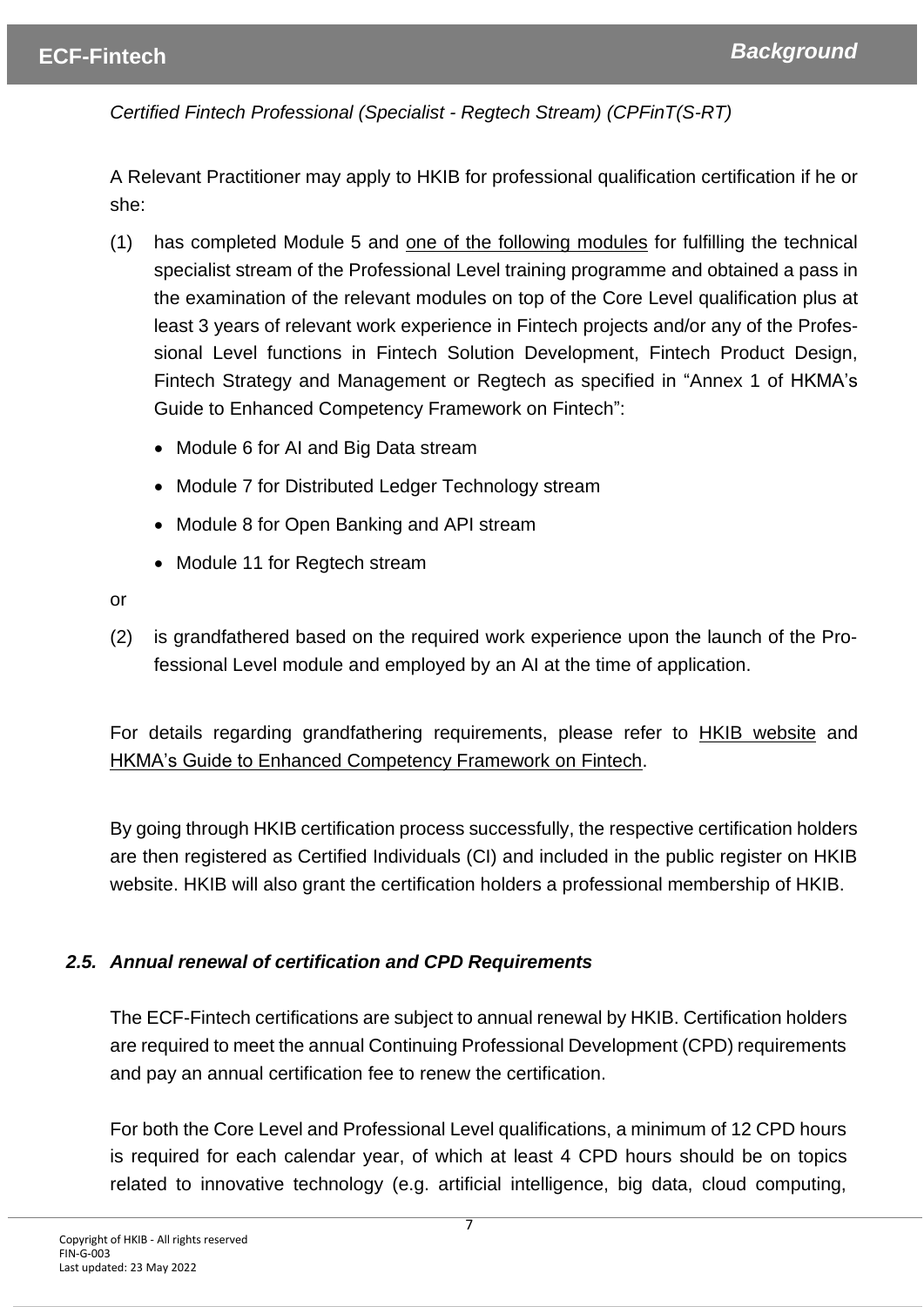cybersecurity, distributed ledger technology, and/or open banking and API), product development, business strategy and marketing, finance and investment, and/or risk and compliance.

Any excess CPD hours accumulated within a particular year cannot be carried forward to the following year.

No CPD is required in the first calendar year when above certification(s) is granted. The CPD requirement starts in the following calendar year.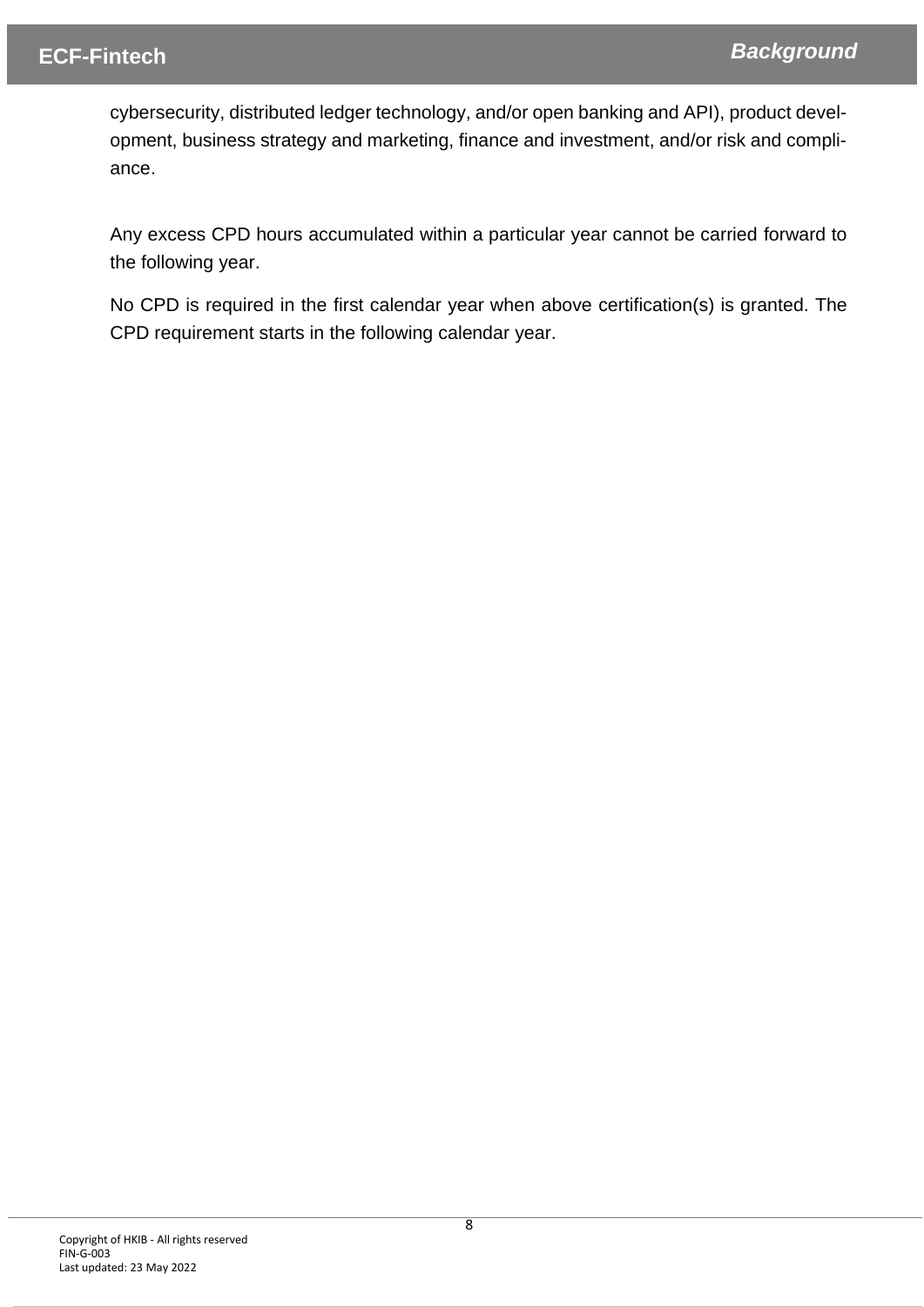# <span id="page-8-0"></span>**3. ECF-Fintech (Core Level) Programme Overview**

## <span id="page-8-1"></span>*3.1. Entry Requirements*

The Programme is open to members and non-members of HKIB. Learners must fulfil the stipulated minimum entry requirements:

- ÷ A Bachelor's Degree in any discipline awarded by a recognised university or equivalent; or
- ÷ An Associate Degree (AD) / Higher Diploma (HD) in a banking, finance, technology or related discipline or equivalent; or
- ÷ A relevant professional qualification; or
- ÷ Mature applicants with 3 years of relevant banking experience with recommendations from employer

#### *Remarks:*

- *1. 3*  $3<sup>rd</sup>$  or final year full-time university undergraduate students in a banking, finance, technology or related *discipline will be considered.*
- *2. Mature applicants (aged 21 or above) who do not possess the above academic qualifications but with relevant banking experience and recommendation from their employers will be considered on individual merit.*

# <span id="page-8-2"></span>*3.2. Programme Objectives*

This programme is developed to nurture a broad and sustainable talent pool of entry level and junior level Fintech practitioners for the banking industry. Learners will be equipped with professional knowledge and technical expertise to better respond to innovative financial and technological trends.

### <span id="page-8-3"></span>*3.3. Programme Intended Learning Outcomes*

Upon completion of the programme, learners should be able to:

- Acquire the key aspects of Fintech application in banking and financial services. ÷
- 4. Demonstrate in-depth knowledge of the legal and regulatory framework for Fintech governing banking and financial services in Hong Kong.
- ÷ Acquire essential knowledge of the financial system, banking products and services.
- Integrate and apply Fintech skills and knowledge to tackle banking and financial ser-÷ vices industry challenges and develop practical recommendations or solutions.
- ÷ Analyse latest digital developments in Hong Kong and overseas and identify new opportunities for Fintech innovation in banking products, services, and platform.
- Apply the essential principles and industry standards to support the design, develop-÷ ment, and promotion of Fintech solutions.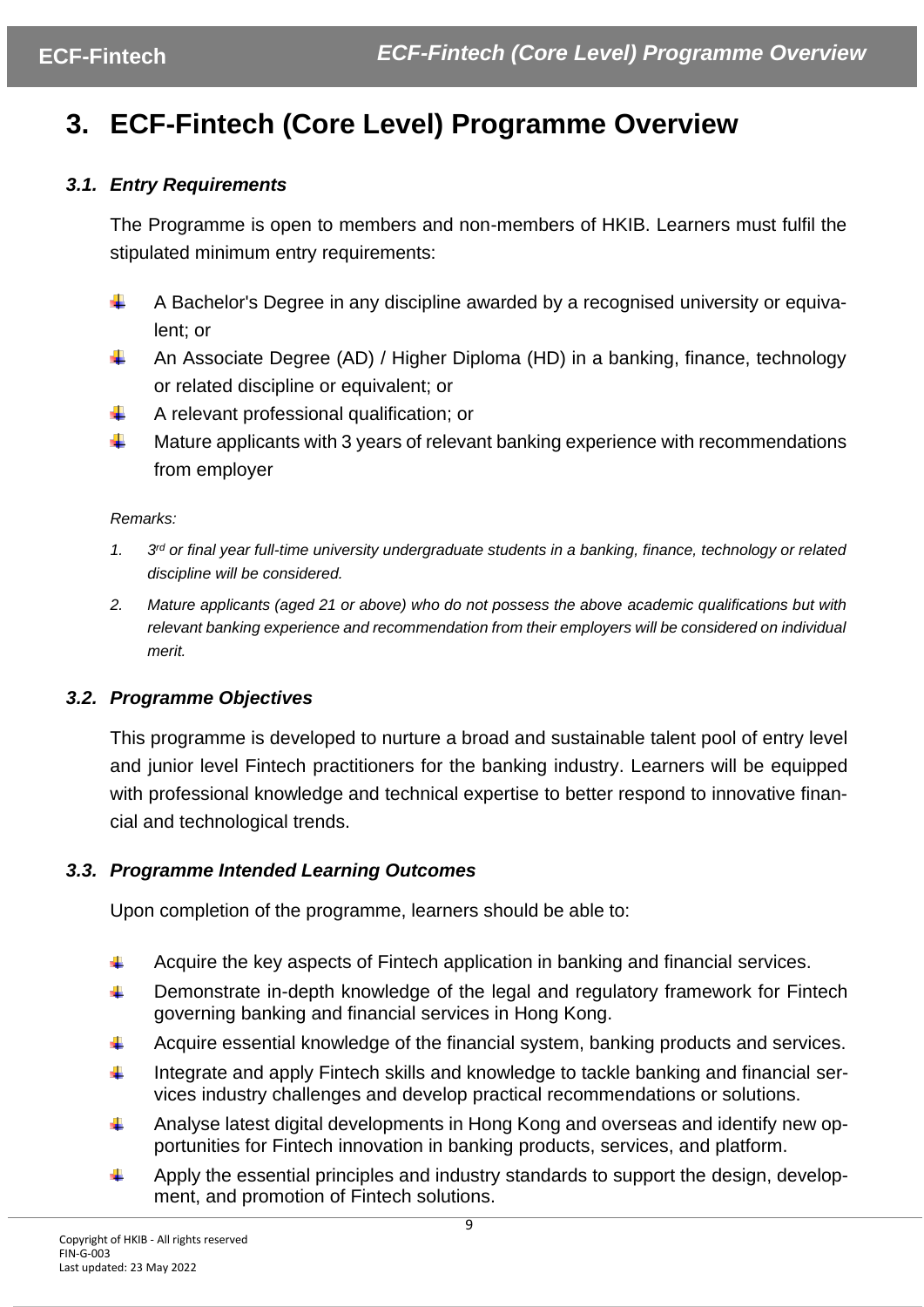## <span id="page-9-0"></span>*3.4. Learning Hours*

The Programme is comprised of the following 4 modules, accumulating a total of 80 credits.

- Module 1: Technology Essentials (20 credits)
- Module 2: Banking and Risk Essentials (20 credits)
- Module 3: Fintech Practicum (20 credits)
- Module 4: Fundamental Fintech Tools and Applications (20 credits)

The programme design adopts a blended learning approach. Learners are advised to spend no less than 800 Learning Hours (equivalent to 80 credits). Learning time refers to the amount of time an average learner is expected to take to complete all learning pertaining to the programme and achieve the learning outcomes expected. It includes time spent on all learning modes and activities such as training classes, self-study and assessment hours.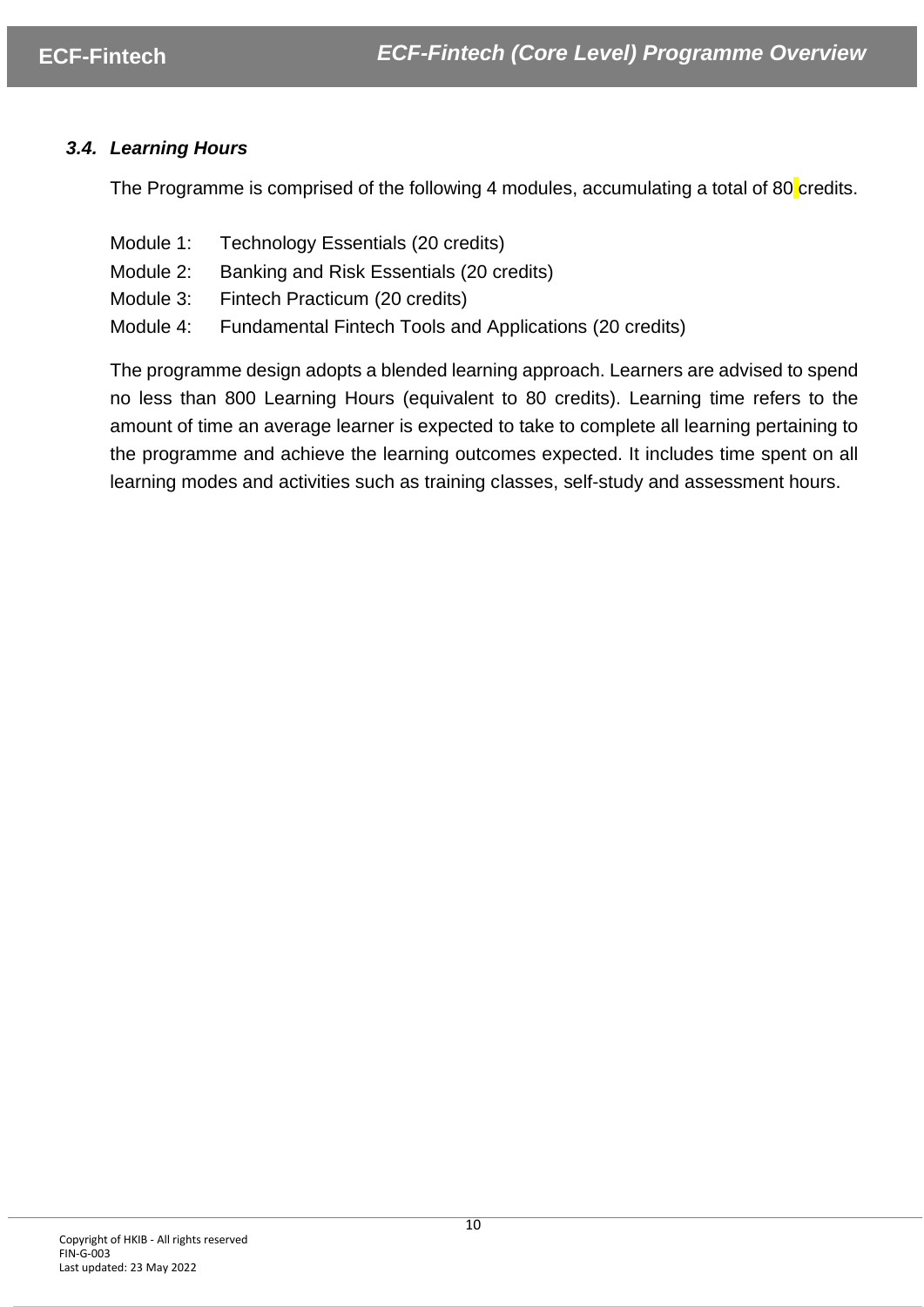# <span id="page-10-0"></span>**4. Learning Support**

# <span id="page-10-1"></span>*4.1 HKIB Resources Corner Support*

The Resources Corner situated at the premises of HKIB provides the required learning resources required for study. Copies of the Recommended Readings are available in the Corner for borrowing. To provide updated learning resources to the members, HKIB has provided FREE internet and library services to the members.

Learners are encouraged to prepare for the examination by acquiring relevant market information and module knowledge through various channels, e.g. reference readings, business journals, websites, etc. Learners should be aware that such market information may be important and pertinent to the examination.

# <span id="page-10-2"></span>*4.2 Market Information Updates*

HKIB regularly organises training courses, seminars and luncheon talks on current issues and developments in financial markets that candidates may find essential, helpful and relevant to their learning.

For more details, please refer to **HKIB** [website](https://secure.kesdee.com/ksdlms/?Partner=HKIB)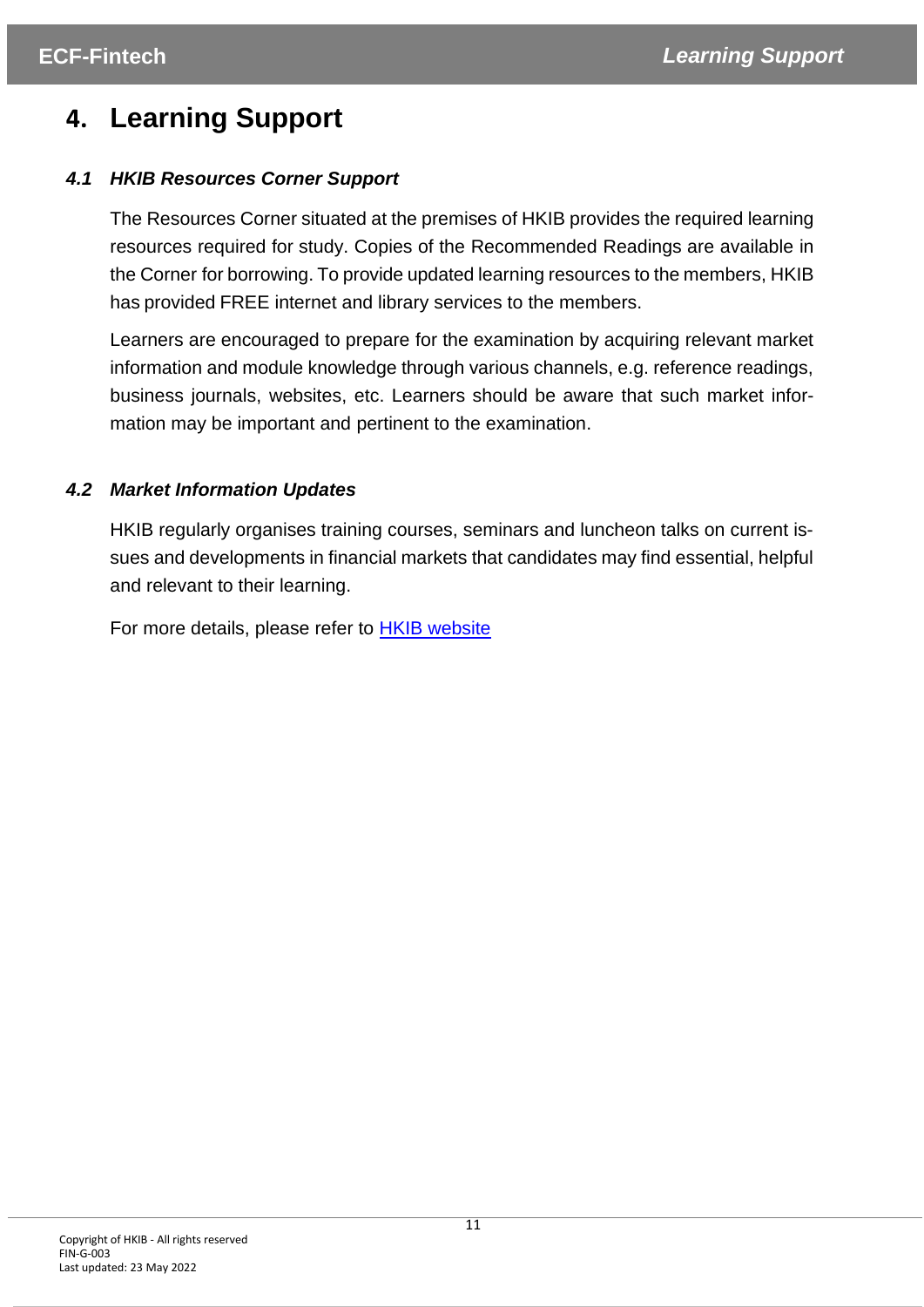# <span id="page-11-0"></span>**5. Programme Syllabus**

# <span id="page-11-1"></span>*5.1 Module 1: Technology Essentials*

# *A. Module Objective*

The module aims to introduce emerging financial and regulatory technologies, including artificial intelligence (AI), big data analytics, distributed ledger technology (DLT), cloud computing, open banking and API, Robotic Process Automation (RPA) and cybersecurity; to introduce Fintech trends, key disruption events in the banking industry and the impact of Fintech developments on banking industry operations; and to introduce local and overseas Fintech applications, use cases and the corresponding implications in the banking space.

# *B. Module Intended Learning Outcome*

Upon completion of this module, learners should be able to:

- Analyse, evaluate and apply the fundamental technical concepts and principles of emerging Fintech topics to assist in Fintech solution development.
- Identify the recent and emerging Fintech trends and developments and common Fintech applications in banks.

# *C. Syllabus*

| <b>Chapter 1: Introduction to Financial Technology (Fintech) and Regtech</b> |                                              |                                                                    |
|------------------------------------------------------------------------------|----------------------------------------------|--------------------------------------------------------------------|
| 1                                                                            | $\blacksquare$                               | Introduction of emerging financial and regulatory technologies     |
| $\overline{2}$                                                               |                                              | Key concepts and principles of artificial intelligence             |
| 3                                                                            |                                              | Key concepts and principles of big data analytics                  |
| 4                                                                            | $\overline{\phantom{a}}$                     | Key concepts and principles of distributed ledger technology (DLT) |
| 5                                                                            |                                              | Key concepts and principles of cloud computing                     |
| 6                                                                            |                                              | Key concepts and principles of open banking & API                  |
| $\overline{7}$                                                               |                                              | Key concepts and principles of Robotic Process Automation (PRA)    |
| 8                                                                            | Key concepts and principles of cybersecurity |                                                                    |
|                                                                              |                                              | <b>Chapter 2: Fintech Trends and Developments</b>                  |
| 1                                                                            |                                              | Recent Key Disruptive Events in Banking                            |
| $\overline{2}$                                                               | $\blacksquare$                               | Fintech Development to enhance the Banking Operations and Customer |
|                                                                              |                                              | Experience                                                         |
|                                                                              |                                              | <b>Customer Experience and Centricity</b><br>$\bullet$             |
|                                                                              |                                              | <b>Digital Product Services Development</b><br>٠                   |
|                                                                              |                                              | <b>Operation Efficiency Enhancement</b><br>٠                       |
|                                                                              |                                              | <b>Change Management</b><br>٠                                      |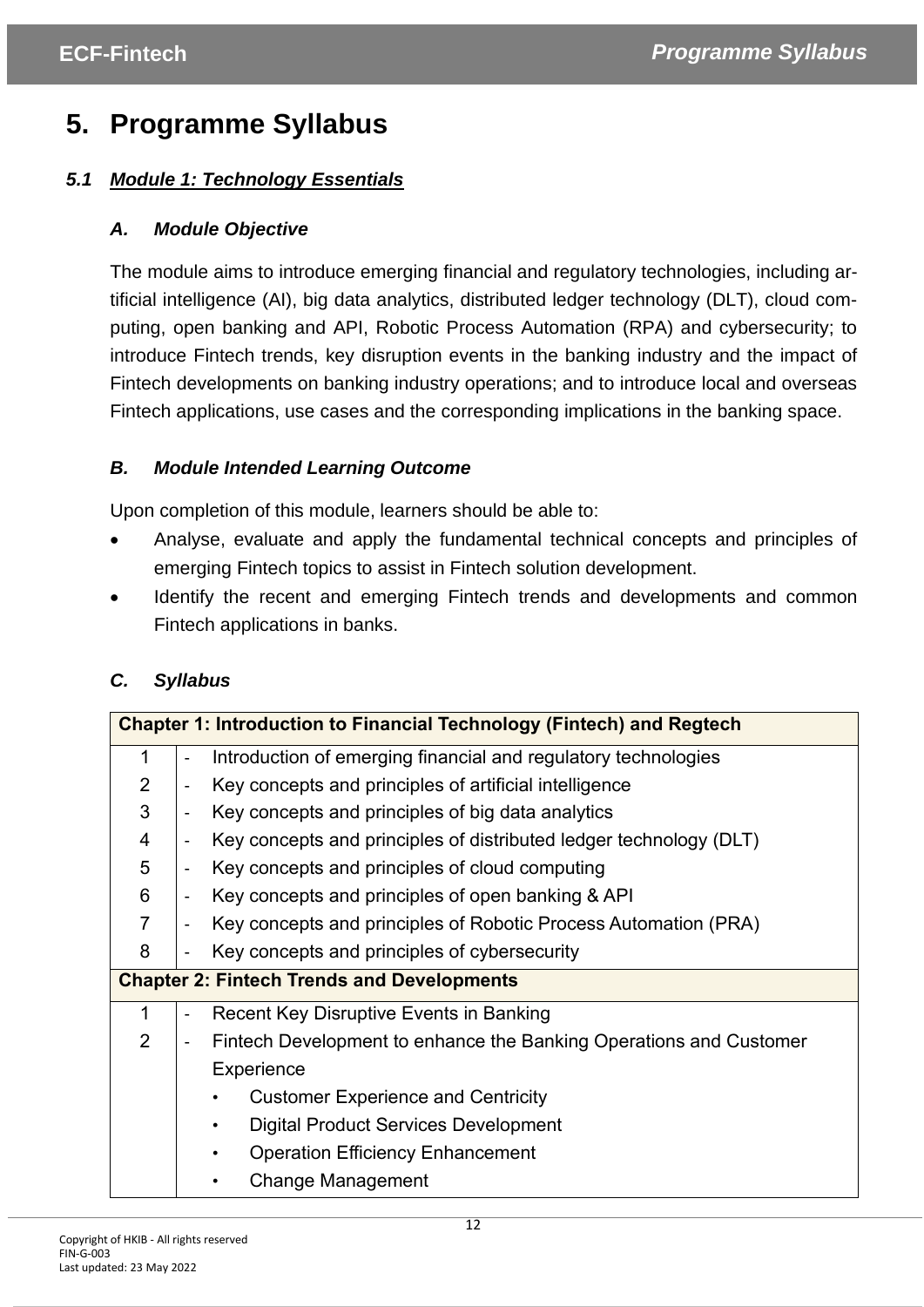# **Chapter 3: Common Fintech Applications in Banks**

- 1 Local and overseas Fintech applications
- 2 Use-cases of the following technologies, including
	- Virtual assistant
	- Credit scoring
	- Authentication and biometrics
	- Remote onboarding

# *D. Recommended Readings*

# *Essential Readings*

- 1. Rubini, Agustin (2018). Fintech in a Flash: Financial Technology Made Easy. De G PRESS.
- 2. Mohan, D. (2020). The Financial Services Guide to Fintech: Driving Banking Innovation Through Effective Partnerships. Kogan Page. (Chapter 1, 2, 7 and 10).
- 3. Mills, Karen G. (2018). Fintech, Small Business & the American Dream: How Technology Is Transforming Lending and Shaping a New Era of Small Business Opportunity. Springer.

# *Supplementary Readings*

- 1. Tanda, Alessandra & Schena, Cristiana-Maria (2020). FinTech, BigTech and banks: digitalisation and its impact on banking business models. Palgrave Pivot.
- 2. Tanda, A., & Schena, C. M. (2019). FinTech, BigTech and Banks. Springer Publishing.
- 3. Loesch, Stefan (2018). A Guide to Financial Regulation for Fintech Entrepreneurs. Wiley.

# *Further Readings*

- 1. Anderson, Ross (2020). Security Engineering: A Guide to Building Dependable Distributed Systems. Wiley.
- 2. Benedict J. Drasch, André Schweizer and Nils Urbach. (2018) Integrating the 'Troublemakers': A taxonomy for cooperation between banks and fintechs. Journal of Economics and Business. Volume 100, November–December 2018, Pages 26-42. DOI: 10.1016/j.jeconbus.2018.04.002.
- 3. Valverde, Dantiago Carbo & Fernandez, Francisco Rodriguez (2020). Financial digitalization: Banks, Fintech, Bigtech, and consumers. Journal of Financial Management, Markets and Institutions, 08(01), 2040001.
- 4. The Hong Kong Monetary Authority (2019). Reshaping Banking with Artificial Intelligence.
- 5. Brett King (2018). Bank 4.0: Banking Everywhere, Never at a Bank. Wiley.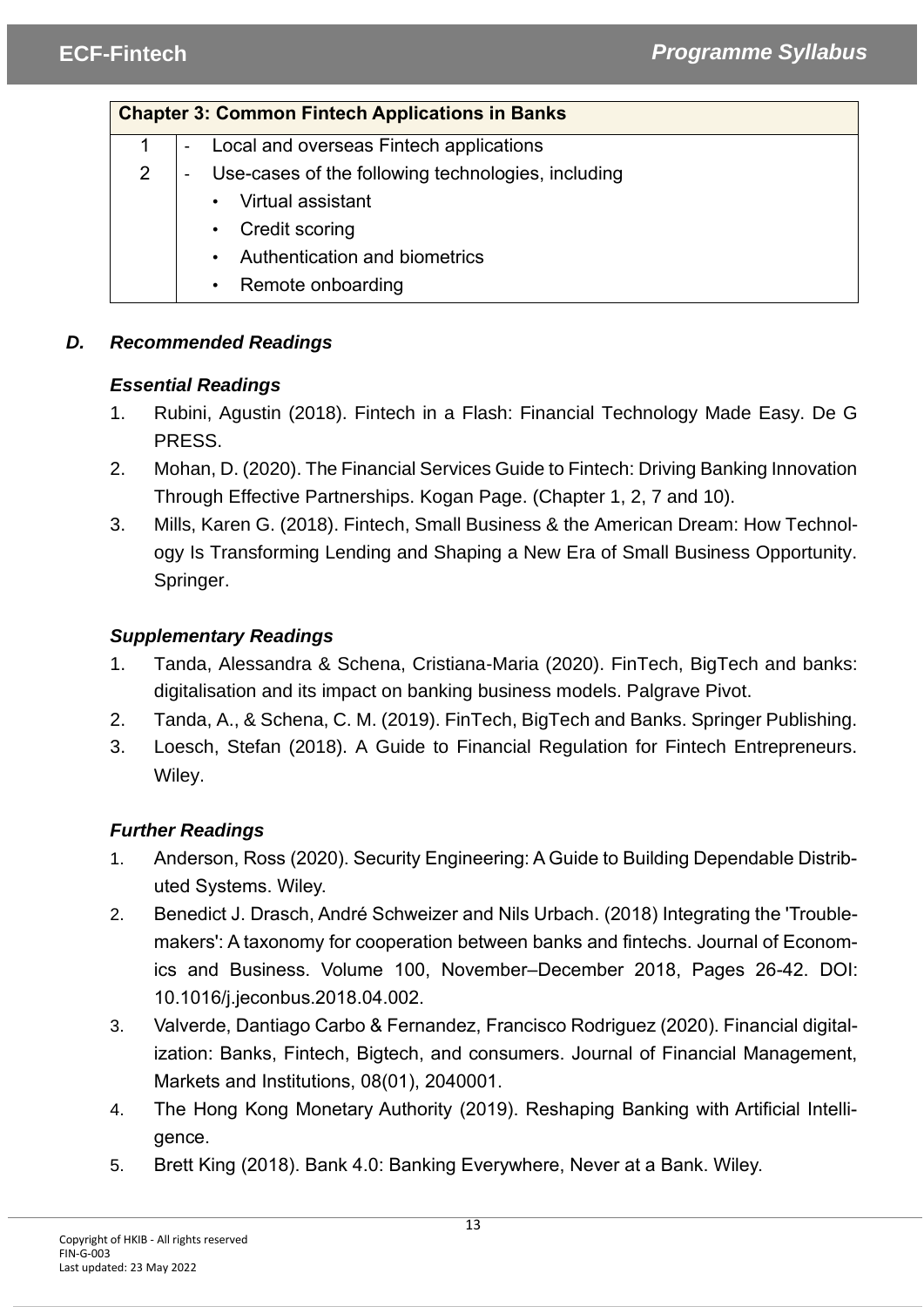# <span id="page-13-0"></span>*5.2 Module 2: Banking and Risk Essentials*

## *A. Module Objective*

The module aims to enable learners a clear understanding of corporate, institutional, commercial, and retail banking and articulate the offerings and distinction of different banking sectors; to provide learners knowledge of products and services, and respective banking functions and operations supports; to provide learners a clear picture of contemporary banking developments and local talent expectations, including local and international Fintech initiatives; to enhance learners' knowledge and understanding on risk management framework and methodologies, regulatory framework landscape, Regtech application and development.

## *B. Module Intended Learning Outcome*

Upon completion of this module, learners should be able to:

- Differentiate between different banking product offerings and study the differences between retail banking, commercial banking, corporate banking, and institutional banking.
- Recognise expectations for competency of local Fintech talent and stay up-to-date on banking Fintech developments and adopt local and international Fintech regulations and government initiatives.

# *C. Syllabus*

| <b>Chapter 1: Retail and Commercial Banking (Fintech-related applications)</b> |                                          |                                                                     |
|--------------------------------------------------------------------------------|------------------------------------------|---------------------------------------------------------------------|
| 1                                                                              |                                          | Fundamentals of retail and commercial banking                       |
|                                                                                |                                          | Key offering of a universal bank                                    |
|                                                                                |                                          | Key business aspects covering by retail and commercial Banking<br>٠ |
| 2                                                                              |                                          | Local market landscape                                              |
|                                                                                |                                          | Critical factors to Retail Banking and Commercial Banking           |
|                                                                                |                                          | Business size of authorized institution                             |
|                                                                                |                                          | Market Size of SMEs in Hong Kong                                    |
| 3                                                                              |                                          | <b>Customer Segmentation</b>                                        |
|                                                                                |                                          | <b>Retail Banking</b>                                               |
|                                                                                |                                          | <b>Commercial Banking</b>                                           |
| 4                                                                              | $\blacksquare$                           | <b>Channel Management</b>                                           |
| 5                                                                              | <b>Retail and SME Credit assessments</b> |                                                                     |
|                                                                                |                                          | <b>Retail Banking Credit Assessments</b><br>٠                       |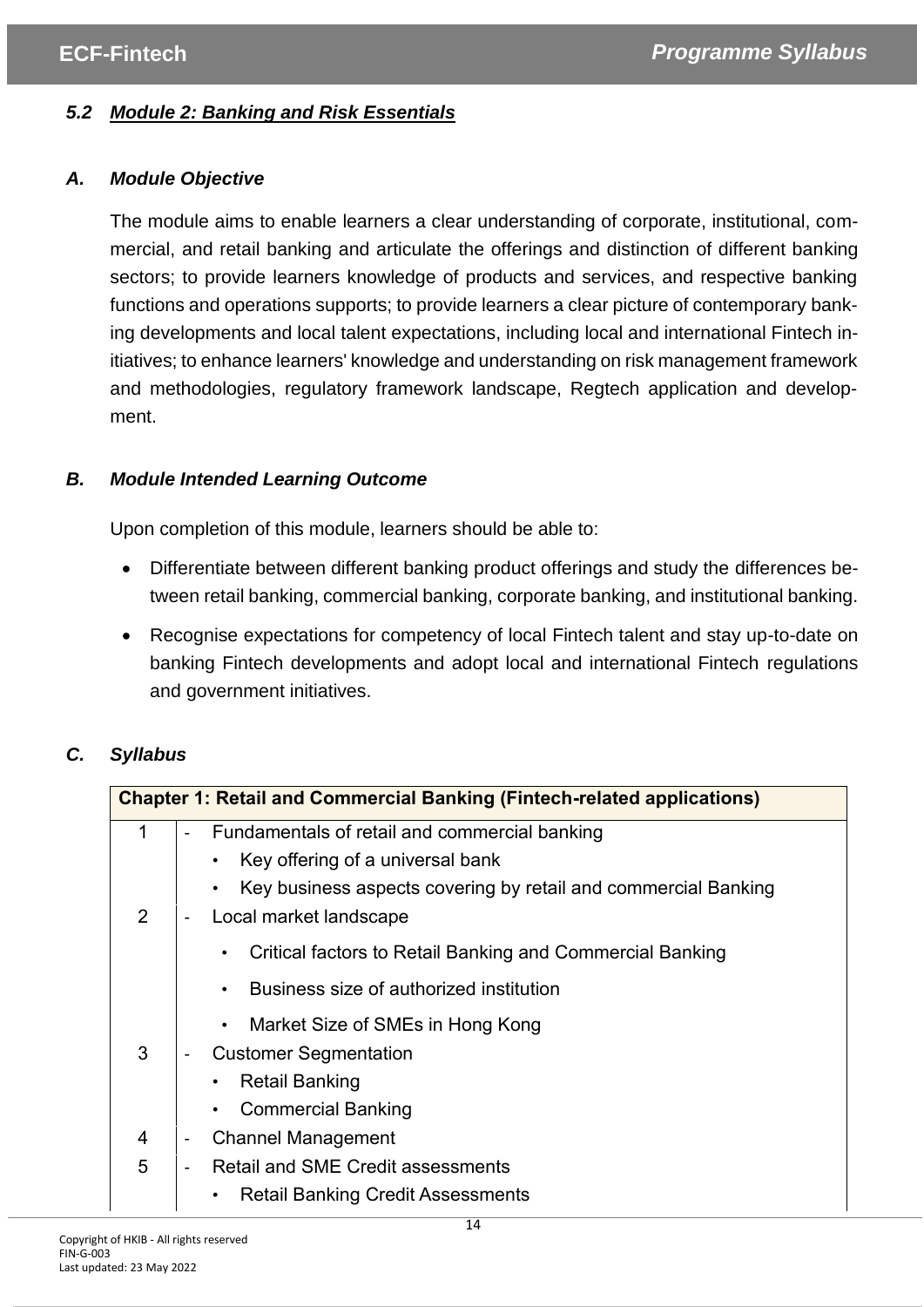|                | <b>Commercial Banking Credit Assessments</b>                        |
|----------------|---------------------------------------------------------------------|
| 6              | Summary                                                             |
|                | <b>Chapter 2: Corporate and Institutional Banking</b>               |
| 1              | Fundamentals of corporate and institutional banking                 |
|                | Overview                                                            |
|                | <b>Client Segments</b>                                              |
| Products       |                                                                     |
|                | <b>Corporate Lending</b>                                            |
| $\overline{2}$ | Customer relationship management                                    |
|                | <b>Definition and Framework</b>                                     |
|                | <b>Key Elements for Successful CRM</b>                              |
|                | Roles and Responsibilities of Relationship Managers                 |
|                | <b>Other Key Parties</b><br>$\bullet$                               |
|                | <b>CRM under the Digital World</b><br>$\bullet$                     |
| 3              | Transaction banking and securities services                         |
|                | <b>Trade Finance</b>                                                |
|                | <b>Cash Management and Account Services</b>                         |
|                | <b>Securities Services</b>                                          |
|                | Key Areas of Concern and Opportunities in Transaction Banking       |
| $\overline{4}$ | Financial markets and treasury advisory<br>$\overline{\phantom{a}}$ |
|                | <b>Money Markets</b>                                                |
|                | <b>Fixed Income, Currencies and Commodities</b>                     |
|                | <b>Equities</b>                                                     |
|                | <b>Treasury Advisory</b>                                            |
|                | Key Areas of Concern and Opportunities in Finance Markets           |
| 5              | Corporate finance and others                                        |
|                | <b>Debt Capital Markets</b>                                         |
|                | <b>Equity Capital Markets</b>                                       |
|                | <b>Project Finance</b><br>٠                                         |
|                | M&A and Corporate Advisory                                          |
|                | Key Areas of Concern and Opportunities in Corporate Finance         |
|                | <b>Other Corporate and Institutional Banking Services</b>           |
|                | <b>Collaboration with Other Banking Sectors</b>                     |
|                | <b>Chapter 3: Contemporary Banking Trends</b>                       |
| 1              | <b>Smart Banking Initiatives</b>                                    |
|                | <b>Faster Payment System</b>                                        |
|                | <b>Enhanced Fintech Supervisory Sandbox</b><br>٠                    |
|                | <b>Promotion of Virtual Banking</b><br>٠                            |
|                | <b>Banking Made Easy initiative</b><br>$\bullet$                    |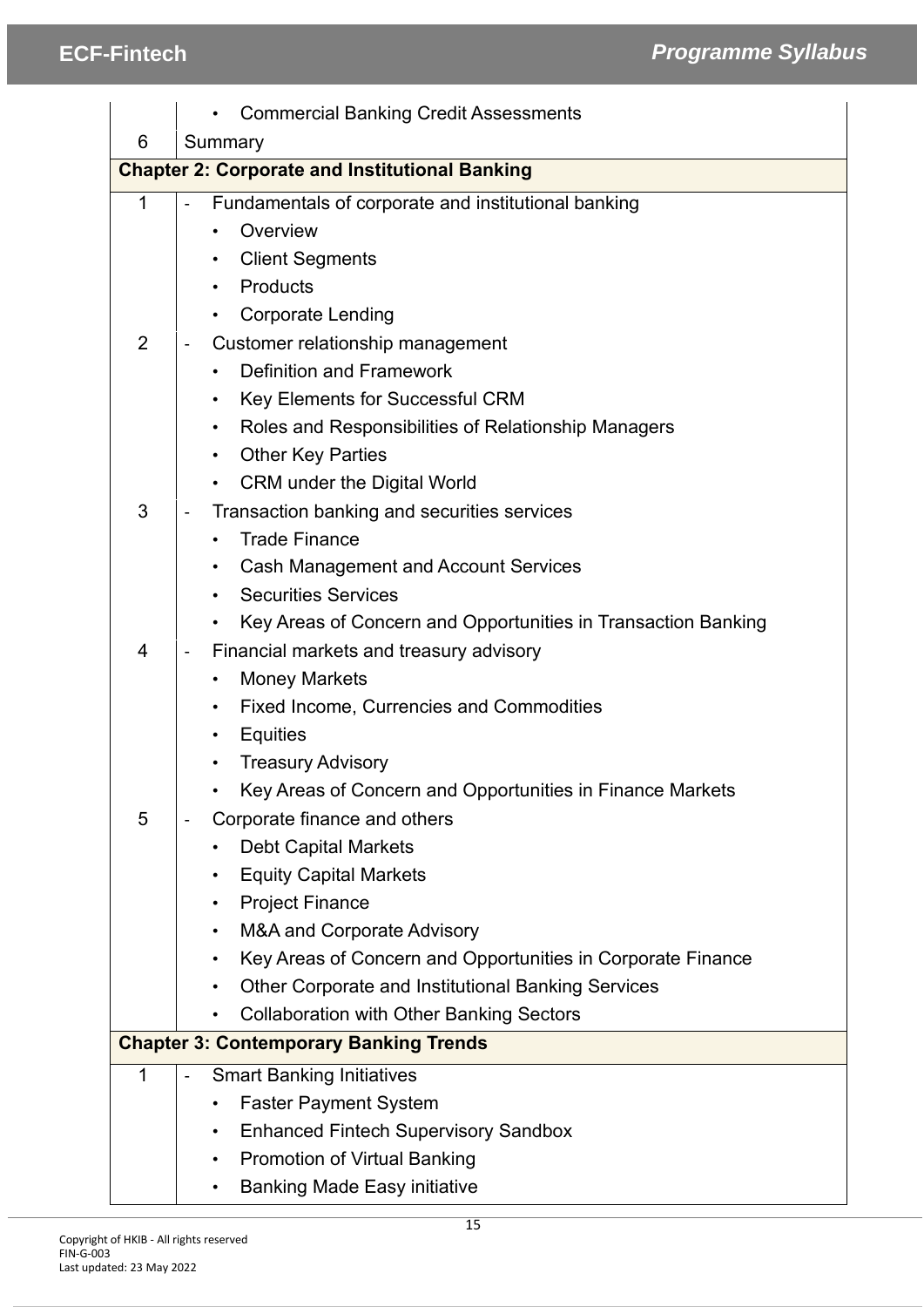|                |                                   | Open Application Programming Interface<br>$\bullet$                            |  |
|----------------|-----------------------------------|--------------------------------------------------------------------------------|--|
|                | Closer cross-border collaboration |                                                                                |  |
|                |                                   | Enhanced research and talent development                                       |  |
| $\overline{2}$ |                                   | Faster Payment System (FPS)                                                    |  |
|                |                                   | <b>Features</b>                                                                |  |
|                |                                   | <b>Benefits to Consumer</b>                                                    |  |
|                |                                   | Benefits to Merchants and Corporates                                           |  |
| 3              |                                   | Enhanced Fintech Supervisory Sandbox (FSS) 2.0                                 |  |
|                |                                   | Objectives                                                                     |  |
|                |                                   | Features                                                                       |  |
|                |                                   | Usage                                                                          |  |
| 4              |                                   | <b>Promotion of Virtual Banking</b>                                            |  |
|                |                                   | Selection Criteria of VB Application                                           |  |
|                |                                   | <b>VB Supervisory Approach</b>                                                 |  |
|                |                                   | <b>Key Risk Areas</b><br>$\bullet$                                             |  |
|                |                                   | <b>New Personal Credit Products</b>                                            |  |
| 5              |                                   | <b>Banking Made Easy Initiative</b>                                            |  |
|                |                                   | <b>Remote Customer Onboarding</b>                                              |  |
|                |                                   | <b>Online Finance</b><br>$\bullet$                                             |  |
|                |                                   | <b>Online Investment</b>                                                       |  |
|                |                                   | Anti-Money Laundering & Counter-Financing of Terrorism<br>$\bullet$            |  |
|                |                                   | Regtech for prudential risk management and compliance<br>$\bullet$             |  |
|                |                                   | Machine-readable regulations                                                   |  |
| 6              |                                   | Open Application Programming Interface (API)                                   |  |
|                |                                   | Implementation Approach                                                        |  |
|                |                                   | <b>Adoption Status of Commercial Banking</b>                                   |  |
|                |                                   | <b>Benefits</b>                                                                |  |
|                |                                   | Challenges<br>$\bullet$                                                        |  |
|                |                                   | Essential practices for Phase III and IV implementation                        |  |
| $\overline{7}$ |                                   | Cross-border collaboration                                                     |  |
|                |                                   | Collaboration in Guangdong-Hong Kong-Macau Bay Area                            |  |
|                |                                   | <b>Central Bank Digital Currencies</b><br>$\bullet$                            |  |
|                |                                   | <b>Collaboration with Singapore</b><br>$\bullet$                               |  |
|                |                                   | Project LionRock-Inthanon<br>$\bullet$                                         |  |
|                |                                   | Bank of International Settlements Innovation Hub Hong Kong Centre<br>$\bullet$ |  |
|                |                                   | Global Financial Innovation Network Cross-Border Testing                       |  |
| 8              |                                   | <b>Talent Development Programme</b>                                            |  |
|                |                                   | <b>Fintech Career Accelerator Scheme</b>                                       |  |
|                |                                   | <b>Industry Project Masters Network Scheme</b>                                 |  |
|                |                                   |                                                                                |  |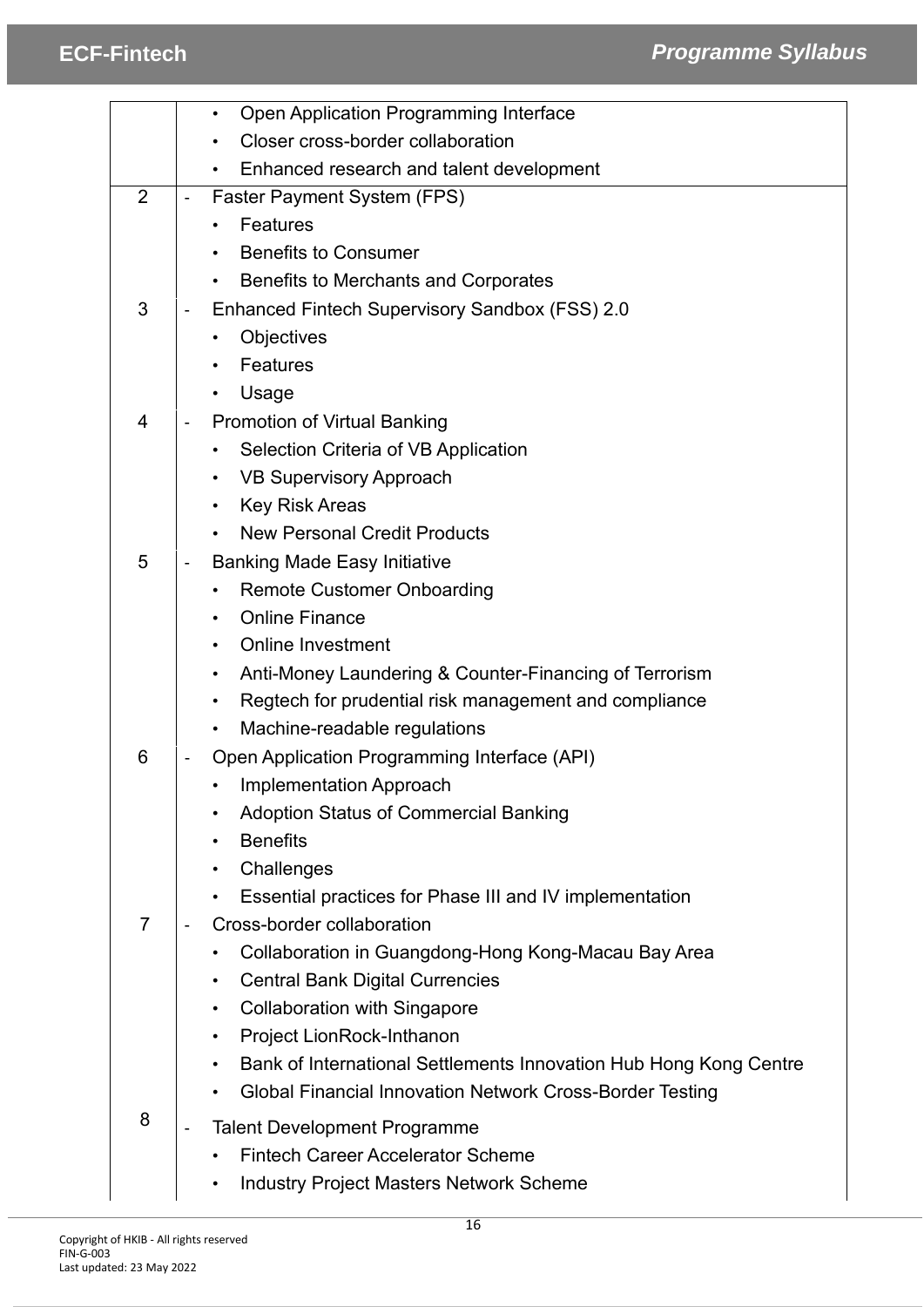|                | <b>Enhanced Competency Framework</b>                                                                     |  |
|----------------|----------------------------------------------------------------------------------------------------------|--|
| 9              | <b>Financial intermediation</b>                                                                          |  |
|                | Definition of Financial Intermediation                                                                   |  |
|                |                                                                                                          |  |
|                | <b>Strategies of Financial Intermediation</b>                                                            |  |
|                | Latest development of Financial Intermediation in Hong Kong                                              |  |
| 10             | Summary<br>$\qquad \qquad \blacksquare$                                                                  |  |
|                | <b>Chapter 4: Risk Management and Regulatory Compliance</b>                                              |  |
| 1              | Overview of Risk Management in Banking<br>$\qquad \qquad \blacksquare$                                   |  |
|                | Introduction to Risk Management                                                                          |  |
|                | <b>Enterprise Risk Management</b><br>$\bullet$                                                           |  |
|                | Importance of Risk Management in Banks<br>$\bullet$                                                      |  |
|                | <b>Big Losses of Financial Institutions</b><br>$\bullet$                                                 |  |
|                | <b>Risk Management Framework</b><br>$\bullet$                                                            |  |
| $\overline{2}$ | Tools and Measures in Risk Management<br>$\overline{\phantom{a}}$                                        |  |
|                | Value-at-Risk (VaR)                                                                                      |  |
|                | Advantages/Drawbacks of VaR<br>٠                                                                         |  |
|                | <b>Expected Shortfall (ES)</b><br>$\bullet$                                                              |  |
|                | <b>Coherent Risk Measures</b><br>$\bullet$                                                               |  |
|                | <b>Back-Testing</b><br>$\bullet$                                                                         |  |
|                | <b>Scenario Analysis and Stress Testing</b><br>٠                                                         |  |
|                | Scenario Design<br>$\bullet$                                                                             |  |
|                | <b>Reverse Stress Testing</b><br>٠                                                                       |  |
|                | <b>Regulation on Stress Testing</b><br>$\bullet$                                                         |  |
|                | <b>Economic Capital</b>                                                                                  |  |
|                | Risk-adjusted Return on Capital (RAROC)                                                                  |  |
| 3              | International Regulatory Framework: Basel III Standards and Trend of De-<br>$\qquad \qquad \blacksquare$ |  |
|                | velopment in FinTech Regulation Landscape                                                                |  |
|                | Importance of Regulating Banks                                                                           |  |
|                | Introduction to BASEL<br>$\bullet$                                                                       |  |
|                | <b>BASEL III</b><br>$\bullet$                                                                            |  |
|                | <b>Capital Definition &amp; Requirements</b><br>$\bullet$                                                |  |
|                | <b>Capital Conservation Buffer</b><br>$\bullet$                                                          |  |
|                | <b>Countercyclical Buffer</b><br>$\bullet$                                                               |  |
|                | Leverage Ratio<br>$\bullet$                                                                              |  |
|                | <b>Liquidity Ratios</b><br>$\bullet$                                                                     |  |
|                | <b>Capital for CVA Risk</b><br>$\bullet$                                                                 |  |
|                | G-SIBs<br>$\bullet$                                                                                      |  |
|                | D-SIBs<br>$\bullet$                                                                                      |  |
|                | FinTech Regulations: Current State in Hong Kong<br>$\bullet$                                             |  |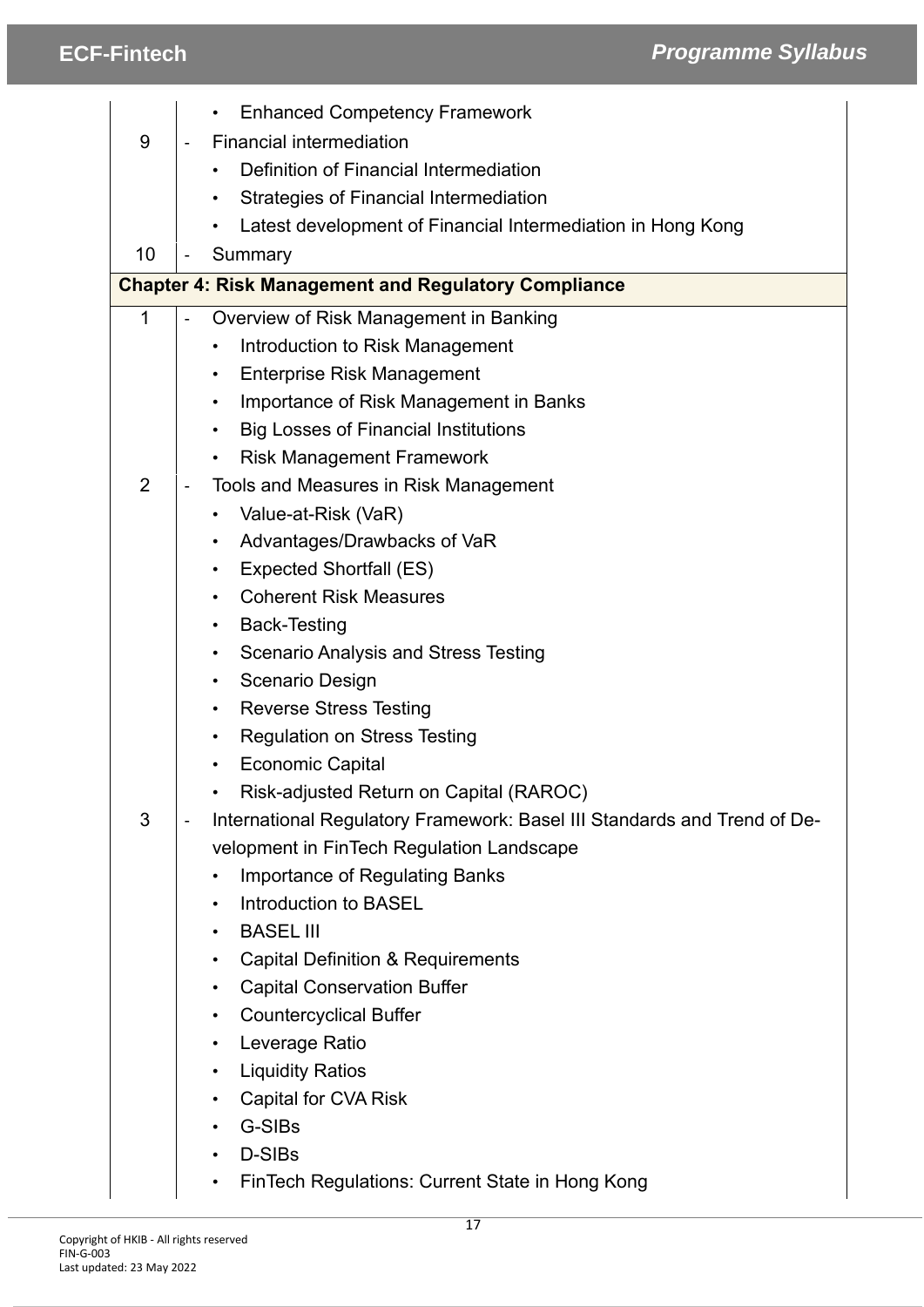|   | Evolving Regulatory Landscape on Other Jurisdictions        |  |
|---|-------------------------------------------------------------|--|
| 4 | RegTech: Overview and Emerging Trend of Development         |  |
|   | Introduction to RegTech                                     |  |
|   | <b>Evolution of RegTech</b><br>$\bullet$                    |  |
|   | Importance of RegTech to the Banking Industry               |  |
|   | RegTech's Underlying Technologies                           |  |
|   | <b>RegTech's Application Areas</b>                          |  |
|   | RegTech: Current State and Government Initiatives           |  |
|   | RegTech Adoption in Hong Kong: Opportunities and Challenges |  |
|   | Case Studies and Insights: RegTech Applications in Banks    |  |
|   | SupTech and HKMA's Adoption of SupTech                      |  |
|   | <b>Future of RegTech</b>                                    |  |

# *D. Recommended Readings*

# *Essential Readings*

1. John C. Hull. (2018). Risk Management and Financial Institutions Fifth Edition. **Wiley** 

# *Supplementary Readings*

- 1. Tata, F. (2020). Corporate and investment banking: Preparing for a career in sales, trading, and research in global markets. Springer Nature
- 2. Walker, T., & Morris, L. (2021). The handbook of banking technology. Wiley
- 3. Boston Consultant Group. (2018). Redefining corporate client relationships in a digital world.
- 4. Deloitte. (2017). Modernizing transaction banking: Service externalization and the right technology portfolio.
- 5. Guo, Y. (2017). Implementing relationship banking strategies and techniques and improving customer value. Finance and Market, 2(2).
- 6. Hong Kong Monetary Authority. (2018, October 30). The launch of etradeconnect and the collaboration with we.trade.
- 7. Hong Kong Monetary Authority (2021, July 29). Supervisory policy manual: CR-G-1, CR-S-2, TA-2, IR-1, CR-G-13, CR-G-14.
- 8. Hong Kong Monetary Authority. (2021, February 23). Joint statement on the multiple central bank digital currency (m-CBDC) bridge project.
- 9. Oliver Wyman and International Securities Services Association (2020). The future of securities services.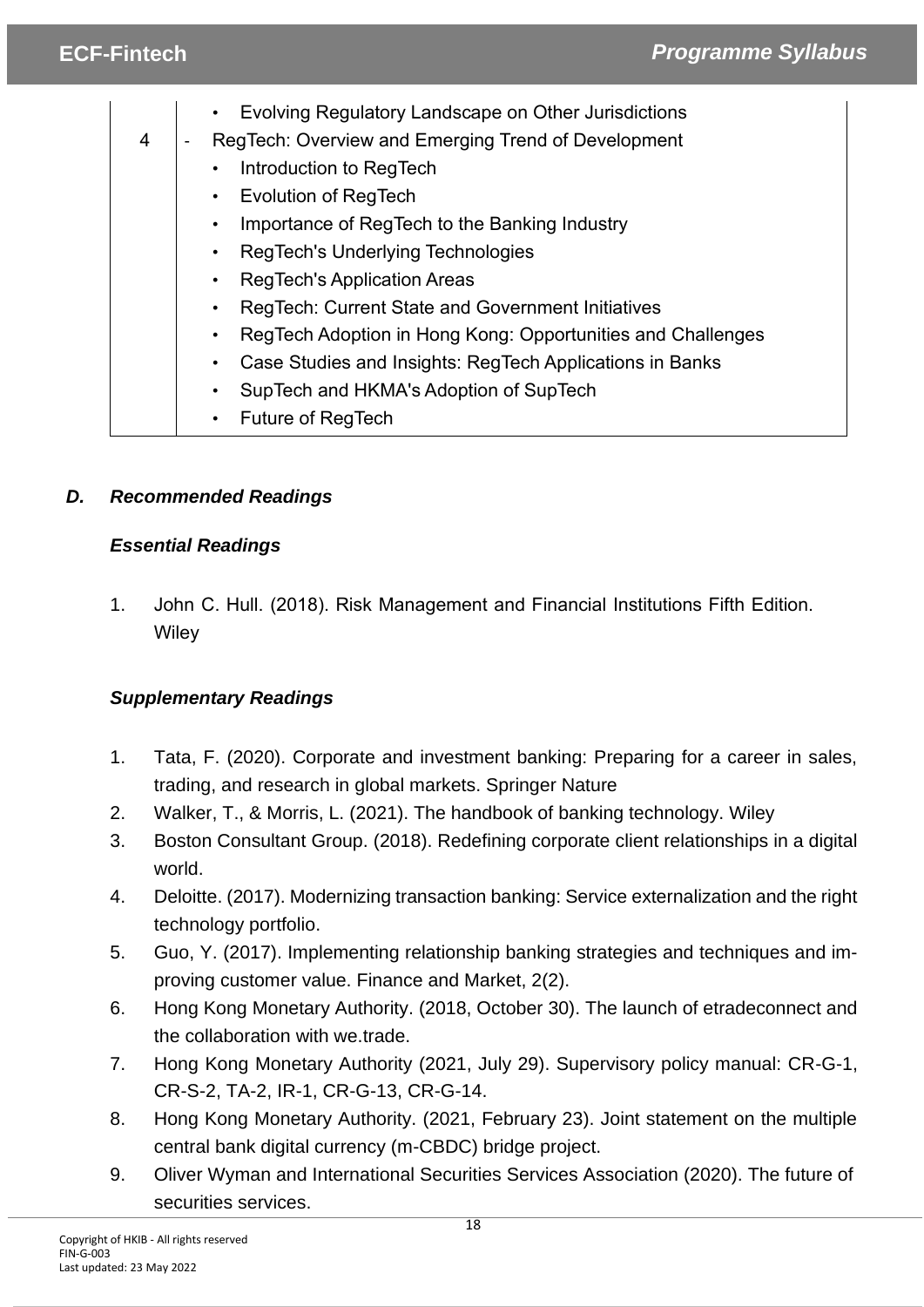- 10. Payne, A., & Frow, P. (2005). A strategic framework for customer relationship management. Journal of marketing, 69(4), 167-176.
- 11. World Bank. (2018, August 23). World bank prices first global blockchain bond, raising A\$110 million.
- 12. World Bank. (2019, August 16). World bank issues second tranche of blockchain bond via bond-i.
- 13. Berger, A. N., & Udell, G. F. (2006). A more complete conceptual framework for SME finance. Journal of Banking & Finance, 30(11), 2945–2966.
- 14. Boston Consultant Group (2019). Retail-Banking Distribution 2025 Up Close and Personal.
- 15. Boobier, T. (2020). AI and the Future of Banking. John Wiley and Sons.
- 16. Guide, A. B. I. C. (2012). Customer Management in SME Banking.
- 17. HK Financial Services Development Council (2020). Family Wisdom: A Family Office Hub in Hong Kong.
- 18. Hong Kong Monetary Authority (2001). Sharing of Consumer Credit Data through a Credit Reference Agency.
- 19. Hong Kong Monetary Authority (2002). Best Practices for Credit Card Operations.
- 20. Hong Kong Monetary Authority (2021). HKMA Monthly Statistical Bulletin (July 2021).
- 21. International Finance Corporation (2009). The SME Banking Knowledge Guide.
- 22. International Finance Corporation (2012). Customer Management in SME Banking: A Best-in-Class Guide.
- 23. Quinlan and Associates. (March 2021). Branching Off.
- 24. Rogers, Martha; Peppers, Don. (2016). Differentiating Customers by Their Needs. In Managing Customer Relationships (pp. 187–215). John Wiley & Sons, Inc.
- 25. Rogers, Martha; Peppers, Don. (2016). Differentiating Customers by Their Needs. In Managing Customer Relationships (pp. 187–215). John Wiley & Sons, Inc.
- 26. Securities and Futures Commission. (2021). Asset and Wealth Management Activities Survey 2020.
- 27. Trade and Industry Department, The Government of HK SAR. (2021). Small and medium enterprises (SMEs).
- 28. W.Up. (2018). Segments of One: Customer Insights in Digital Marketing.
- 29. Walker, T., & Morris, L. (2021). The Handbook of Banking Technology. John Wiley & Sons.
- 30. Bodea, T., & Ferguson, M. (2014). The Ideas Behind Customer Segmentation. In Segmentation, Revenue Management and Pricing Analytics (pp. 11–17). Routledge.
- 31. Albastaki, & Albastaki, Yousif. (2021). Innovative strategies for implementing FinTech in banking. Business Science Reference.
- 32. Accenture (2020). The Next Phase of the Banking Open API Journey.
- 33. Bank for International Settlements (2020). Rise of the central bank digital currencies: drivers, approaches and technologies.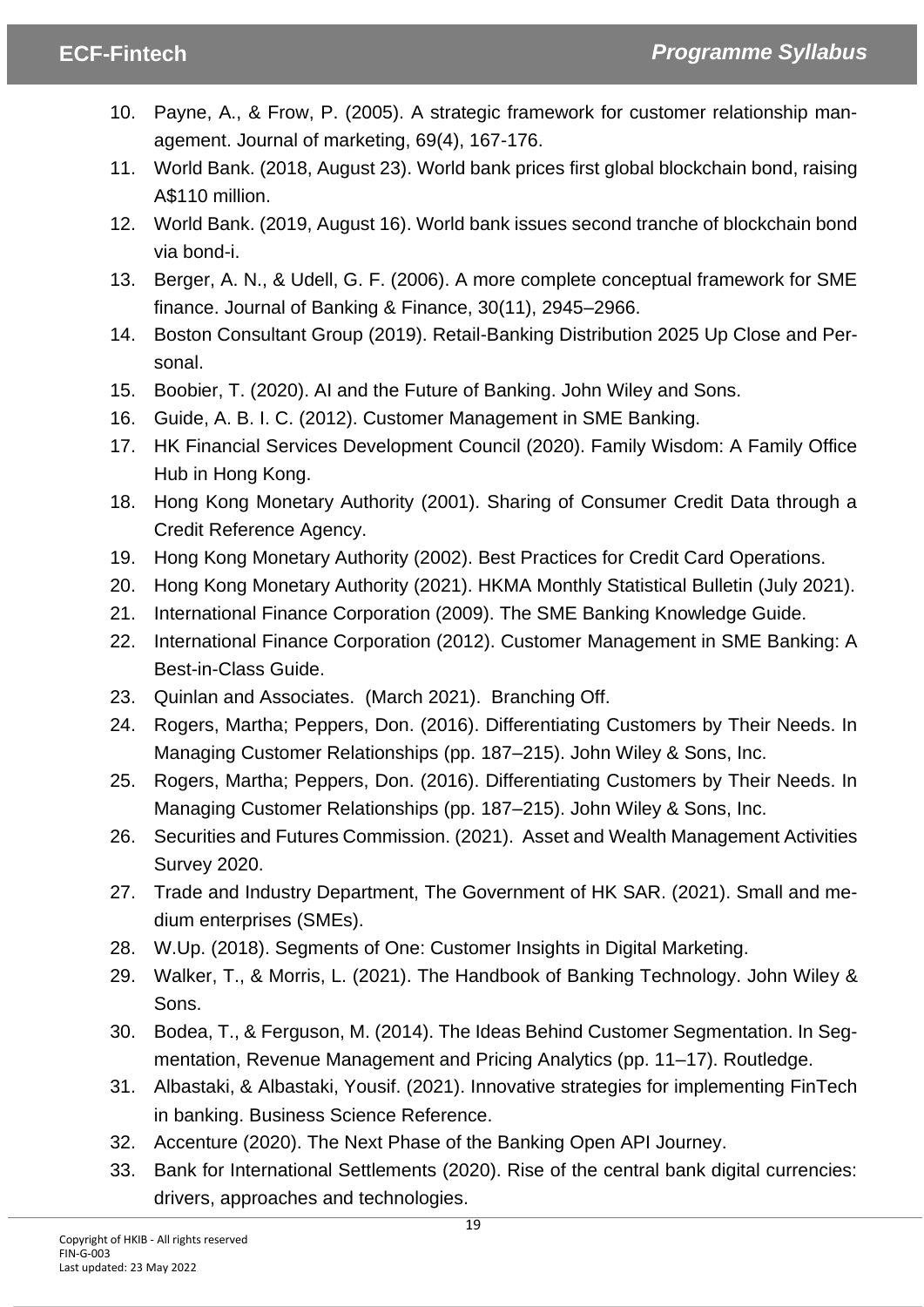- 34. Banking Ordinance, Authorization of Virtual Banks A Guideline issued by the Monetary Authority under Section 16(10).
- 35. Beck, H. (2001). Banking is essential, banks are not. The future of financial intermediation in the age of the Internet. Netnomics, 3(1), 7-22.
- 36. Boďa, M., & Zimková, E. (2021). A DEA model for measuring financial intermediation. Economic Change and Restructuring, 54, 339-370.
- 37. ebrary, I., & Books24x7, I. (2011). Business knowledge for IT in global retail banking a complete handbook for IT professionals. Essvale Corp.
- 38. Europe Banking Association (2017). Open Banking: advancing customer-centricity
- 39. Farrow, G. S. (2020). An application programming interface model for open banking ecosystems. Journal of Payments Strategy & Systems, 14(1), 75-91.
- 40. Finnovate Research (2018). Neo Banks Performance and new ideas.
- 41. GFIN Report (2019).
- 42. Greenbaum, Thakor, Boot, Thakor, Anjan V, & Boot, Arnoud W. A. (2020). Contemporary financial intermediation. (Fourth edition / Stuart I. Greenbaum, Anjan V. Thakor, Arnoud W.A. Boot.). Academic Press.
- 43. Hong Kong Interbank Clearing Limited (HKICL).
- 44. HKMA (2020). International Financial Centre.
- 45. HKMA Banking Made Easy Initiative.
- 46. HKMA Circular B1/15C B9/29C, Fintech Supervisory Sandbox (FSS).
- 47. HKMA Circular B10/1C B1/15C, Remote on-boarding of corporate customers.
- 48. HKMA Circular B10/1C B1/15C, Remote on-boarding and iAM Smart.
- 49. HKMA Closer Cross-border Collaboration.
- 50. HKMA Enhanced Competency Framework.
- 51. HKMA Fintech Supervisory Sandbox.
- 52. HKMA Fintech Career Accelerator Scheme (FCAS) Gap Year Placement Programme.
- 53. HKMA Insights (2020). Wealth Management Connect Scheme in the Greater Bay Area.
- 54. HKMA Insight (2021). New Personal Credit Products by Virtual Banks.
- 55. HKMA Press Releases (2017). A New Era of Smart Banking.
- 56. HKMA Press Releases (2017). Latest Development on the Era of Smart Banking.
- 57. HKMA Press Releases (2018). FPS New Account Proxy -HKID Number.
- 58. HKMA Press Releases (2018). Application of Financial Technology in Personal Lending Business.
- 59. HKMA Press Releases (2019). Granting of Virtual Banking License 27 March 2019.
- 60. HKMA Press Releases (2019). Hong Kong FinTech Week 2019.
- 61. HKMA Press Releases (2020). Hong Kong FinTech Week 2020.
- 62. HKMA Press Releases (2021). HKMA Promulgates Implementation Details for Crossboundary Wealth Management Connect Pilot Scheme in the Guangdong-Hong Kong-Macao Greater Bay Area.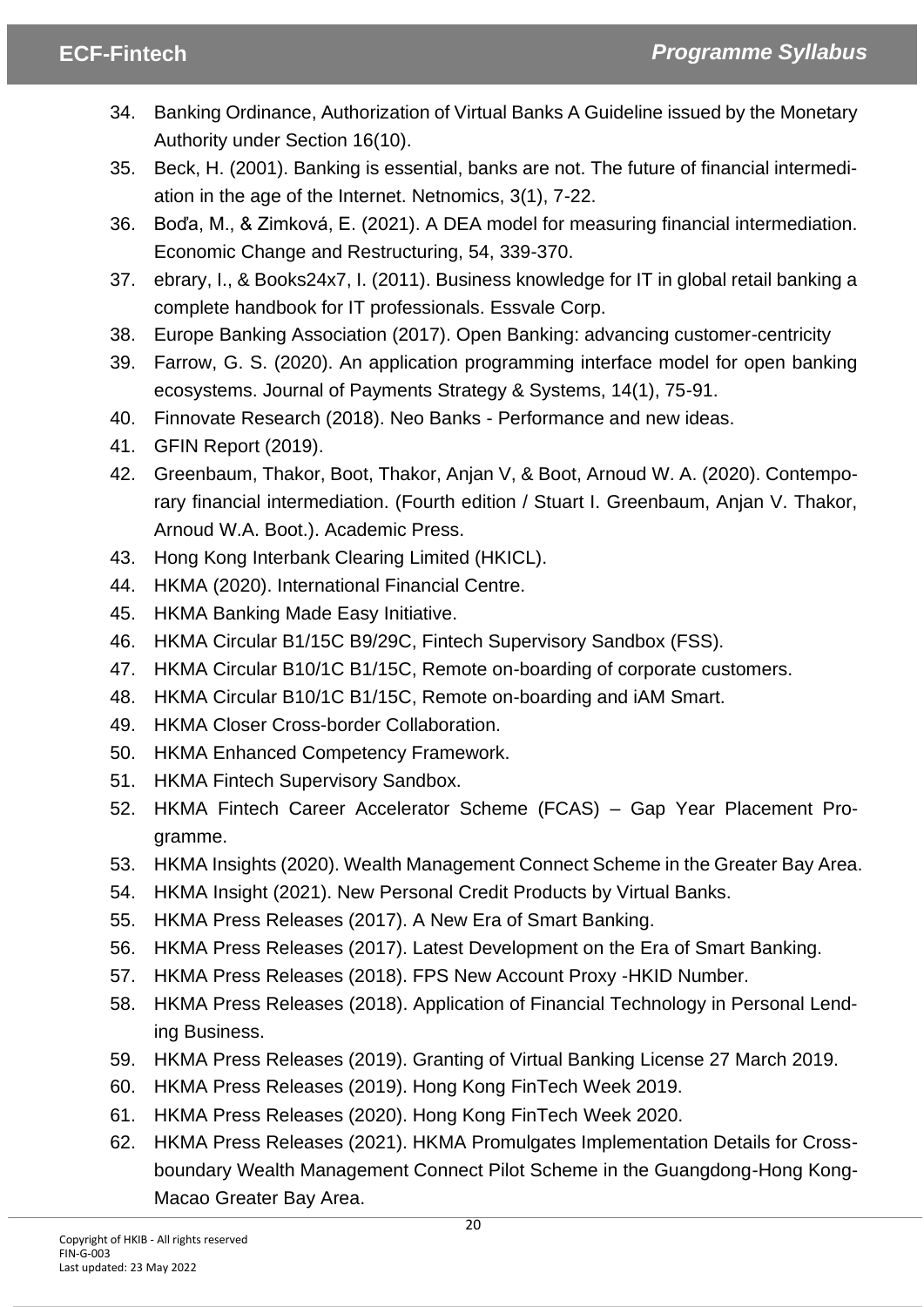- 63. HKMA Press Releases (2021). The HKMA Unveils "Fintech 2025" Strategy.
- 64. HKMA Regtech Watch Issue No. 3 (2020).
- 65. HKMA Revised Guidelines for New Personal-Lending Portfolio (NPP).
- 66. HKMA Speeches (2020). Welcoming Remarks at HKMA Fintech Day.
- 67. HKMA Speeches (2021). BIS Innovation Summit 2021 "Central Bank Innovations: Payments, Data and Capabilities".
- 68. HKMA Supervisory Policy Manual (SPM) (AML 1 V.1 19.10.18)
- 69. Hong Kong Government Consultation Paper (2018). Global Financial Innovation Network (GFIN) Consultation document.
- 70. KPMG (2020). Transforming Risk Management and Compliance: Harnessing the Power of Regtech.
- 71. KPMG (2021). Regtech Adoption Practice Guide, Issue #2: Anti-Money Laundering/Counter-Financing of Terrorism.
- 72. OCED (2021). Central Bank Digital Currencies and payments: A review of domestic and international implications.
- 73. PWC (2020). Reshaping Banking with Artificial Intelligence.
- 74. SFC (2019). Guidelines on Online Distribution and Advisory Platforms
- 75. Tanda, A., & Schena, C.-M. (2019). FinTech, BigTech and banks: digitalisation and its impact on banking business models. Palgrave Macmillan.
- 76. Bank for International Settlements (BIS). (Basel Committee on Banking Supervision reforms - Basel III.
- 77. Los Angeles Times. (2013, Dec 21) Wells Fargo's Pressure-Cooker Sales Culture Comes at a Cost.
- 78. Hong Kong Monetary Authority (HKMA) (2001, Jan 19) Supervisory Policy Manual IN. Introduction.
- 79. Hong Kong Monetary Authority (HKMA) (2019, Dec 27) Supervisory Policy Manual GL. Glossary. Introduction.
- 80. Hong Kong Monetary Authority (HKMA) (2001, Oct 11) Supervisory Policy Manual SA-1. Risk-based Supervisory Approach.
- 81. Hong Kong Monetary Authority (HKMA) (2017, Oct 06) Supervisory Policy Manual IC-1. Risk Management Framework.
- 82. Hong Kong Monetary Authority (HKMA) (2021, Jan 21) Circulars & Guidance Papers. Circulars. Report on "AML/CFT Regtech: Case Studies and Insights" Encl. AML/CFT Regtech: Case Studies and Insights.
- 83. Hong Kong Monetary Authority (HKMA) (2020, Nov). Transforming Risk Management and Compliance: Harnessing the Power of Regtech.
- 84. Hong Kong Monetary Authority (HKMA) (2019, Nov 12). Inaugural Issue of Regtech watch.
- 85. Hong Kong Monetary Authority (HKMA) (2019, Nov 12). Regtech Watch Issue No. 1.
- 86. Hong Kong Monetary Authority (HKMA) (2020, Mar 16). Regtech Watch Issue No. 2.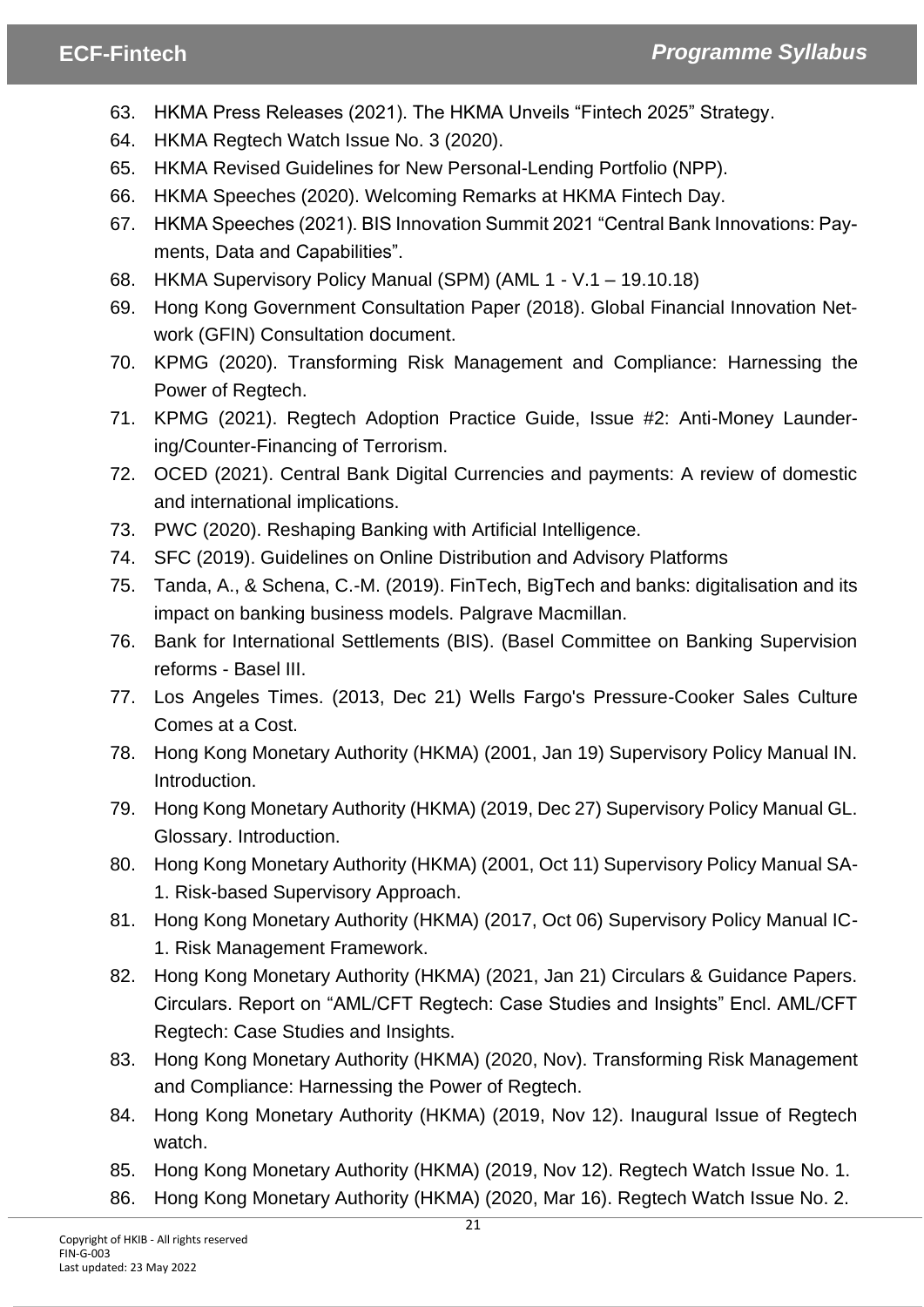- 87. Hong Kong Monetary Authority (HKMA) (2020, Jun 12). Regtech Watch Issue No. 3.
- 88. Hong Kong Monetary Authority (HKMA) (2020, Sep 18). Regtech Watch Issue No. 4.
- 89. Hong Kong Monetary Authority (HKMA) (2020, Dec 16). Regtech Watch Issue No. 5.
- 90. Hong Kong Monetary Authority (HKMA) (2021, Mar 19). Regtech Watch Issue No. 6.
- 91. Hong Kong Monetary Authority (HKMA) (2021, Jun 17). Regtech Watch Issue No. 7.
- 92. Hong Kong Monetary Authority (HKMA) (2021, Jun 17). Seventh and Final Issue of Regtech Watch.
- 93. Hong Kong Monetary Authority (HKMA) (2021, Jun). First Issue of Regtech Adoption Practice Guide: Cloud-based Regtech Solutions.
- 94. Hong Kong Monetary Authority (HKMA) (2021, Jul 26). Second Issue of Regtech Adoption Practice Guide: Anti-Money Laundering/Counter-Financing of Terrorism.
- 95. Hong Kong Monetary Authority (HKMA) (2021, Sep 27). Third Issue of Regtech Adoption Practice Guide: Governance, Risk and Compliance.
- 96. Hong Kong Monetary Authority (HKMA) (2021, Jun 08). HKMA Unveils "Fintech 2025" Strategy.
- 97. Hong Kong Monetary Authority (HKMA) (2021, Jun 17). HKMA launches the Regtech Adoption Practice Guide series.
- 98. Hong Kong Monetary Authority (HKMA) (2021, Jun 30). HKMA hosts its flagship Regtech event - "Unlocking the Power of Regtech".
- 99. Hong Kong Monetary Authority (HKMA) (2020, Nov 03). HKMA developed a two-year roadmap to promote Regtech adoption.
- 100. Hull C. (2018). Risk Management and Financial Institutions Fifth Edition. Wiley.
- 101. Barberis J., Arner D., Buckley R. (2019). The RegTech Book: The Financial Technology Handbook for Investors, Entrepreneurs and Visionaries in Regulation. Wiley.
- 102. Arner D. W., Barberis J., and Buckley R. P. (2017) FinTech, RegTech and the Reconceptualization of Financial Regulation. Northwestern Journal of International Law & Business Vol. 37 Issue 3.

# *Further Readings*

- 1. eTradeConnect. (2018). ETradeConnect.
- 2. Hong Kong Monetary Authority & Bank of Thailand. (2020, January). Inthanon-LionRock – Leveraging Distributed Ledger Technology to Increase Efficiency in Cross-Border Payments.
- 3. Hong Kong Monetary Authority (2021, July 29). Supervisory policy manual: CR-G-5, CR-G-8, AML-1, AML-2.
- 4. World Economic Forum. (2021, May 6). Digital Assets, Distributed Ledger Technology, and the Future of Capital Markets.
- 5. Hong Kong Monetary Authority (HKMA) (2021, Apr 23) Supervisory Policy Manual CA-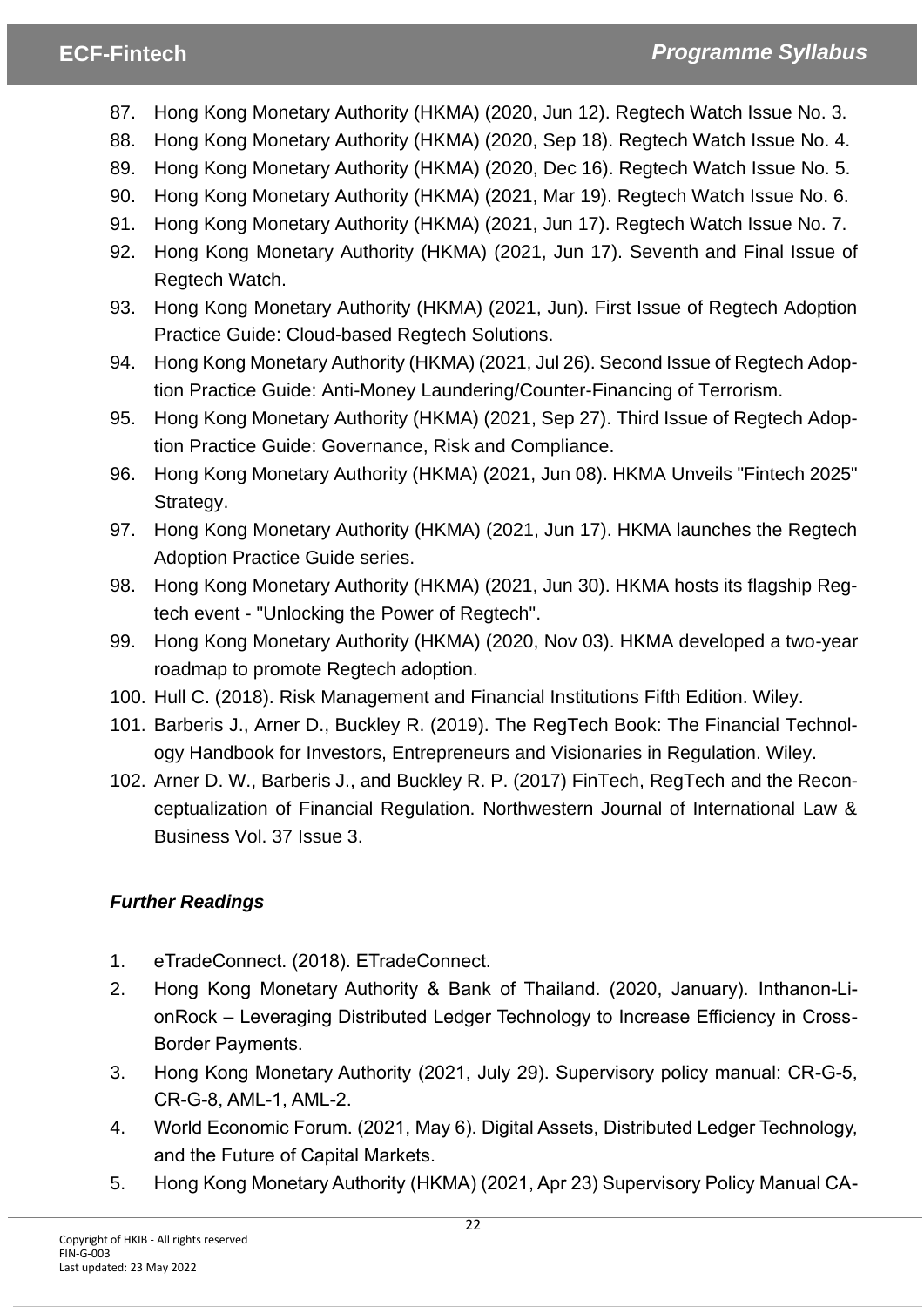B-2. Systemically Important Banks.

- 6. Hong Kong Monetary Authority (HKMA) (2018, Oct 19) Supervisory Policy Manual AML-1. Supervisory approach on Anti-Money Laundering and Counter-Financing of Terrorism.
- 7. Hong Kong Monetary Authority (HKMA) (2018, Oct 19) Supervisory Policy Manual AML-2. Guideline on Anti-Money Laundering and Counter-Financing of Terrorism.
- 8. Hong Kong Monetary Authority (HKMA) (2012, May 09) Supervisory Policy Manual IC-5. Stress-testing.
- 9. Basel Committee on Banking Supervision (BCBS). (2011, Jun) Basel III: A Global Regulatory Framework for More Resilient Banks and Banking Systems.

# <span id="page-22-0"></span>*5.3 Module 3: Fintech Practicum*

# *A. Module Objective*

The module aims to introduce the basic concepts, methods, and approaches of data analytics in Fintech with various quantitative analysis techniques in developing analytical data models to support decision-making; to introduce the latest trend of technologies adoption, customers centric and testing methodologies in design and development of Fintech products in banking related services; to provide learners the fundamentals on Fintech project management and reporting, and equips students with knowledge and skills needed for the management of the processes, risks and compliance issues on the Fintech transformation project in Hong Kong.

# *B. Module Intended Learning Outcome*

Upon completion of this module, learners should be able to:

- Conduct business analytics, milestone monitoring, and stakeholder communication for Fintech projects.
- Apply the essential principles and industry standards of Fintech product design and development cycle fundamentals, including methodology selection and criteria evaluation.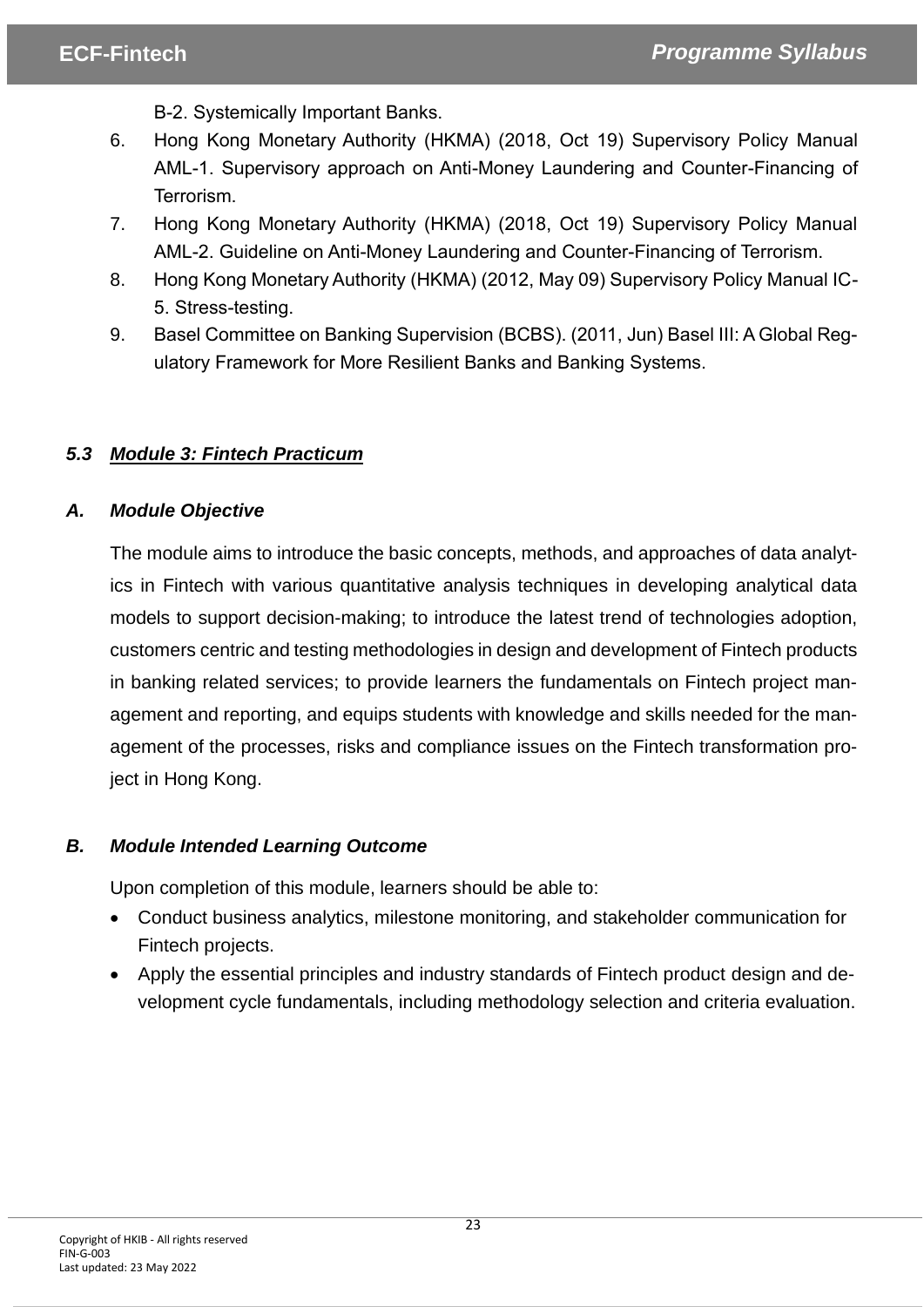# *C. Syllabus*

| <b>Chapter 1: Business Analysis for Fintech Projects</b> |                          |                                                                         |  |
|----------------------------------------------------------|--------------------------|-------------------------------------------------------------------------|--|
| $\mathbf{1}$                                             | $\overline{\phantom{a}}$ | Problem framing: Using Accounting and Finance Data to Frame Questions   |  |
| $\overline{2}$                                           | $\overline{\phantom{a}}$ | Master the Data: An Introduction to Accounting and Finance Data         |  |
| 3                                                        | $\overline{\phantom{a}}$ | Master the Data: Preparing the Data for Analysis                        |  |
| 4                                                        | $\blacksquare$           | Perform the Analysis: Descriptive Analytics                             |  |
| 5                                                        | $\blacksquare$           | Perform the Analysis: Diagnostic Analytics                              |  |
| 6                                                        | $\blacksquare$           | Perform the Analysis: Predictive Analytics                              |  |
| $\overline{7}$                                           | $\overline{\phantom{a}}$ | Perform the Analysis: Prescriptive Analytics                            |  |
| 8                                                        | $\overline{\phantom{a}}$ | Communicate the Results: Data Visualization and Report                  |  |
|                                                          |                          | <b>Chapter 2: Fintech Product Design and Development</b>                |  |
| $\mathbf{1}$                                             |                          | Fintech development in banking industry                                 |  |
|                                                          |                          | The Bali Fintech Agenda of World Bank/IMF, and FinTech development in   |  |
|                                                          |                          | bank                                                                    |  |
| 2                                                        |                          | New Technologies adopted in Fintech applications                        |  |
|                                                          |                          | Basics of the advanced technologies (Technology Sensing/ biometrics,    |  |
|                                                          |                          | Al/ML, Big Data, NLP, Blockchain)                                       |  |
|                                                          |                          | Applications of the advanced technologies in banking products           |  |
|                                                          |                          | Lab: Basics of Blockchain technology and how payments are transacted on |  |
|                                                          |                          | Blockchain (Eth.build sandbox)                                          |  |
| 3                                                        |                          | Fintech product design                                                  |  |
|                                                          |                          | Digital services in banking                                             |  |
|                                                          |                          | Design essentials of fintech products<br>$\bullet$                      |  |
|                                                          |                          | Introduction of Systems architecture<br>$\bullet$                       |  |
|                                                          |                          | Lab: UX design of an application mock-up (pencil project)               |  |
| 4                                                        |                          | Fintech product development                                             |  |
|                                                          |                          | <b>Product development Tools</b>                                        |  |
|                                                          |                          | Development & User Research strategies                                  |  |
|                                                          |                          | <b>Testing Methodologies and Strategy</b>                               |  |
|                                                          |                          | <b>Chapter 3: Fintech Project Management and Reporting</b>              |  |
| $\mathbf 1$                                              |                          | Fundamentals of fintech project management                              |  |
|                                                          |                          | Overview                                                                |  |
|                                                          |                          | Linkage with Product Management                                         |  |
|                                                          |                          | <b>System for Value Delivery</b>                                        |  |
|                                                          |                          | <b>Fintech Project Management Principles</b>                            |  |
|                                                          |                          | <b>Fintech Project Performance Domains</b>                              |  |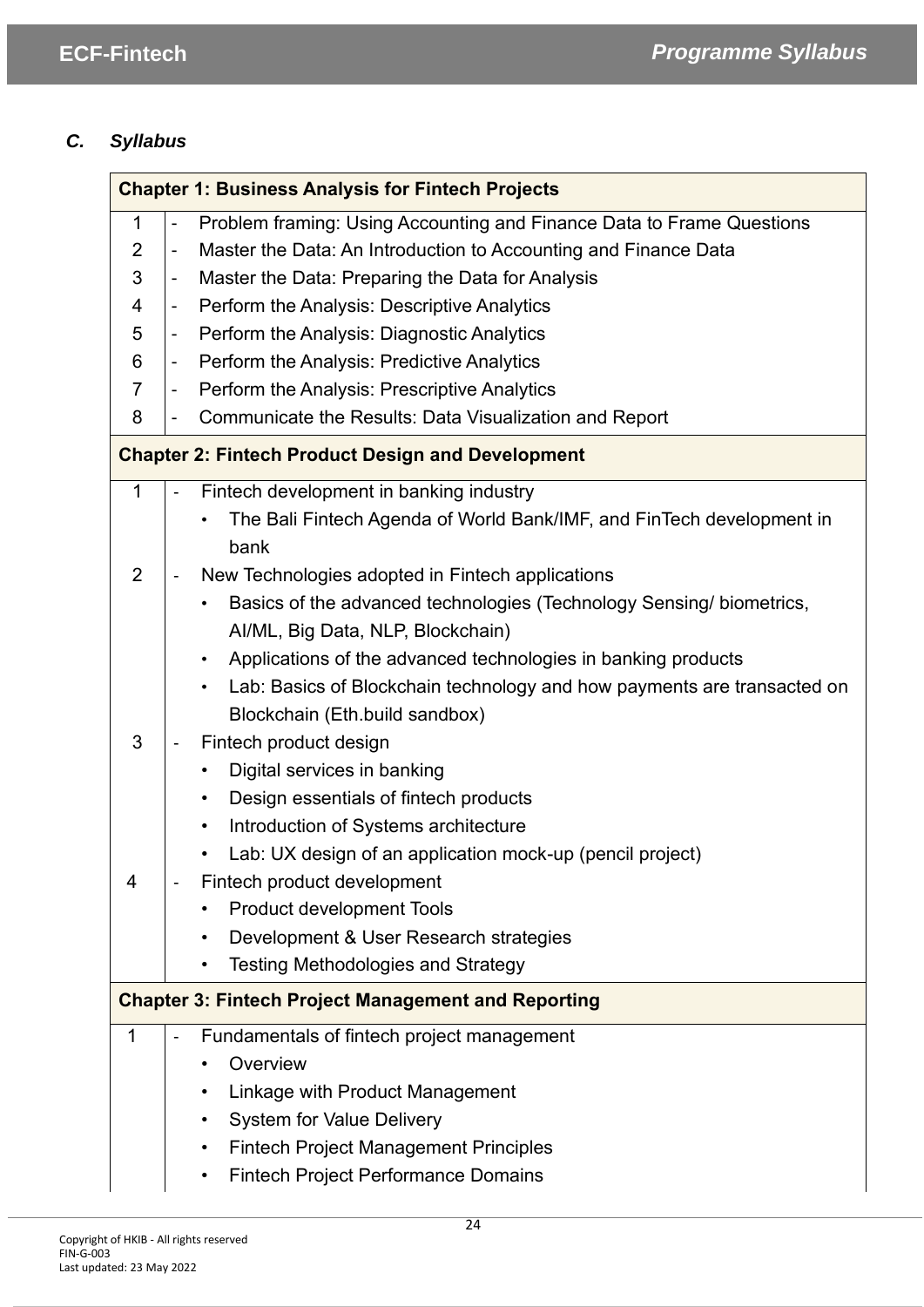# **ECF-Fintech** *Background BCF-Fintech Background***</del> <b>***Background Brogramme Syllabus*

|                |                        | <b>Fintech Project Development Approaches</b><br>$\bullet$  |
|----------------|------------------------|-------------------------------------------------------------|
| $\overline{2}$ | Stakeholder management |                                                             |
|                |                        | <b>Stakeholder Management Framework</b>                     |
|                |                        | <b>Stakeholder Engagement Steps</b>                         |
|                |                        | <b>Stakeholder Communication</b>                            |
|                |                        | <b>Stakeholder Satisfaction Measurement</b>                 |
|                |                        | Key Stakeholder - Customers<br>$\bullet$                    |
|                |                        | Key Stakeholder - Regulators                                |
|                |                        | Key Stakeholder - Fintech Project Team                      |
| 3              |                        | Cross-functional coordination                               |
|                |                        | Planning                                                    |
|                |                        | <b>Project Work</b>                                         |
|                |                        | Delivery                                                    |
|                |                        | <b>Measurement and Reporting</b>                            |
| 4              |                        | Agile methodologies                                         |
|                |                        | Agile Manifesto and 12 Principles                           |
|                |                        | Agile Methodologies Overview                                |
|                |                        | Lean                                                        |
|                |                        | Kanban                                                      |
|                |                        | Scrum                                                       |
|                |                        | eXtreme Programming                                         |
|                |                        | <b>Other Agile Methodologies</b>                            |
| 5              |                        | Contemporary cases and issues on fintech project management |
|                |                        | Selection of Approaches/ Models                             |
|                |                        | Selection of Approaches - The APP Case<br>$\bullet$         |
|                |                        | <b>Managing Uncertainties and Risks</b><br>$\bullet$        |
|                |                        | Fintech Project Failure - The ABC Case<br>$\bullet$         |

# *D. Recommended Readings*

### *Essential Readings*

1. Project Management Institute. (2021). A guide to the project management body of knowledge (PMBOK® Guide) and the standard for project management (7th ed.). Project Management Institute.

# *Supplementary Readings*

1. Richardson, Teeter & Terrell, McGraw-Hill (2019). Data Analytics for Accounting. McGraw Hill.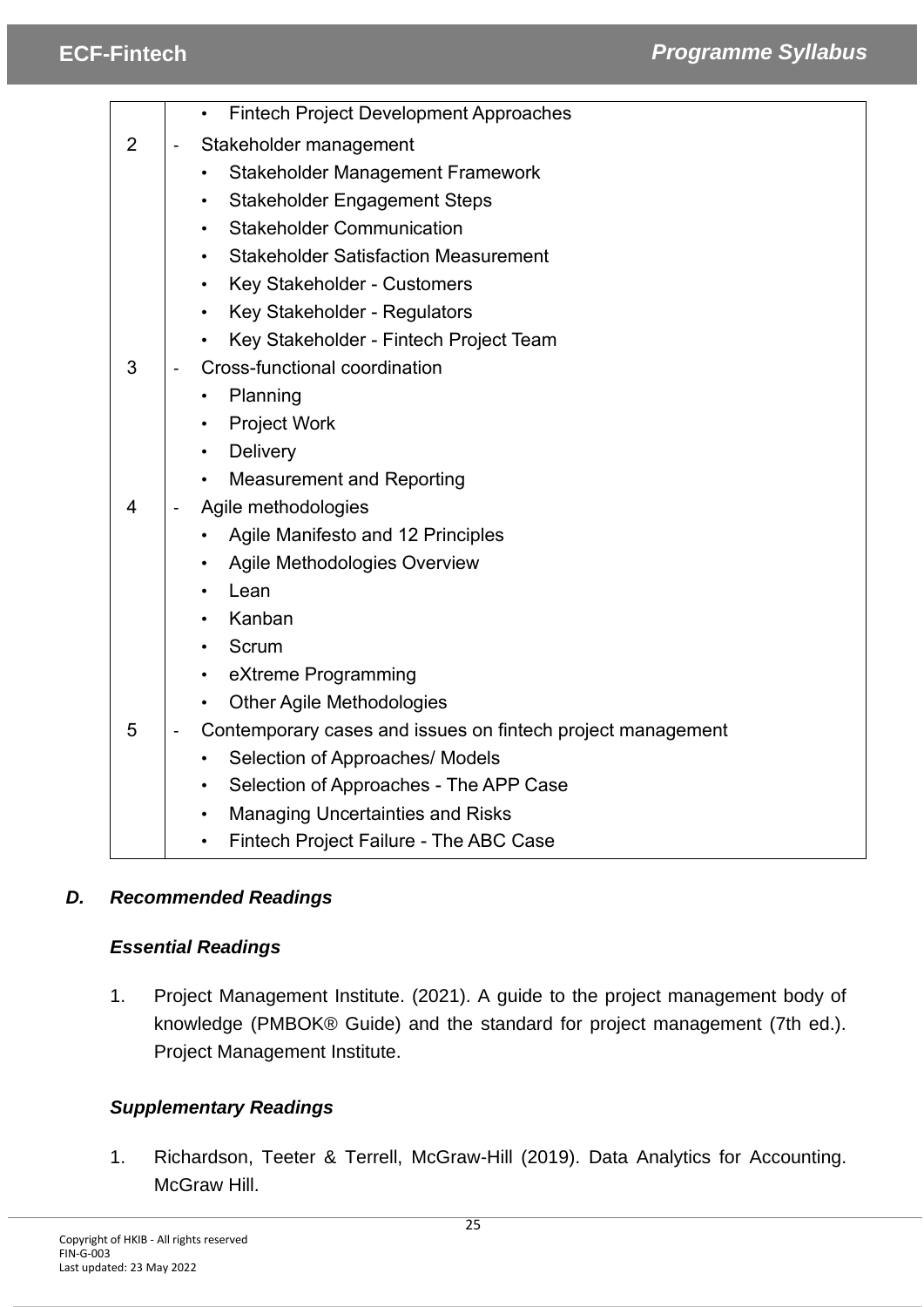- 2. Richardson, Teeter & Terrell, McGraw-Hill (2020). Introduction to Data Analytics for Accounting. McGraw Hill.
- 3. Yousif Abdullatif Albastaki, Anjum Razzaque, Adel M. Sarea (2020), Innovative Strategies for Implementing FinTech in Banking. IGI Global.
- 4. OECD. (2020, 26 February). Digital Disruption in financial markets. <https://www.oecd.org/daf/competition/digital-disruption-in-financial-markets.htm>
- 5. World Bank (2020, April). Digital Financial Services. [https://pubdocs.worldbank.org/en/230281588169110691/Digital-Financial-Ser](https://pubdocs.worldbank.org/en/230281588169110691/Digital-Financial-Services.pdf)[vices.pdf](https://pubdocs.worldbank.org/en/230281588169110691/Digital-Financial-Services.pdf)
- 6. World Bank (October 11, 2018). The Bali Fintech Agenda: A blueprint for successfully harnessing Fintech's opportunities. [https://www.worldbank.org/en/news/press-release/2018/10/11/bali-fintech-agenda](https://www.worldbank.org/en/news/press-release/2018/10/11/bali-fintech-agenda-a-blueprint-for-successfully-harnessing-fintechs-opportunities)[a-blueprint-for-successfully-harnessing-fintechs-opportunities](https://www.worldbank.org/en/news/press-release/2018/10/11/bali-fintech-agenda-a-blueprint-for-successfully-harnessing-fintechs-opportunities)
- 7. Hong Kong Monetary Authority. (2016, September 6). Fintech supervisory sandbox (FSS).
- 8. Hong Kong Monetary Authority (2017, November 28). Fintech supervisory chatroom.
- 9. Hong Kong Monetary Authority (2021, July 29). Supervisory policy manual, CG-5 Guideline on a sound remuneration system.
- 10. Bañuls, V. A., López, C., Turoff, M., & Tejedor, F. (2017). Predicting the impact of multiple risks on project performance: A scenario-based approach. Project Management Journal, 48(5), 95–114.
- 11. Basten, D., Stavrou, G., & Pankratz, O. (2016). Closing the stakeholder expectation gap: Managing customer expectations toward the process of developing information systems. Project Management Journal, 47(5), 70–88.
- 12. Copola Azenha, F., Aparecida Reis, D., & Leme Fleury, A. (2021). The role and characteristics of hybrid approaches to project management in the development of technology-based products and services. Project Management Journal, 52, 90–110.
- 13. Hobbs, B. & Petit, Y. (2017). Agile methods on large projects in large organizations. Project Management Journal, 48(3), 3–19.
- 14. Huo, X., Zhang, L., & Guo, H. (2016). Antecedents of relationship conflict in crossfunctional project teams. Project Management Journal, 47(5), 52–69.
- 15. Jinasena, D. N., Spanaki, K., Papadopoulos, T., & Balta, M. E. (2020). Success and failure retrospectives of fintech projects: A case study approach. Information Systems Frontiers, 1-16.
- 16. Recker, J., Holton, R., Hummel, M., & Rosenkranz, C. (2017). How agile practices impact customer responsiveness and development success: A field study. Project Management Journal, 48(2), 99–121.
- 17. Tereso, A., Ribeiro, P., Fernandes, G., Loureiro, I., & Ferreira, M. (2019). Project management practices in private organizations. Project Management Journal, 50, 6– 22.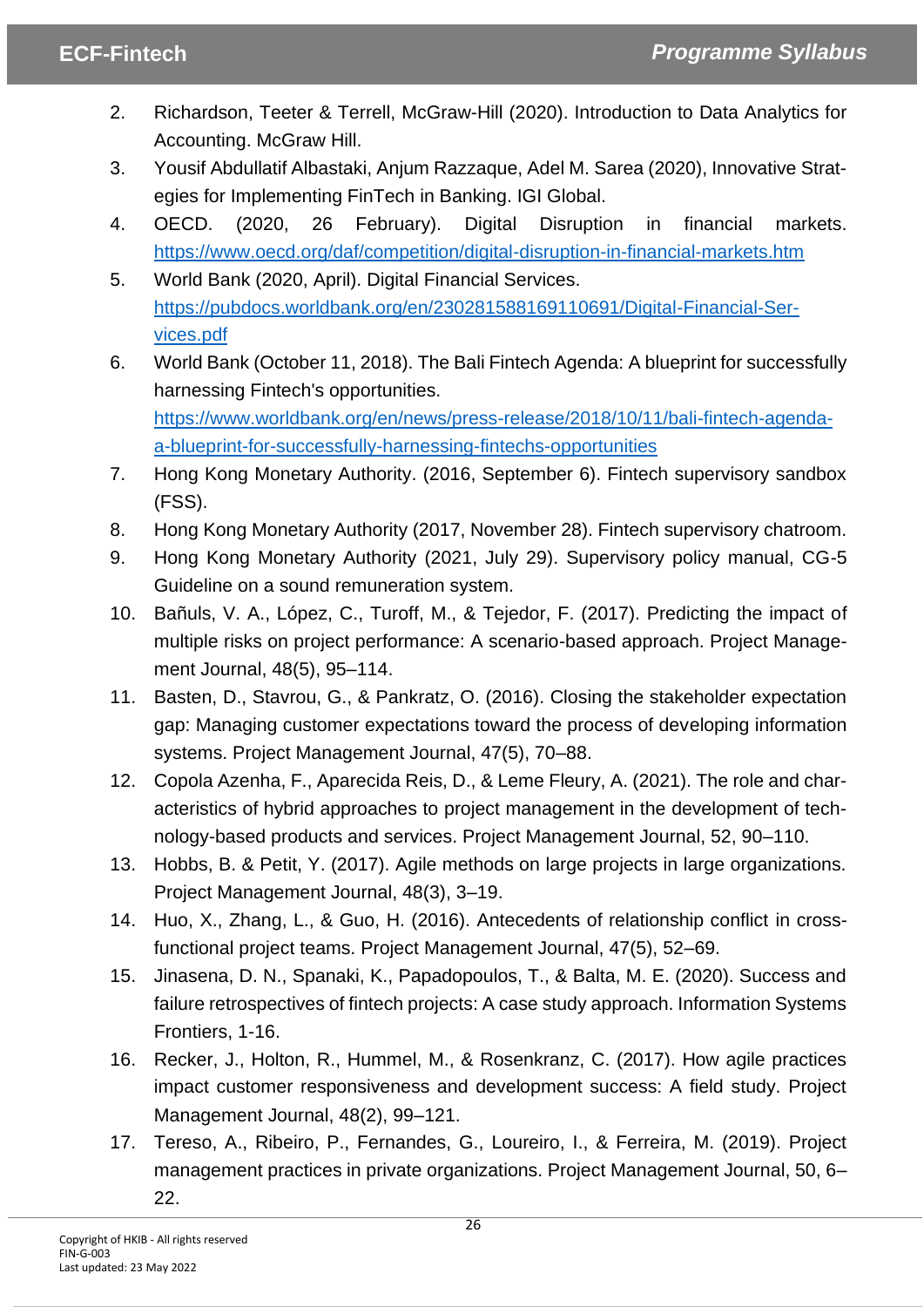# *Further Readings*

- 1. Gemino, A., Reich, B. H., & Serrador, P. M. (2021). Agile, Traditional, and Hybrid Approaches to Project Success: Is Hybrid a Poor Second Choice? Project Management Journal, 52, 161–175.
- 2. Global Financial Innovation Network (2019). GFiN one year on: The global financial innovation network reflects on its first year.
- 3. Global Financial Innovation Network (2020). GFiN cross-border testing lessons learned: The global financial innovation network reflects on the cross-border testing pilot.
- 4. Liu, J. Y.-C. & Yuliani, A. R. (2016). Differences between clients' and vendors' perceptions of IT outsourcing risks: project partnering as the mitigation approach. Project Management Journal, 47(1), 45–58.

# <span id="page-26-0"></span>*5.4 Module 4: Fundamental Fintech Tools and Applications*

# *A. Module Objective*

The module aims to introduce the fundamentals of Machine Learning, Artificial Intelligence, and data analytics with hands-on Natural Language Processing (NLP) and deep learning applications using well-known tools; to introduce cloud computing concepts, services, underlying technologies, charges and budgeting, and provides hands-on experience on container deployment and orchestration to launch business applications; to introduce the concepts and applications of the blockchain technology by covering major blockchains solutions/framework and the architecture of blockchain-based applications.

# *B. Module Intended Learning Outcome*

Upon completion of this module, learners should be able to:

- Understand the fundamental concepts of financial technologies (i.e. artificial intelligence, data analytics, cloud computing and blockchain technologies) for Fintech applications in the banking industry.
- Apply appropriate tools, frameworks, programming techniques and services space of financial technologies in various use cases in the banking industry.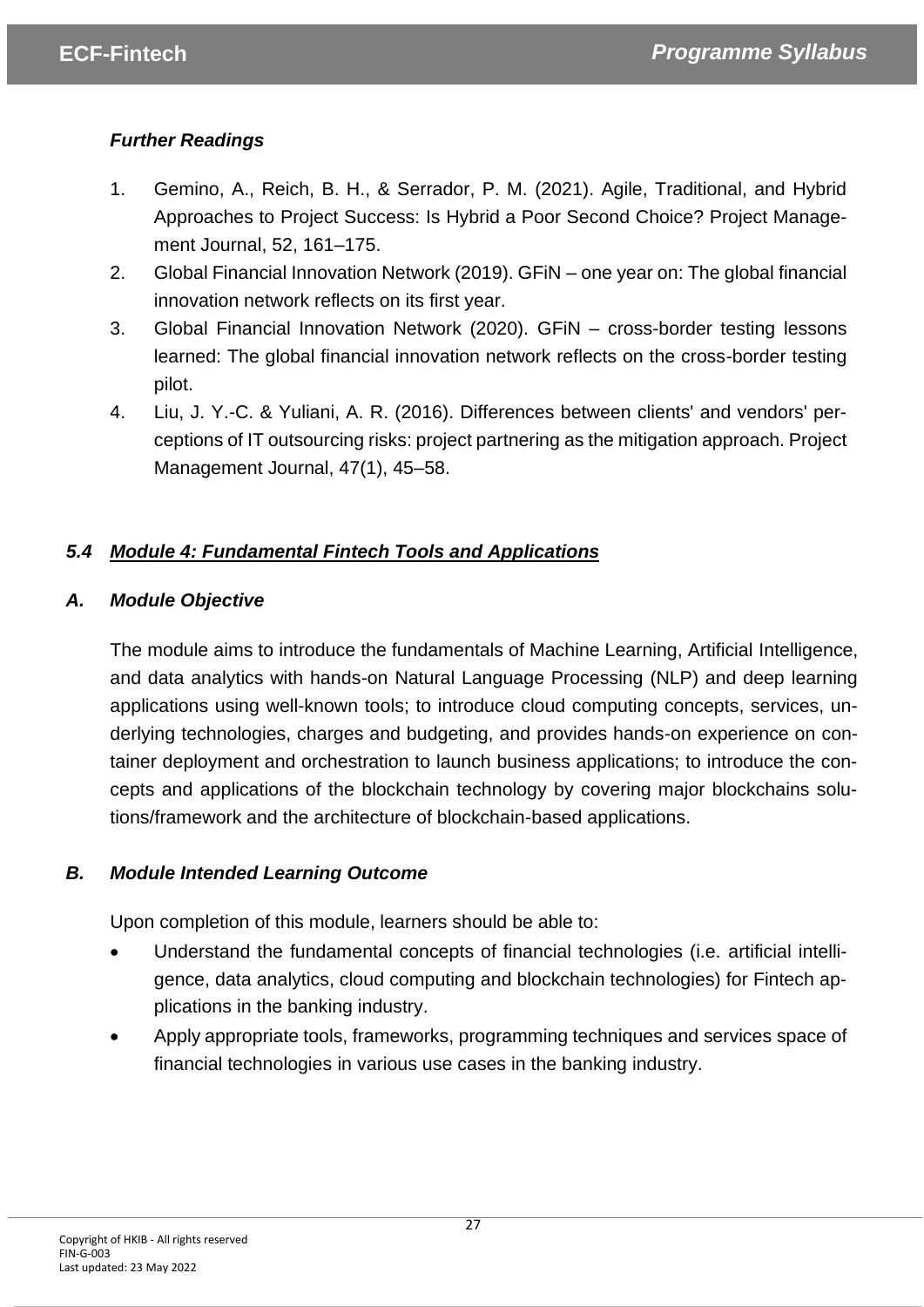# *C. Syllabus*

| <b>Chapter 1: Tools and Applications for Artificial Intelligence and Big Data</b> |                                                                                                           |  |
|-----------------------------------------------------------------------------------|-----------------------------------------------------------------------------------------------------------|--|
|                                                                                   | <b>Analytics</b>                                                                                          |  |
| 1                                                                                 | History and Definition of terminologies.<br>$\overline{\phantom{0}}$                                      |  |
| $\overline{2}$                                                                    | General framework/steps to perform data analytics.<br>-                                                   |  |
| 3                                                                                 | Machine learning algorithms and evaluation metrics.<br>$\overline{\phantom{0}}$                           |  |
| 4                                                                                 | Current Development Trend (NLP & Deep Learning/ Pattern Recognition, Bi-<br>$\qquad \qquad \blacksquare$  |  |
|                                                                                   | ometric Authentication) with use cases and applications such as news analy-                               |  |
|                                                                                   | sis, time series data analysis.                                                                           |  |
| <b>Chapter 2:</b>                                                                 | <b>Tools and Applications for Cloud Computing</b>                                                         |  |
| $\mathbf{1}$                                                                      | Cloud computing as a paradigm<br>$\qquad \qquad \blacksquare$                                             |  |
| 2                                                                                 | Key enabling technologies<br>$\overline{\phantom{0}}$                                                     |  |
| 3                                                                                 | Service models and types of clouds<br>$\overline{\phantom{0}}$                                            |  |
| 4                                                                                 | Virtualization, containers and orchestration<br>$\overline{\phantom{0}}$                                  |  |
| 5                                                                                 | Serverless technologies<br>$\overline{\phantom{a}}$                                                       |  |
| 6                                                                                 | Charges and budgeting<br>$\overline{\phantom{0}}$                                                         |  |
| $\overline{7}$                                                                    | <b>Cloud and FinTech</b><br>$\qquad \qquad \blacksquare$                                                  |  |
| <b>Chapter 3: Tools and Applications for Blockchain and Distributed Ledger</b>    |                                                                                                           |  |
|                                                                                   | <b>Technology</b>                                                                                         |  |
| $\mathbf{1}$                                                                      | What is Blockchain?<br>$\blacksquare$                                                                     |  |
| 2                                                                                 | Cryptocurrency and other applications of Blockchain<br>$\overline{\phantom{a}}$                           |  |
| 3                                                                                 | Major Blockchain Solutions/Frameworks for Application Development<br>-                                    |  |
| 4                                                                                 | Application development using Hyperledger Fabric<br>$\overline{\phantom{0}}$                              |  |
| 5                                                                                 | Introduction of the team structure/organization of personnel for adopting<br>$\qquad \qquad \blacksquare$ |  |
|                                                                                   | Fintech to plan/design/implement banking products/services                                                |  |

# *D. Recommended Readings*

# *Essential Readings*

- 1. McKinney, Wes (2017). Python for Data Analysis: Data Wrangling with Pandas, NumPy, and IPython. O'Reilly Media.
- 2. Pandas. [https://pandas.pydata.org/docs/getting\\_started/index.html](https://pandas.pydata.org/docs/getting_started/index.html)
- 3. Kaggle<https://www.kaggle.com/>
- 4. Armbrust et al (2009). Above the Clouds: A Berkeley View of Cloud Computing. 25 pages.<https://www2.eecs.berkeley.edu/Pubs/TechRpts/2009/EECS-2009-28.pdf>
- 5. Vitualization Overview White Paper. 11 pages. [https://www.vmware.com/pdf/virtualization.pdf.](https://www.vmware.com/pdf/virtualization.pdf) Vmware.
- 6. Cloudflare. What is the cloud?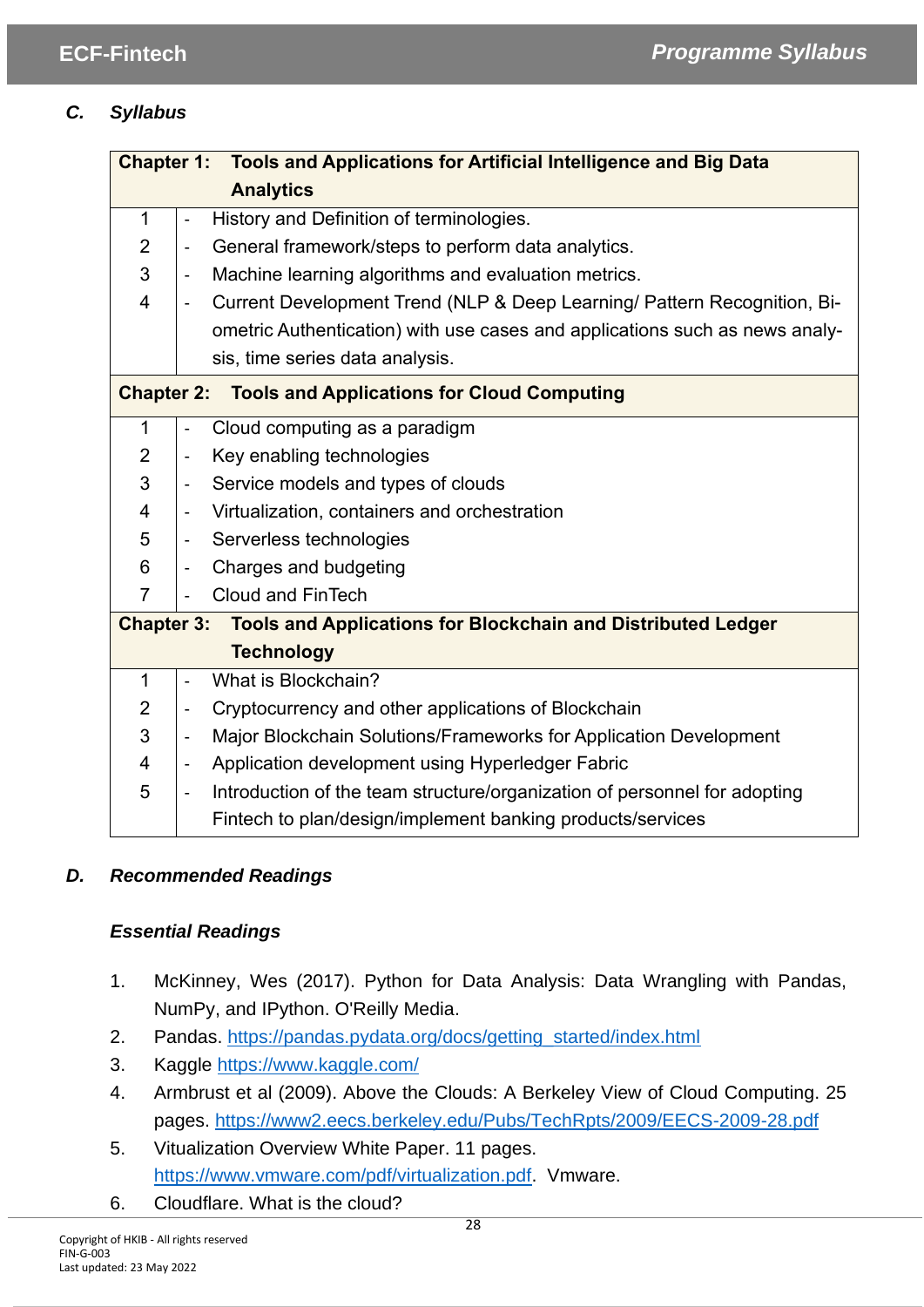https://www.cloudflare.com/learning/cloud/what-is-the-cloud/. Cloudflare Inc.

- 7. Surianarayanan, Chellammal & Pethuru Raj Chelliah (2019). Essentials of Cloud Computing: A Holistic Perspective. Springer Nature.
- 8. Androulaki, E., Barger, A., Bortnikov, V., Cachin, C., Christidis, K., De Caro, A., Enyeart, D., Ferris, C., Laventman, G., Manevich, Y., Muralidharan, S., Murthy, C., Nguyen, B., Sethi, M., Singh, G., Smith, K., Sorniotti, A., Stathakopoulou, C., Vukolić, M., … Yellick, J. (2018). Hyperledger fabric. Proceedings of the Thirteenth EuroSys Conference.<https://doi.org/10.1145/3190508.3190538>

# *Supplementary Readings*

- 1. Stanfordonline. (2019, March 11). Stanford CS224N: NLP with Deep Learning [https://www.youtube.com/watch?v=8rXD5xhemo&list=PLoROMvodv4rOh](https://www.youtube.com/watch?v=8rXD5xhemo&list=PLoROMvodv4rOhcuXMZkNm7j3fVwBBY42z)[cuXMZkNm7j3fVwBBY42z](https://www.youtube.com/watch?v=8rXD5xhemo&list=PLoROMvodv4rOhcuXMZkNm7j3fVwBBY42z) Youtube.
- 2. Ng, A. Machine learning. <https://www.coursera.org/learn/machine-learning> Stanford Online, Coursera
- 3. Barroso, Luiz Andre & Holzle, Urs (2009). The Datacenter as a Computer, An Introduction to the Design of Warehouse-Scale Machines <https://www.morganclaypool.com/doi/pdf/10.2200/S00193ED1V01Y200905CAC006>. Morgan & Claypool Publishers.
- 4. The Linux Foundation. (2021). Blockchain: Understanding Its Uses and Implications <https://www.edx.org/course/blockchain-understanding-its-uses-and-implications>
- 5. Murthy, M. (2018, April 18). Life cycle of an Ethereum transaction [https://medium.com/blockchannel/life-cycle-of-an-ethereum-transaction](https://medium.com/blockchannel/life-cycle-of-an-ethereum-transaction-e5c66bae0f6e)[e5c66bae0f6e](https://medium.com/blockchannel/life-cycle-of-an-ethereum-transaction-e5c66bae0f6e)
- 6. Corda. (2020, July 30). What is Corda?<https://www.corda.net/blog/what-is-corda/>

# *Further Readings*

- 1. Stanfordonline. (2019, March 21). Stanford CS230: Deep Learning [https://www.youtube.com/watch?v=PySo\\_6S4ZAg&list=PLoROMvodv4rOA-](https://www.youtube.com/watch?v=PySo_6S4ZAg&list=PLoROMvodv4rOABXSygHTsbvUz4G_YQhOb)BXSvaHTsbvUz4G YQhOb YouTube.
- 2. Geron, Aurelien (2019). Hands-On Machine Learning with Scikit-Learn Keras, and TensorFlow: Concepts, Tools, and Techniques to Build Intelligent Systems. O'Reilly Media
- 3. Turnbull, James (2014). The Docker Book: Containerization is the new virtualization. James Turnbull
- 4. Amazon Financial Services<https://aws.amazon.com/financial-services/>
- 5. Zastrin (2021). Ethereum Primer. <https://www.zastrin.com/courses/ethereum-primer/lessons/1-1>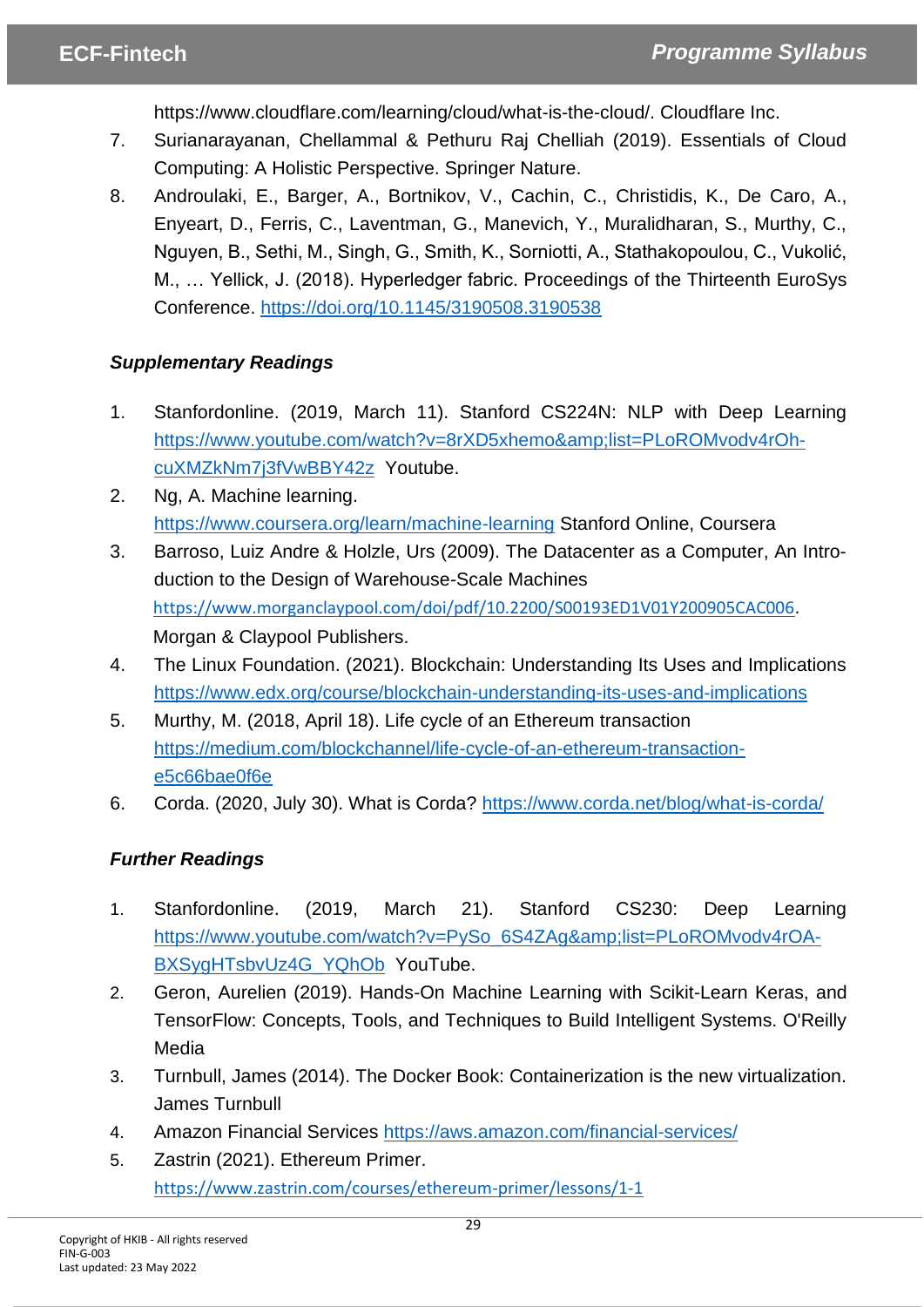# <span id="page-29-0"></span>**6. Training Application**

# *A. Training Schedule*

For the latest information about the training application period and class schedules, please contact HKIB staff or refer to HKIB website at [https://www.hkib.org/page/203.](https://www.hkib.org/page/203)

# *B. Training Duration*

The training durations of Core Level are set out as follows:

| <b>Training Mode</b>      | Lecture               |
|---------------------------|-----------------------|
|                           | Module $1 - 9$ Hours  |
|                           | Module $2 - 15$ Hours |
| <b>Training Duration*</b> | Module $3 - 15$ Hours |
|                           | Module $4 - 21$ Hours |

# *C. Training Application*

Applicants can submit the application via the electronic application form in HKIB webpage. Attention should be paid to the application deadline as a late entry fee may be charged.

Application Requirements:

- ÷ The information provided for the training enrolment must be true and clear.
- $\ddot{}$ Inaccurate or incomplete applications may not be accepted even if the applicant has paid the training fee.
- ÷ Each applicant should submit only ONE application form for each programme.
- ۰. HKIB reserves the right to reject late applications and/or any applications deemed inappropriate. Once HKIB has received an application form, NO alterations to the training arrangement are allowed. HKIB reserves the right to change training dates and application deadlines at any time.
- ÷ Applicants are advised to retain a copy of the completed application form for their own records.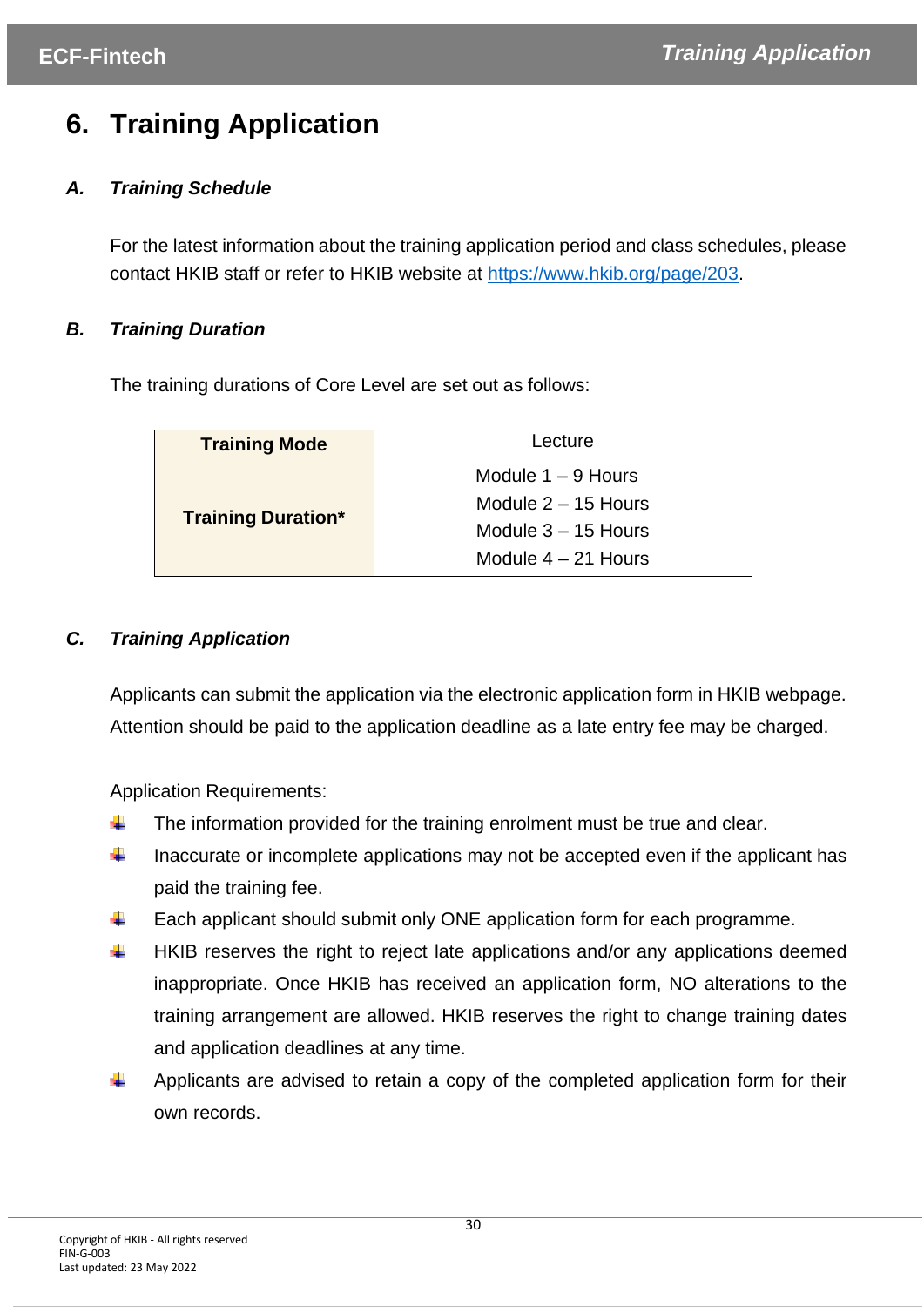# *D. Training Fee and Payment*

| <b>Module</b> | Training Fee (HKD) * |
|---------------|----------------------|
|               | 5,400                |
|               | 6,700                |
| 3             | 6,700                |
|               | 8,000                |

- *\* A digital version of training material (e.g. Study Guide and / or PPT Slides) will be provided before training commencement.. In addition, learners have to purchase reference books, where applicable, at their own expense as a part of the essential readings. For details, please refer to the essential reading list in the Programme Handbook under each module.*
- Applicants should pay the training fee as follows:
	- (a) By credit card. Please provide your credit card information on the application form.
	- (b) By FPS payment. Please provide your FPS payment receipt.
- 4. Application forms without payment instructions will **NOT** be processed.
- All payments must be settled before the start of the programme. **NO** fees are refunded ÷ or transferred under any circumstances.
- ÷ Applicants are advised to keep a record of their payment.
- ÷ Confirmation of training application is sent to applicants via email at least **5 working days prior to the training date**.
- ÷ Late training enrolment will be accepted after the stipulated application deadline up to 7 days before course commencement to allow us to administer the application. A late entry fee of HKD200 (in addition to the training fee) will apply.
- HKIB reserves the right to adjust training application, study guide and/or administration surcharge fees (if applicable), at any time.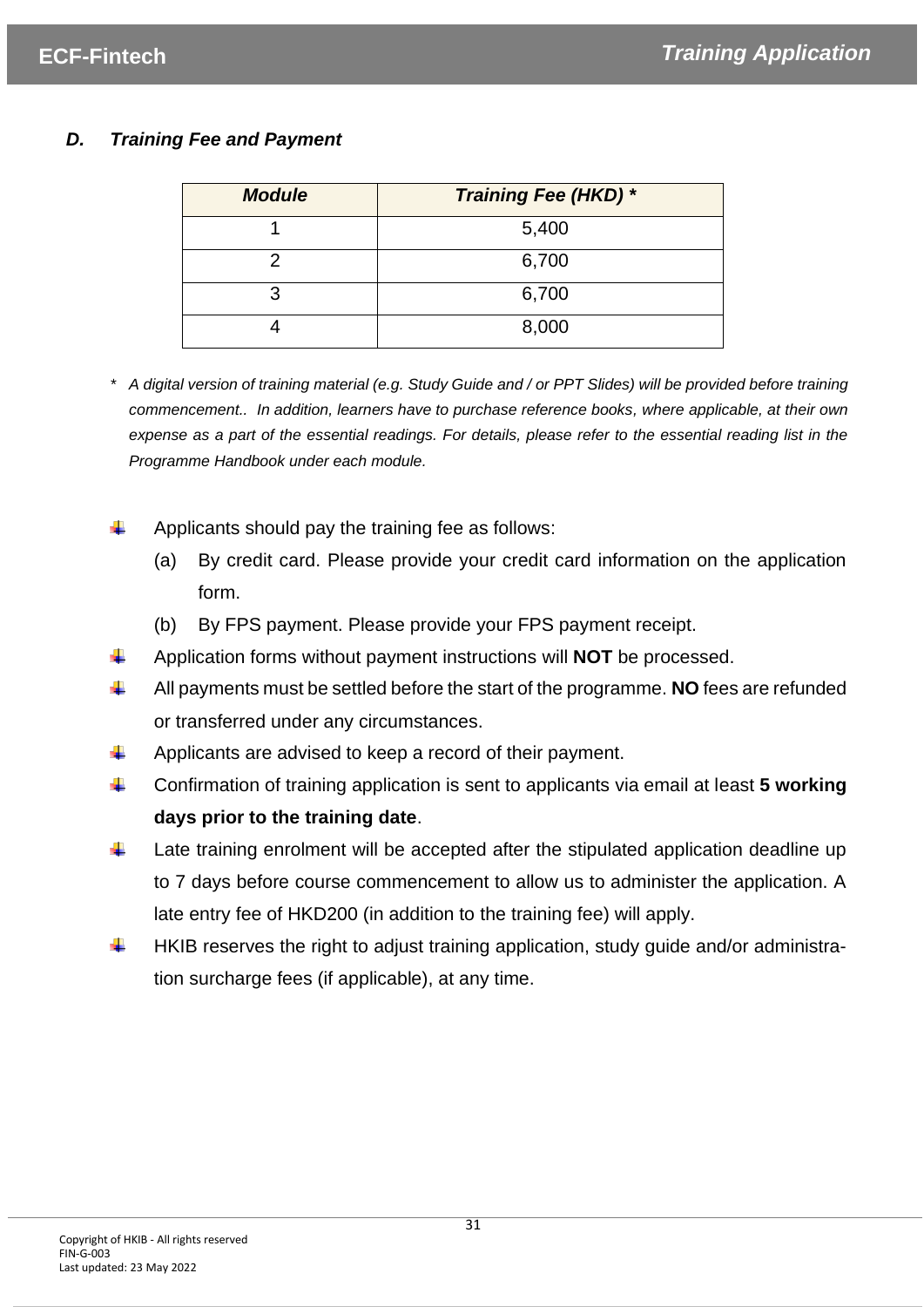# <span id="page-31-0"></span>**7. Examination Application and Regulations**

# *A. Examination Mode and Format*

The examination mode and format for Core Level are as follows:

| <b>Module</b>               | 1/2                                      | 3/4                                                                       |
|-----------------------------|------------------------------------------|---------------------------------------------------------------------------|
| <b>Examination Mode</b>     | Paper-based Examination                  |                                                                           |
| <b>Examination Duration</b> | 2 hours per Module                       | 3 hours per Module                                                        |
| <b>Question Type</b>        | Multiple-choice Type<br>Questions (MCQs) | Multiple-choice Type<br>Questions (MCQs) &<br><b>Essay Type Questions</b> |
| <b>No. of Questions</b>     | 60 MCQs per Module                       | 50 MCQs & 2 out of 3 short<br>questions per Module                        |
| <b>Pass Mark</b>            | 60%                                      |                                                                           |
| Grading                     | Grade                                    | Mark Range                                                                |
|                             | Pass with Distinction                    | $>85\%$                                                                   |
|                             | Pass with Credit                         | 75% - 85%                                                                 |
|                             | Pass                                     | $60\% - 74\%$                                                             |
|                             | Fail A                                   | 56% - 59%                                                                 |
|                             | Fail B                                   | 46% - 55%                                                                 |
|                             | Fail C                                   | <46%                                                                      |
|                             | Absent                                   | N/A                                                                       |

# *B. Examination Timetable*

÷ For latest information about the examination application period and examination dates, please contact HKIB staff or refer to HKIB website at [https://www.hkib.org/page/203.](https://www.hkib.org/page/203)

# *C. Examination Application*

- ÷ Candidates taking current training classes can choose to sit for the current examination or any subsequent ones. They can choose to sit for subsequent examinations but if the corresponding programme has been changed or updated, they may be required to re-take the training in order to be eligible for module examination.
- ÷ Applicants can submit the application via the electronic application form in HKIB webpage. Attention should be paid to the application deadline as a late entry fee may be charged.
- The information provided on the application form must be true and clear. ÷
- ÷ Late examination enrolment will be accepted after the stipulated application deadline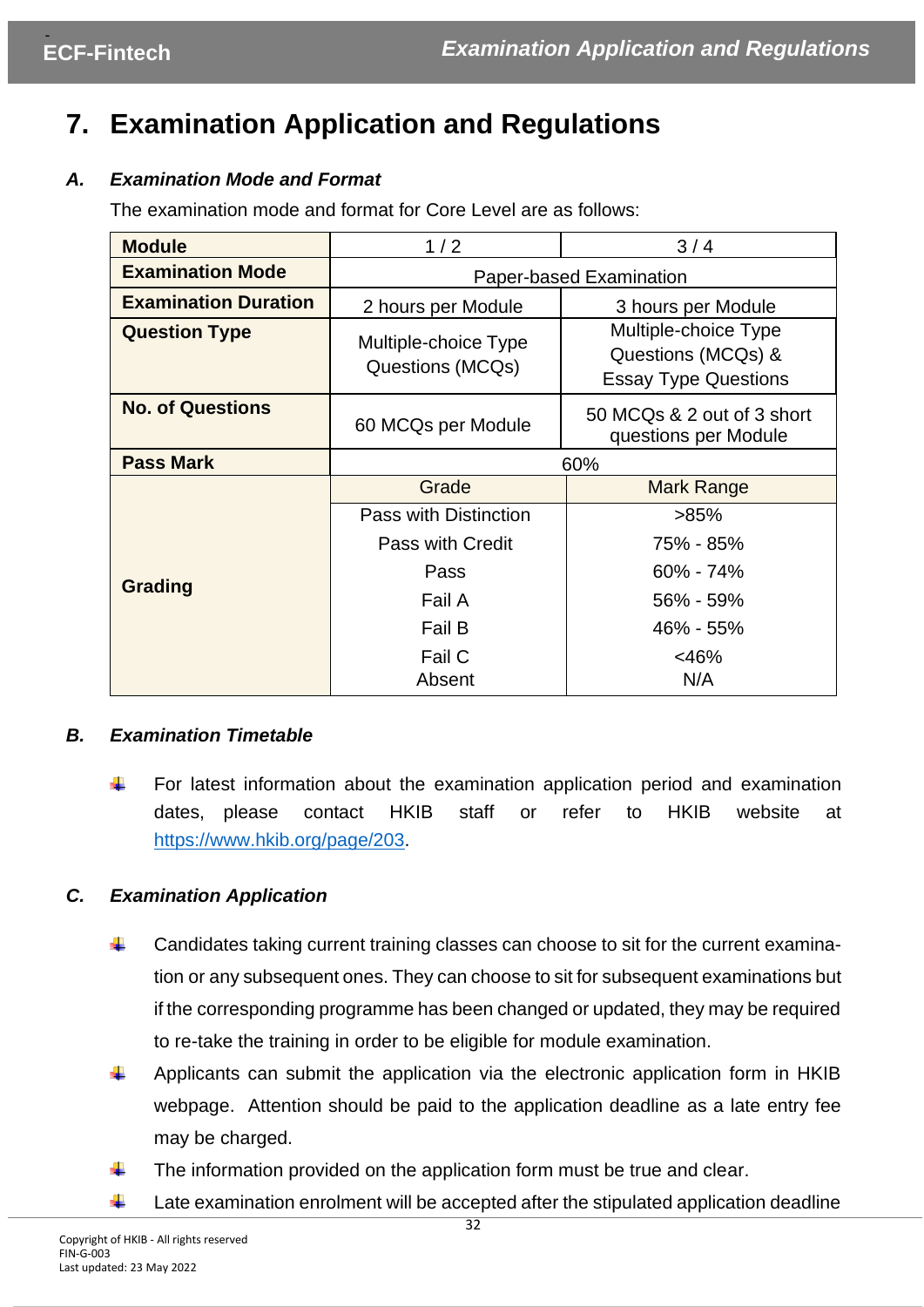up to 14 days before examination date, to allow us to administer the application. A late entry fee of HKD 200 (in addition to the examination fee) will apply.

- ₩ Inaccurate or incomplete applications may not be accepted even if the applicant has paid the examination fee.
- ÷ Each applicant should submit only ONE application form for each examination.
- ÷. Under no circumstances are changes to module entry allowed.
- ÷ HKIB reserves the right to reject late applications and/or any applications deemed inappropriate. Once HKIB has received the application form, NO alterations to the examinations and examination arrangements are allowed.
- ÷ HKIB reserves the right to change examination dates and application deadlines at any time.
- Applicants are advised to retain a copy of the completed application form for their ÷ own records.

# *D. Examination Fee and Payment*

| <b>Per Module</b>    | $1 - 4$   |
|----------------------|-----------|
| <b>First attempt</b> | HKD 1,300 |
| <b>Re-attempt</b>    | HKD 1,300 |

- Applicants should pay the examination fee:
	- (a) By credit card. Please provide your credit card information on the application form**.**
	- (b) By FPS payment. Please provide your FPS payment receipt.
- ÷ Application forms without payment instruction will **NOT** be processed.
- Ф. All payments must be settled before the examination. **NO** fees are refunded or transferred under any circumstances.
- ÷ Applicants are advised to keep a record of their payments.
- HKIB reserves the right to adjust the examination, study guide and/or administration ÷ surcharge fees (if applicable), at any time.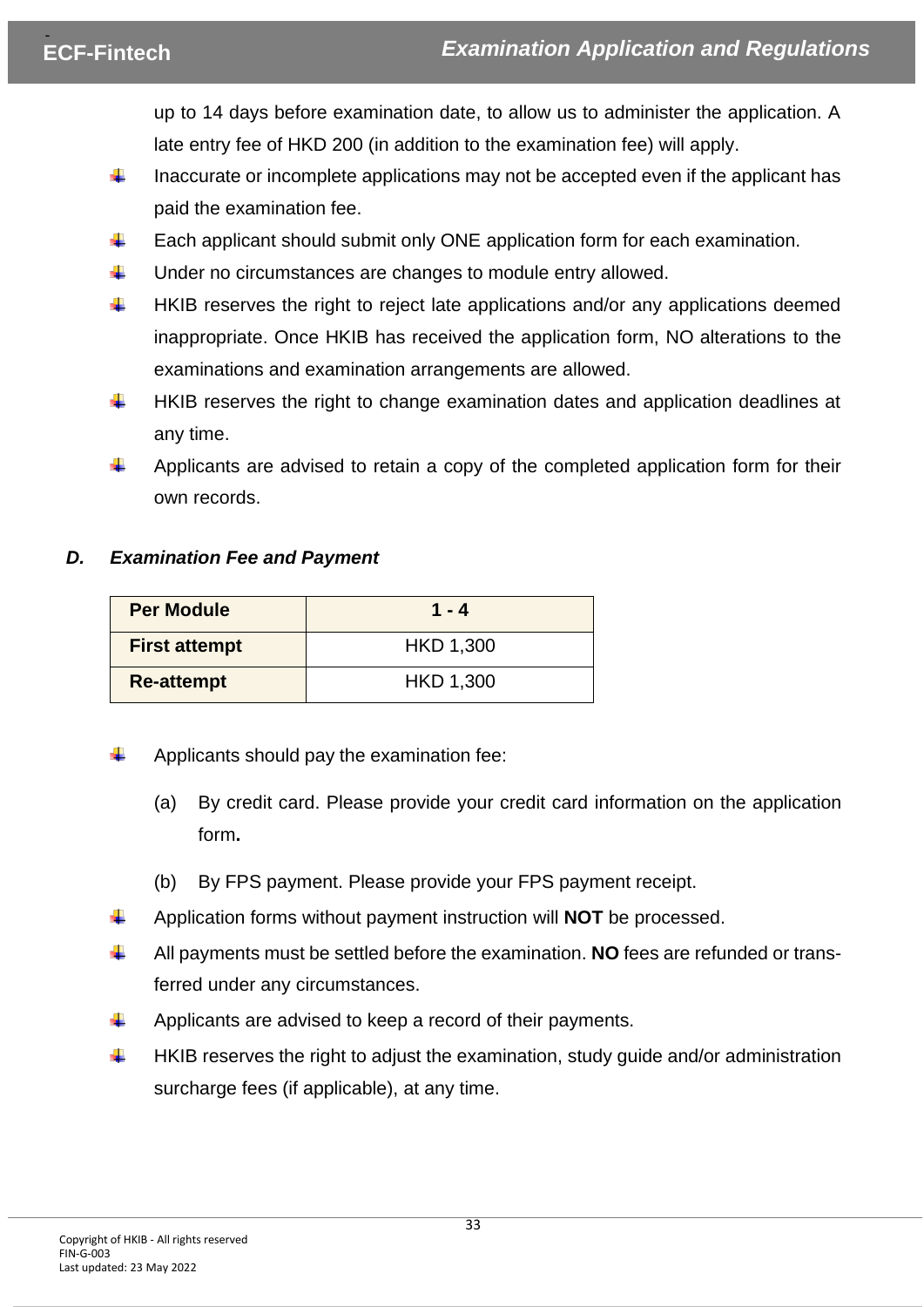# *E. Examination Attendance Notice*

- ÷ Examination Attendance Notices (Attendance Notices) are sent to candidates via **email ONLY** approximately **two weeks** before the examination. Candidates must inform the Institute if they have not received it **one week** before the examination.
- ÷ Candidates are required to print a copy of the Attendance Notice on a sheet of plain A4 paper before attending each examination.
- ÷ Candidates **MUST** present their Attendance Notice at the examination along with a valid identification document (e.g. an HK Identity Card or passport) bearing a current photograph. Photocopies are not accepted.

# *F. Alteration/Transfer of Application for an Examination*

- HKIB reserves the right to cancel, postpone and/or reschedule the examination. ÷
- ÷ If an examination is rescheduled, HKIB notifies candidates of the new date and time via email within 1 week of the original schedule. Under such circumstances, candidates are not required to re-register for the examination.
- Under no circumstances are any changes to or transfers of examination application allowed.

# *G. Examination Arrangements for Candidates with Special Needs*

- ÷. Candidates with special needs may request special examination arrangements. Under these circumstances they are required to submit documentary evidence, such as medical proof issued by a registered medical practitioner, together with a written request, when applying for the examination. Approval of the request is subject to final HKIB decision.
- Request for such arrangements may result in an additional charge. ÷

# *H. Examination Preparation*

Candidates enrolled in the examination are required to study all the essential, recommended and further reading material, if applicable, as part of their examination preparation.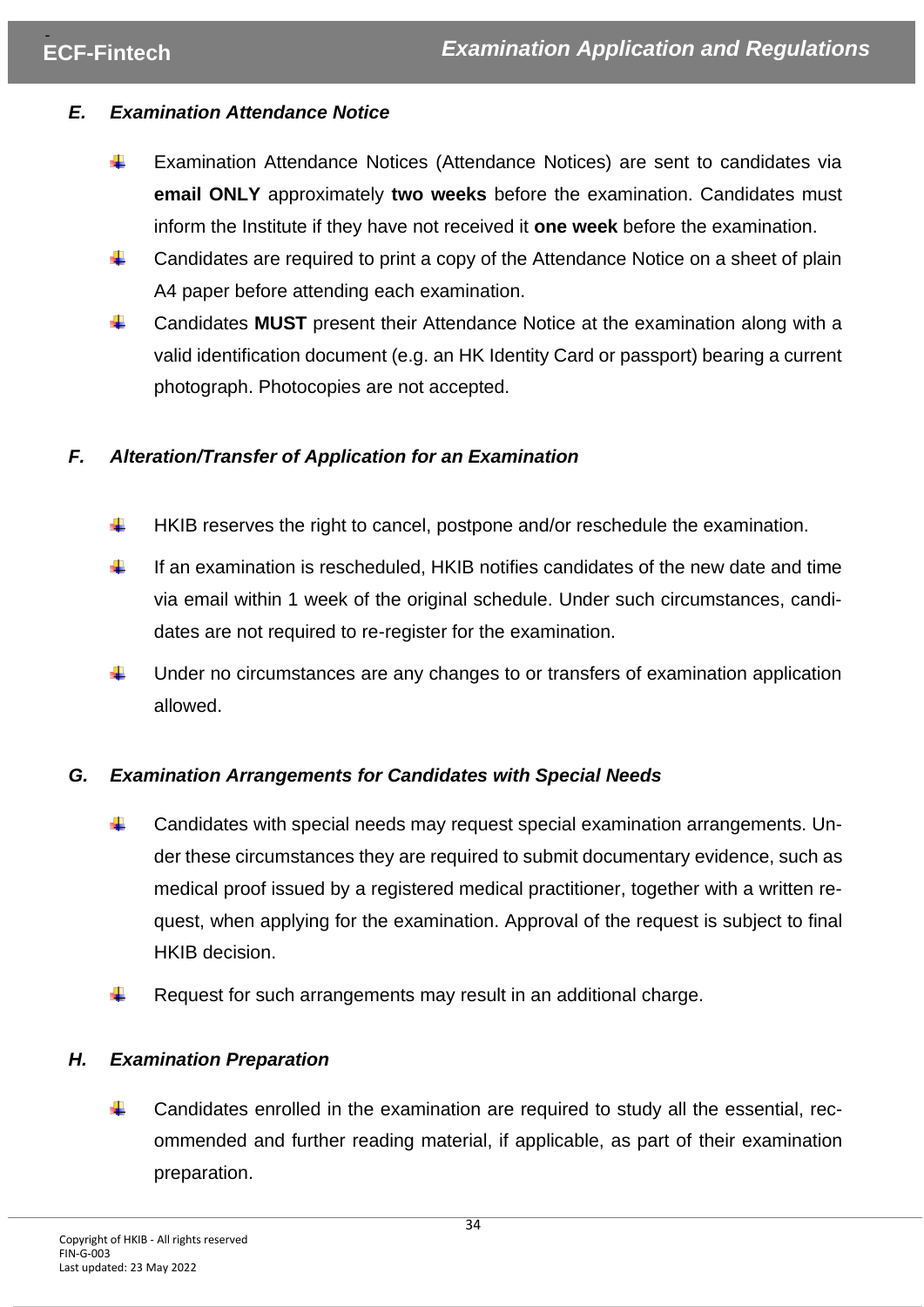# *I. Examination Results*

- ÷ For Core Level examination, candidates receive a result slip by post two to four weeks from the examination date.
- ш. Results are not revealed by telephone, fax or email.
- 4. Candidates may check their examination results through HKIB's online platform. Candidates receive email notification once the examination results are available. The online examination results are removed one month after they are released.
- ÷ Results are withheld from candidates who have not paid in full any monies due or payable to the Institute, including but not limited to examination application fees.
- Candidates may request rechecking or remarking of their examination scripts within one month of the issue of examination results by submitting a written request. An administrative fee may apply. Please contact HKIB staff for details.

# *J. General Examination Regulations*

An examination is governed by the regulations in force at the time of the examination and notat the time of application, in case there are discrepancies between the two sets of regulations.

On all matters concerning interpretation of the regulations, the Professional Standard andExamination Board of the Institute has the final decision.

- ÷ Candidates must complete the training class before taking the examination.
- ч. The examination is conducted in English.
- ÷. Candidates must use an HB/2B pencil to answer the multiple-choice questions on the Answer Sheets.
- ÷ Examinations are conducted and invigilated by responsible persons appointed by HKIB.
- $\ddot{}$ Examination Attendance Notices are sent to candidates via email **ONLY**. Candidates are required to print a copy on a plain sheet of A4 paper and **MUST** take their Attendance Notice to each examination, along with a valid identification document (e.g. HK Identity Card or passport). Attendance Notices are collected by the invigilators before the end of the examination, if necessary.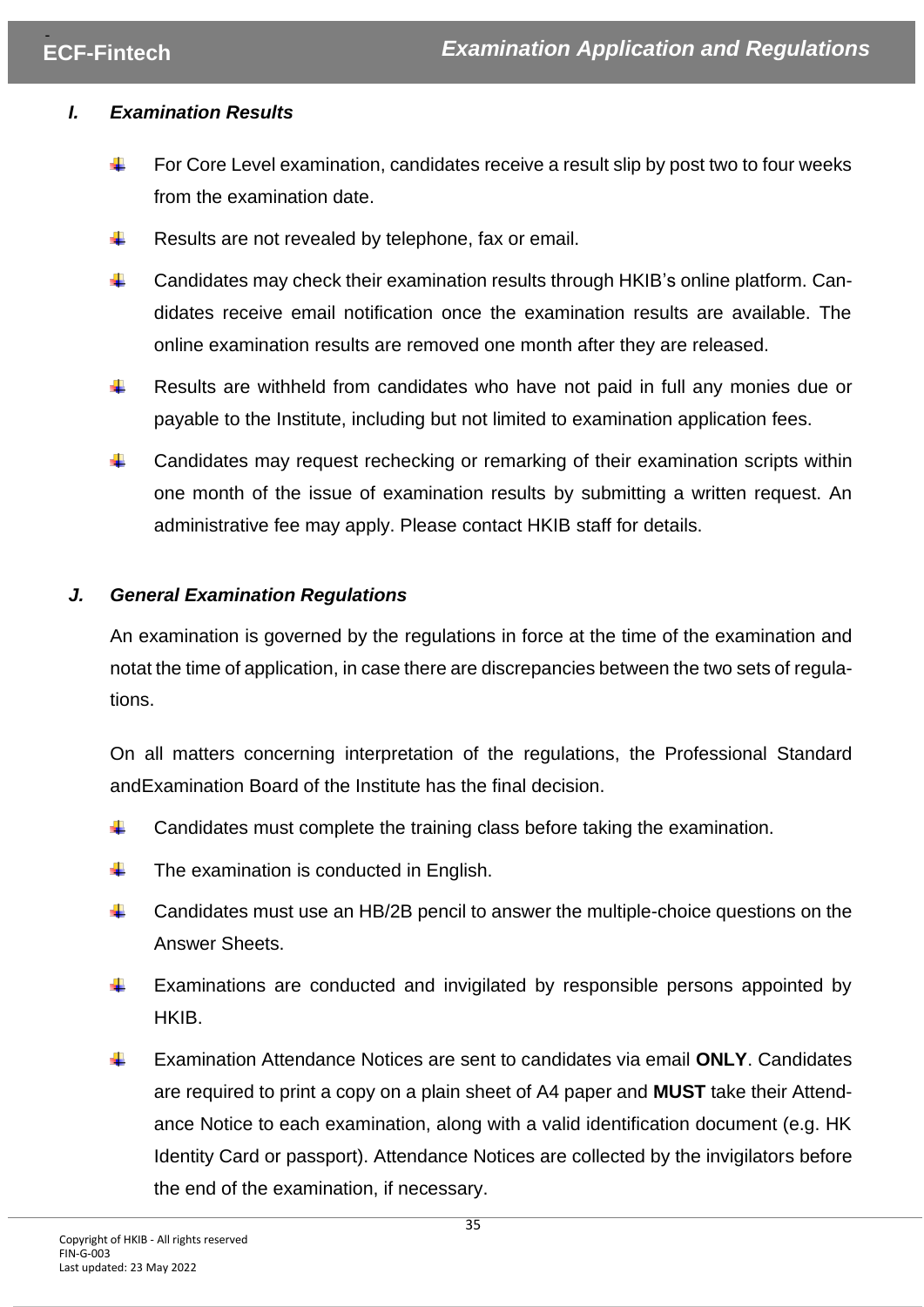- Candidates should arrive at the examination venue at least 15 minutes before the ÷. start. Candidates must not enter the examination room until instructed to do so.
- ÷. Candidates are not allowed to sit for the examination if they are unable to present Attendance Notice/valid identification document, or if the identification document does not contain a clear and current photograph of the candidate.
- ÷ All examinations begin at the time stated on the Attendance Notice. Latecomers may be admitted during the first 30 minutes of the examination, but extra time will not be given to compensate for any time lost.
- ÷ Smoking, eating and drinking are not allowed in the examination room. All mobile phones and other electronic devices must be switched off and placed in a location advised by the invigilator, before the examination begins.
- ÷. All bags, books and other personal belongings must be placed in a location advised by the invigilator, before the examination begins.
- ÷ If you need to go to the toilet during the examination, you should seek permission from an invigilator. An invigilator will accompany you and you must NOT carry any mobile phones, other electronic devices, question books, answer sheets or other papers to the toilet.
- ÷ No other aids, such as books, dictionaries, computers (e.g. notebooks, PC tablets) or papers are permitted in the examination. No draft paper is provided during the examination. Rough workings or notes should be made on the question book and will not be marked.
- The packets of question papers are opened in the presence of the candidates before ÷ the start of the examination. Candidates should remain silent and are not allowed to communicate with other candidates during the examination. Candidates interfering with the proper conduct of the examinations could receive warning from the invigilator, and in serious cases, expelled from the examination room. Under such circumstances, a report is submitted to HKIB to consider whether further disciplinary action should be taken. Disciplinary action includes, but is not limited to, candidate disqualification.
- Candidates cannot leave the examination room during the first 45 minutes and the last 15 minutes of an examination. Candidates who decide to leave early must notify the invigilator as quietly as possible and are not allowed to re-enter the examination room.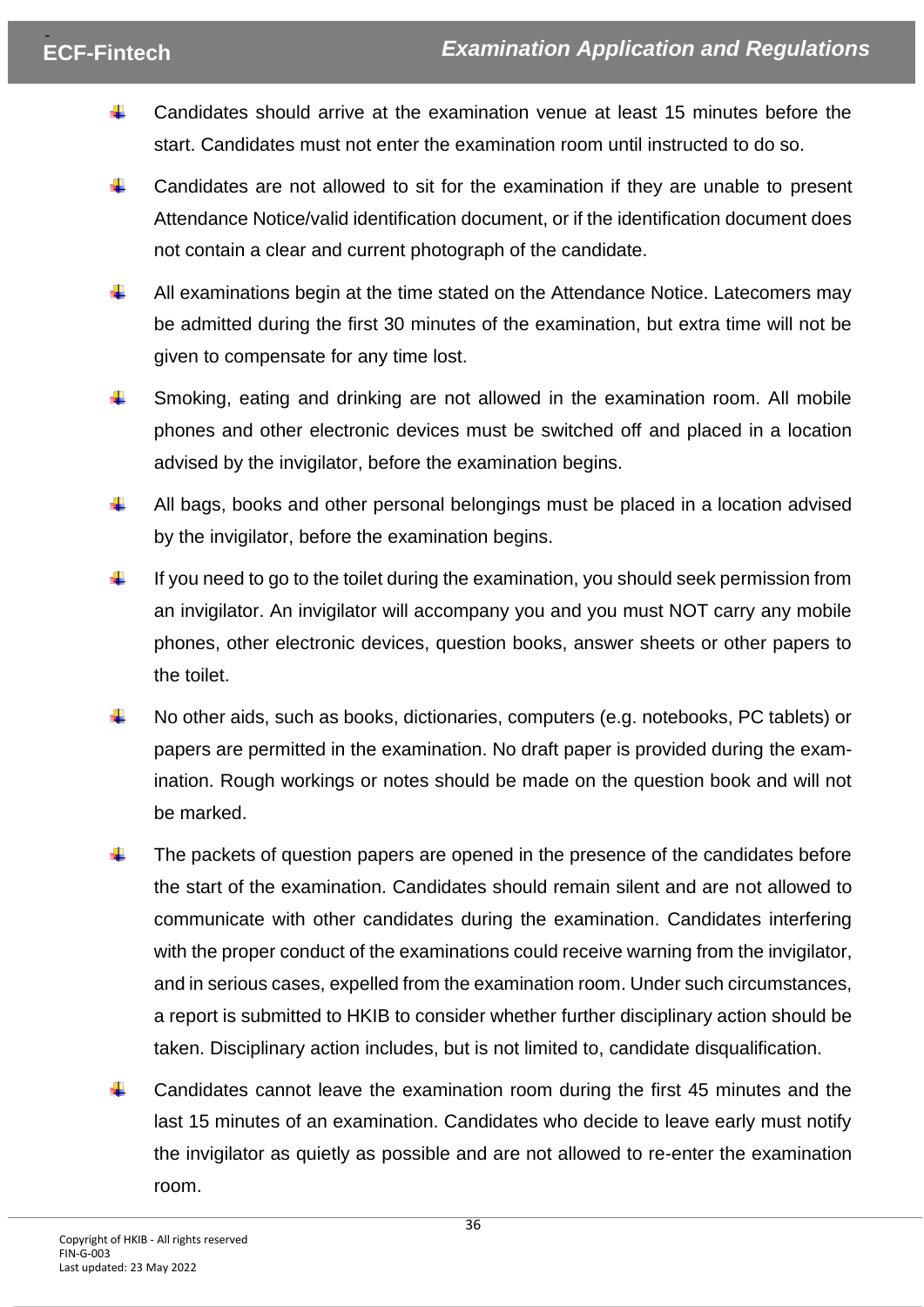- Candidates must stop writing when instructed to do so by the invigilator. ÷.
- $\ddot{}$ Candidates must not detach any part of their answer sheet, or remove their answer sheet, wholly or partly, from the examination room.
- ÷ Candidates are not allowed to communicate with other candidates during an examination. They are also prohibited from communicating with third parties outside the examination room by using any electronic device. The invigilator has the right to expel candidates from the examination room if their behaviour interferes with the proper conduct of the examination. Any candidate attempting to copy from another candidate's script or any other source is disqualified.
- Pocket calculators: Financial calculators may be used and listed below:



*Newer and older versions of these calculators will be allowed into the examination room*

HKIB strictly enforces all policies with regard to calculator usage during examinations and candidates are required to abide by the policies of HKIB. Calculators are inspected prior to the start of the exam. They must remain on your desk in full view and invigilators continue to inspect calculators throughout the administration of the examination. Possession or use of an unauthorised calculator at the test centre results in the voiding of your examination results and may lead to the suspension or termination of your candidacy in HKIB Programme. Failure by the invigilators to detect an unauthorised calculator prior to the start of the examination, or your use of an unauthorised calculator at any time during the examination, does not imply that the calculator is an approved model or that your scores will ultimately be reported. Calculator covers, keystroke cards, and loose batteries are permitted in the examination room; instruction manuals are not allowed.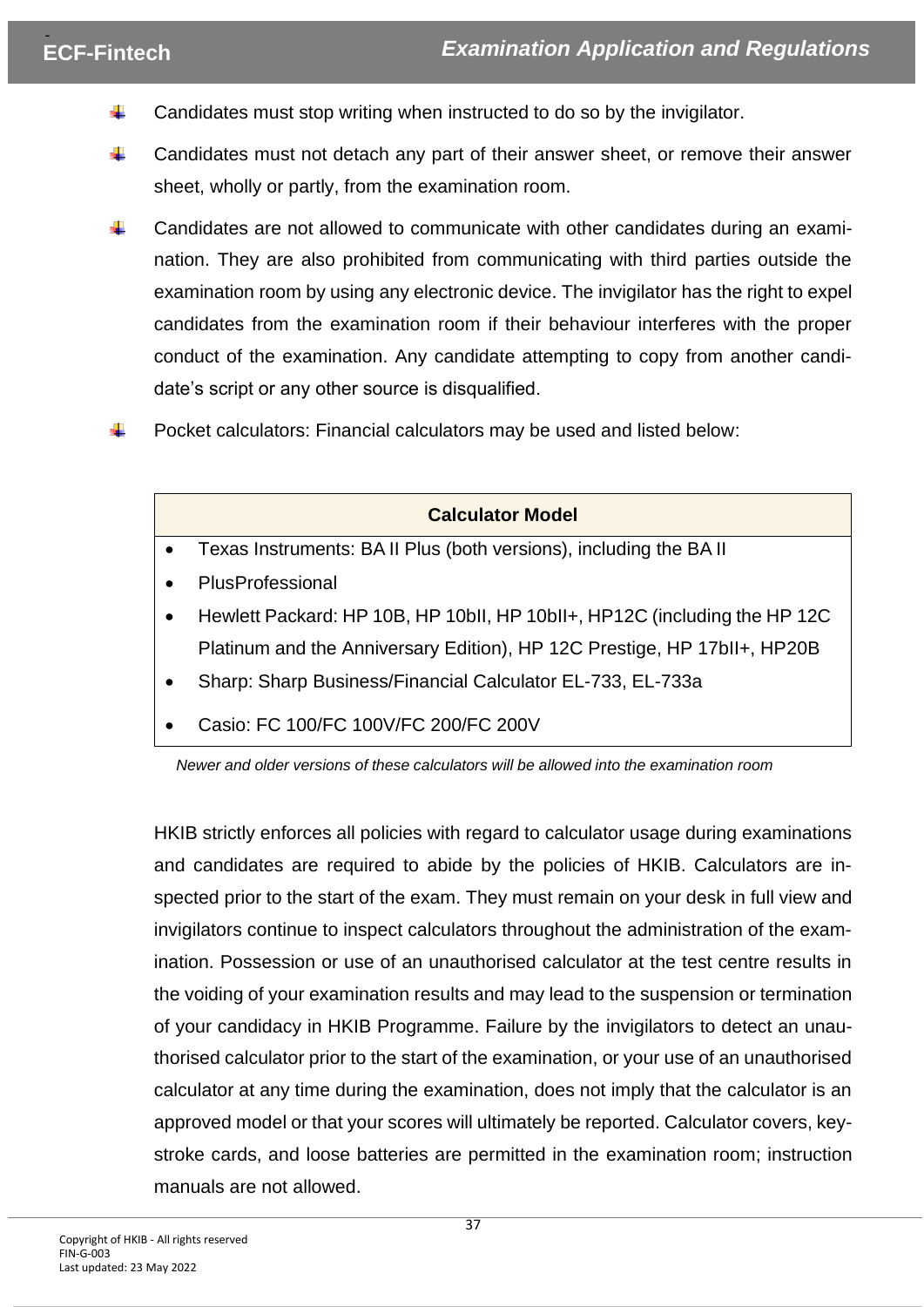- Candidates are required to clear the financial calculator memory prior to each session 4. of the examination. (Please do not ask invigilators to clear it.) It is the candidates' responsibility to revert their own calculator to desired setting(s) once the calculator's memory has been cleared. If a candidate's calculator has notes/formulas printed on the back of the calculator, includes pull-out cards or contains other supplemental material, this information must be removed or masked by solid colour tape before entering the examination room.
- ÷ If any candidate infringes any of the above regulations, he/she is liable to disciplinary actions, including disqualification.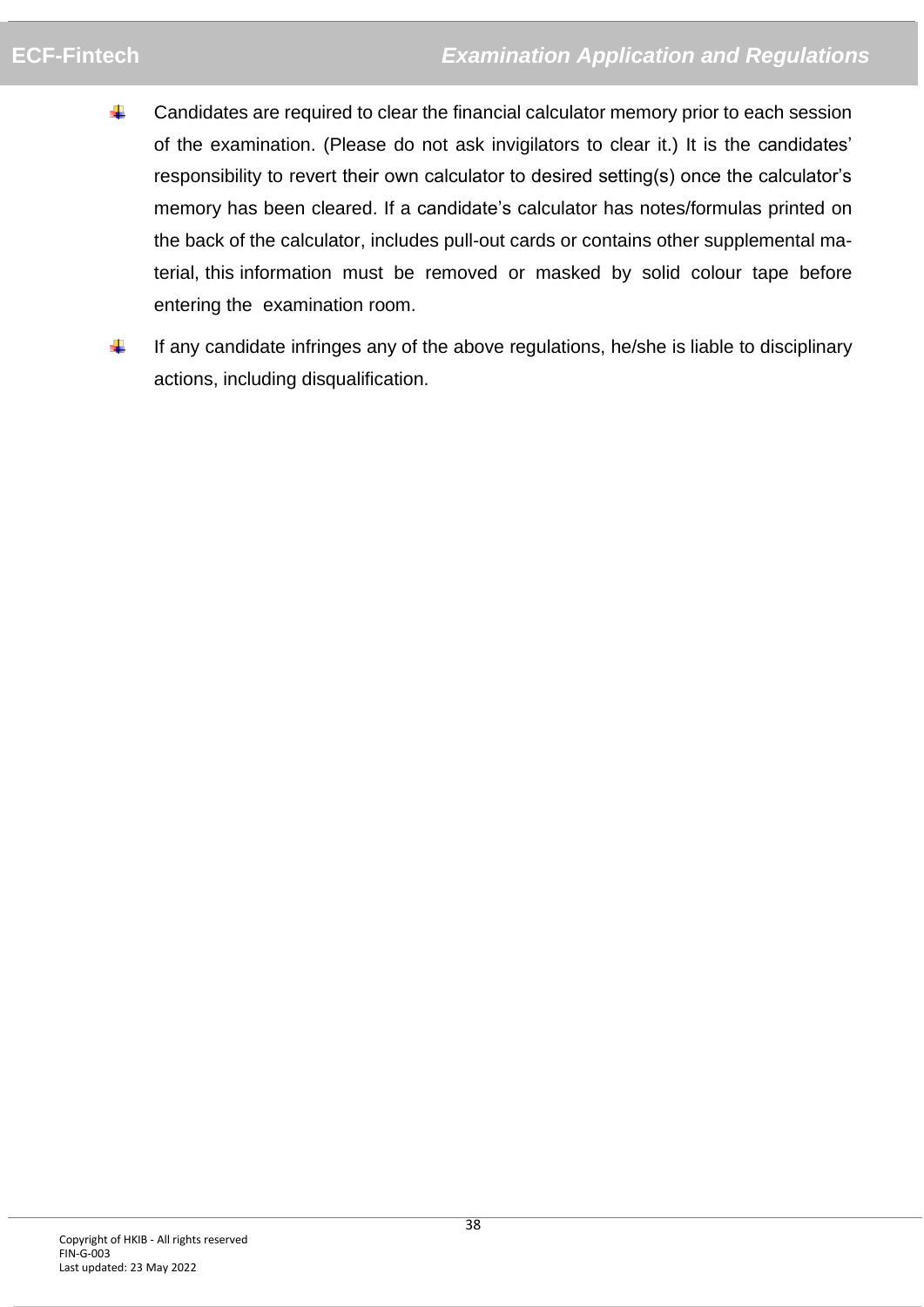# <span id="page-38-0"></span>**8. Certification Application and Renewal Process**

# *A. Certification Application*

Relevant Practitioners who have completed Modules 1 to 4 of the "ECF-Fintech (Core Level)" programme, obtained a pass in the relevant examinations, plus at least 1 year of relevant working experience in Fintech projects and / or any of the Core Level functions such as Fintech Solution Development, Fintech Product Design, Fintech Strategy and Management or Regtech as specified in "Annex 1 of the HKMA's Guide to Enhanced Competency Framework on Fintech", may apply for Certification as "*Associate Fintech Professional (CPFinT(A))"* with HKIB professional membership.

Applicants are required to submit a completed Certification Application Form to HKIB together with the relevant supporting documents and payment of the required Certification Fee. The Certification Application form can be obtained from [HKIB](https://www.hkib.org/en/training-examinations/ecf/retail-wealth-management) website.

Certification holders are registered as Certified Individuals and included in the public register on HKIB website. Upon successful application for the above Certification(s), professional membership will be granted by HKIB.

# *B. Certification Renewal*

Certification of Associate Fintech Professional (CPFinT(A)) is subject to annual renewal by HKIB.

Certification holders are required to comply with the annual Continuing Professional Development (CPD) Scheme in order to renew their Certification. The requirement is a minimum of 12 verifiable CPD hours, at least 4 of which must be earned from activities related to topics of innovative technology (e.g. artificial intelligence, big data, cloud computing, cybersecurity, distributed ledger technology, and/or open banking and API), product development, business strategy and marketing, finance and investment, and/or risk and compliance. The remaining hours should be on training topics related to banking and finance, Fintech, or the job function. Examples of appropriate training topics include:

- a) Compliance, code of conduct, professional ethics or risk management;
- b) Banking and financial knowledge;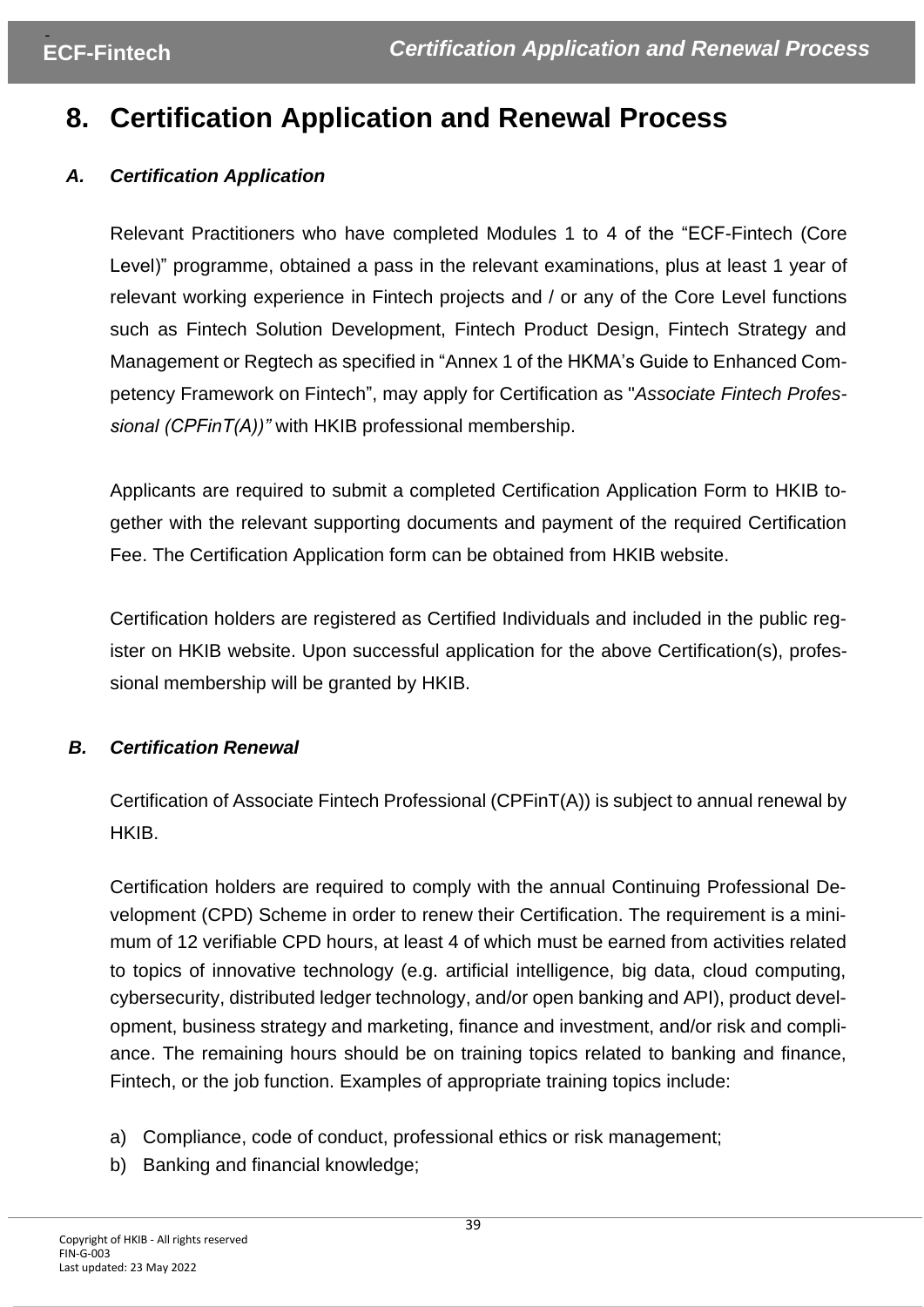- c) Emerging technologies in financial services (e.g. machine learning algorithms, deep learning, network analytics, visualisation, voice recognition, natural language processing and generation);
- d) Economics;
- e) Accounting;
- f) Legal principles;
- g) Business and people management;
- h) Language; and
- i) Information technology.

Certification holders are to renew their certification registration annually in January. Renewal email will be sent to members before renewal deadline. Certification holders who do not pay the continuing membership subscription on or before 31 January of each calendar year are treated as Default Members.

# *C. Certification Fee and Payment*

The application fee for Certification in various categories are as follows: (Valid until 31 December 2023)

| <b>Certification</b>                   | First year certification<br>- Non-HKIB member: HKD1,650<br>- HKIB ordinary member: HKD570<br>- HKIB professional member: Waived<br>- HKIB senior member: HKD1,450 |
|----------------------------------------|-------------------------------------------------------------------------------------------------------------------------------------------------------------------|
| <b>Certification</b><br><b>Renewal</b> | <b>Annual Renewal</b><br>- Certification: HKD1,650<br>- Re-registration fee of default member: HKD2,000                                                           |

- Applicants should pay the Certification Fee and Certification Renewal Fee as follows:
	- (a) Paid by Employer.
	- (b) By credit card. Please provide your credit card information on the application form**.**
	- (c) By FPS payment. Please provide your FPS payment receipt.
- Application forms without payment instruction are **NOT** processed.
- **NO** fees are refunded or transferred under any circumstances.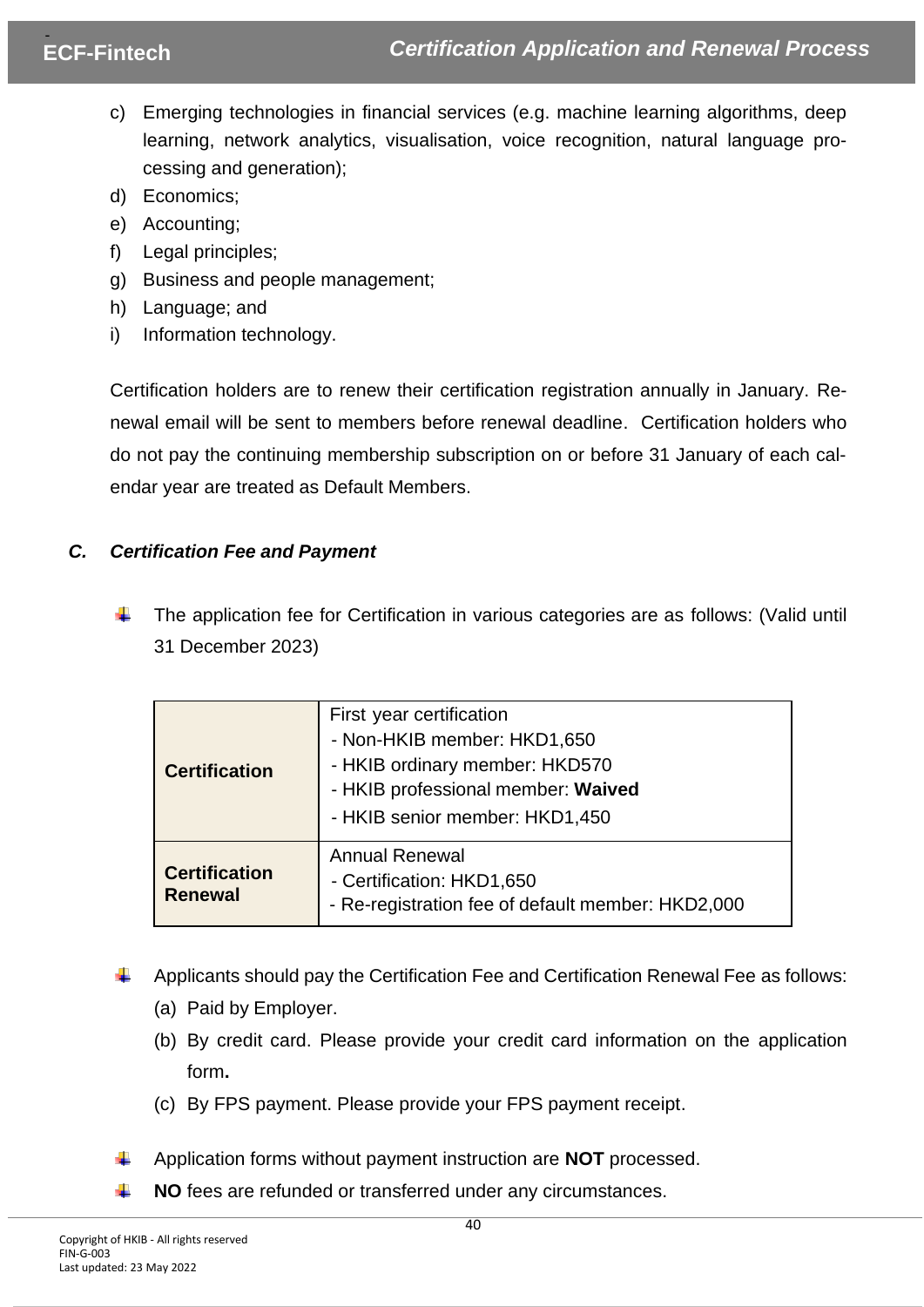- Applicants are advised to keep a record of their payment.
- HKIB reserves the right to adjust the certification, re-certification and/or administration surcharge fees (if applicable), at any time.

## *D. Certification and HKIB Membership Regulations*

It is mandatory for all individuals to maintain a valid professional membership with HKIB if the applicants want to apply for and maintain certification and be subject to HKIB membership governance.

Once an application is processed, the membership subscription and registration fees are non-refundable and non-transferable.

The name of the member to be entered on HKIB's records is that on the certification application form. This name, and the order and spelling in which it is presented are used subsequently on all transcripts, pass lists, diplomas, and certificates except where a member has notified HKIB of any change. Such notification must be accompanied by a certified true copy<sup>1</sup> of documentary confirmation, e.g. Hong Kong Identity Card, birth certificate, statutory declaration, etc.

Certification holders are bound by the prevailing rules and regulations of HKIB. They are abide by HKIB's rules and regulations in HKIB Members' Handbook. Certification holders are required to notify HKIB of any material changes to any information provided and responses made in certification application, including their contact details. HKIB may investigate the statements certification holders made with respect to applications, and applicants may be subject to disciplinary actions for any misrepresentation (whether fraudulent and otherwise) in their applications.

<sup>1</sup> Submitted copies of documents to HKIB must be certified as true copies of the originals by: - HKIB designated staff; or

<sup>-</sup> HR/authorized staff of current employer (Authorized Institution); or

<sup>-</sup> A recognized certified public accountant / lawyer / banker / notary public; or

Hong Kong Institute of Chartered Secretaries (HKICS) member.

The certifier must **sign** and **date** the copy document (printing his/her **name** clearly in capital letters underneath) and clearly indicate his/her **position** on it. The certifier must state that it is a true copy of the original (or words to similar effect).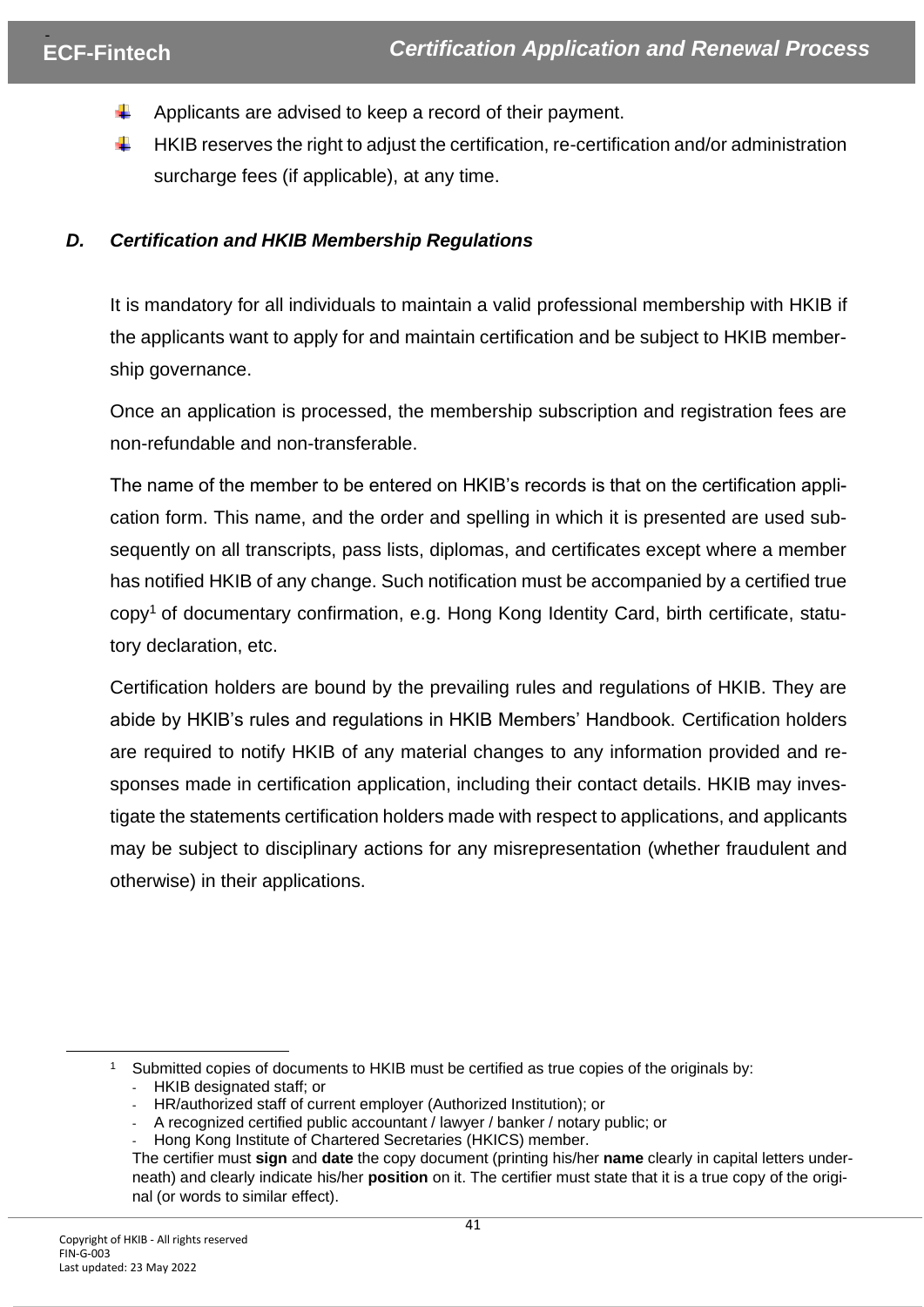# *E. Membership Reinstatement*

Members who have not paid the annual certification fees when due shall be considered as default members and are not entitled to use HKIB Professional Qualification, and may not call themselves members of the Institute.

Default members who reinstate their membership with HKIB are required to pay the current year's subscription plus a re-registration fee. Once the membership is reinstated, the member's examination record, if any, will be reactivated.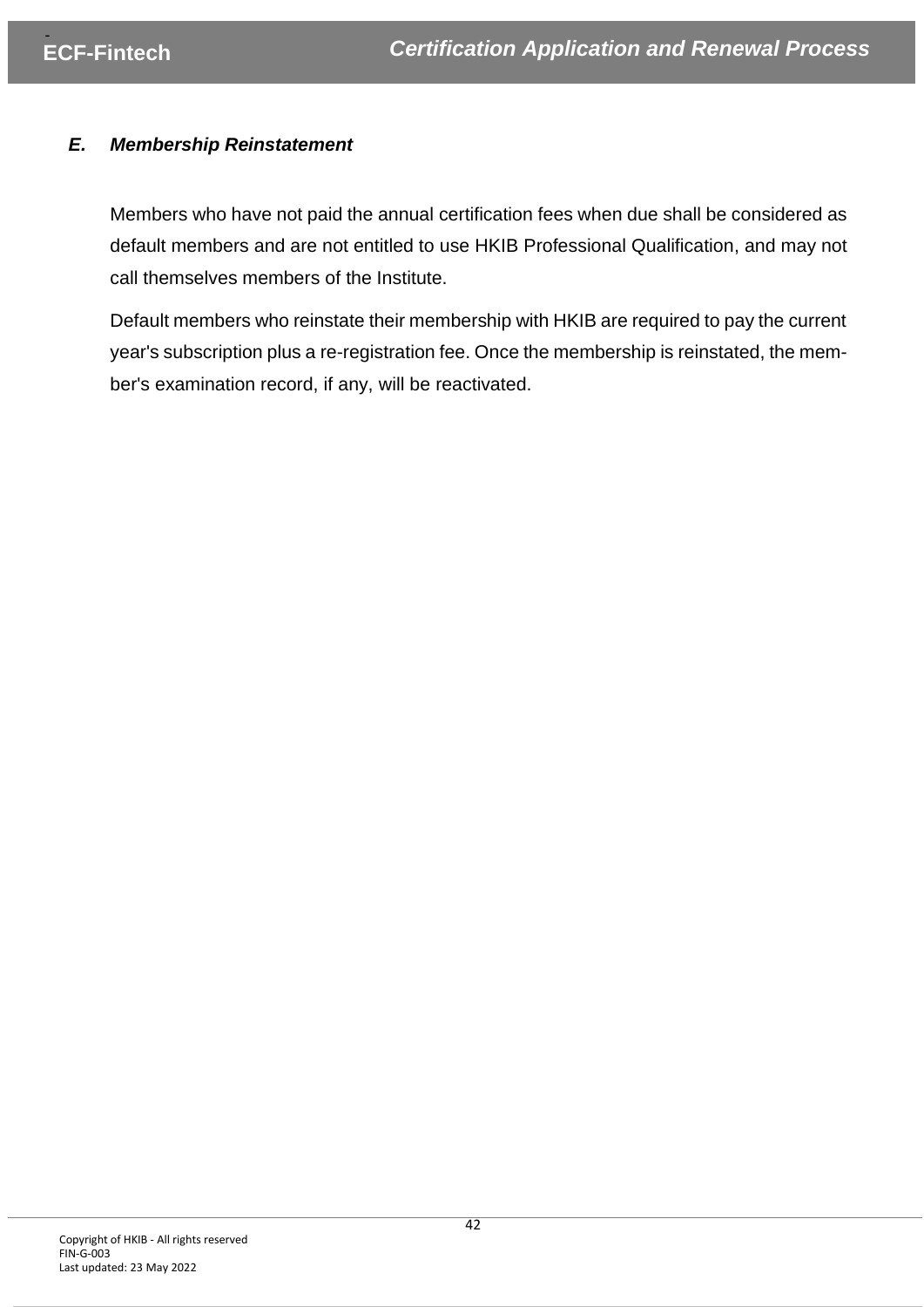# <span id="page-42-0"></span>**9. Exemption Application and Regulations**

# <span id="page-42-1"></span>*9.1 Module Exemption Requirements*

Exemption for modules of the "Associate Fintech Professional (CPFinT(A))" will be granted for practitioners who have passed any of the following training / professional programme(s):

| <b>Module</b>   | <b>Training Programme</b><br>(University Degree)                     | <b>Programme Provider</b>                                                |
|-----------------|----------------------------------------------------------------------|--------------------------------------------------------------------------|
| <b>Module 1</b> | <b>BEng Fintech</b>                                                  | <b>Chinese University of Hong Kong</b>                                   |
|                 | <b>MSc Fintech</b>                                                   | <b>Chinese University of Hong Kong</b>                                   |
|                 | <b>BSc Computational Finance and</b><br><b>Financial Technology</b>  | City University of Hong Kong                                             |
|                 | Associate of Science (Financial<br>Technology)                       | College of International<br>Education, Hong Kong Baptist Uni-<br>versity |
|                 | MSc Finance (Fintech and Finan-<br>cial Analytics)                   | Hong Kong Baptist University                                             |
|                 | <b>BBA (Hon) Financial Technology</b><br>and Innovation              | Hong Kong Metropolitan University                                        |
|                 | <b>BSc (Hon) Financial Technology</b><br>and Artificial Intelligence | Hong Kong Polytechnic University                                         |
|                 | <b>Doctor Financial Technology</b>                                   | Hong Kong Polytechnic University                                         |
|                 | BCom (Hon) in Financial Technol-<br>ogy                              | Hong Kong Shue Yan University                                            |
|                 | <b>MSc Fintech</b>                                                   | Hong Kong University of Science<br>and Technology                        |
|                 | Advanced Diploma in FinTech                                          | <b>HKU SPACE</b>                                                         |
|                 | <b>Executive Certificate in FinTech</b>                              | <b>HKU SPACE</b>                                                         |
|                 | <b>Executive Certificate in Banking</b><br>and Financial Technology  | <b>HKU SPACE</b>                                                         |
|                 | <b>BASc Financial Technology</b>                                     | University of Hong Kong                                                  |
|                 | <b>MSc Fintech</b>                                                   | University of Hong Kong                                                  |
|                 | MSc Financial Technology and<br>Data Analytics                       | University of Hong Kong                                                  |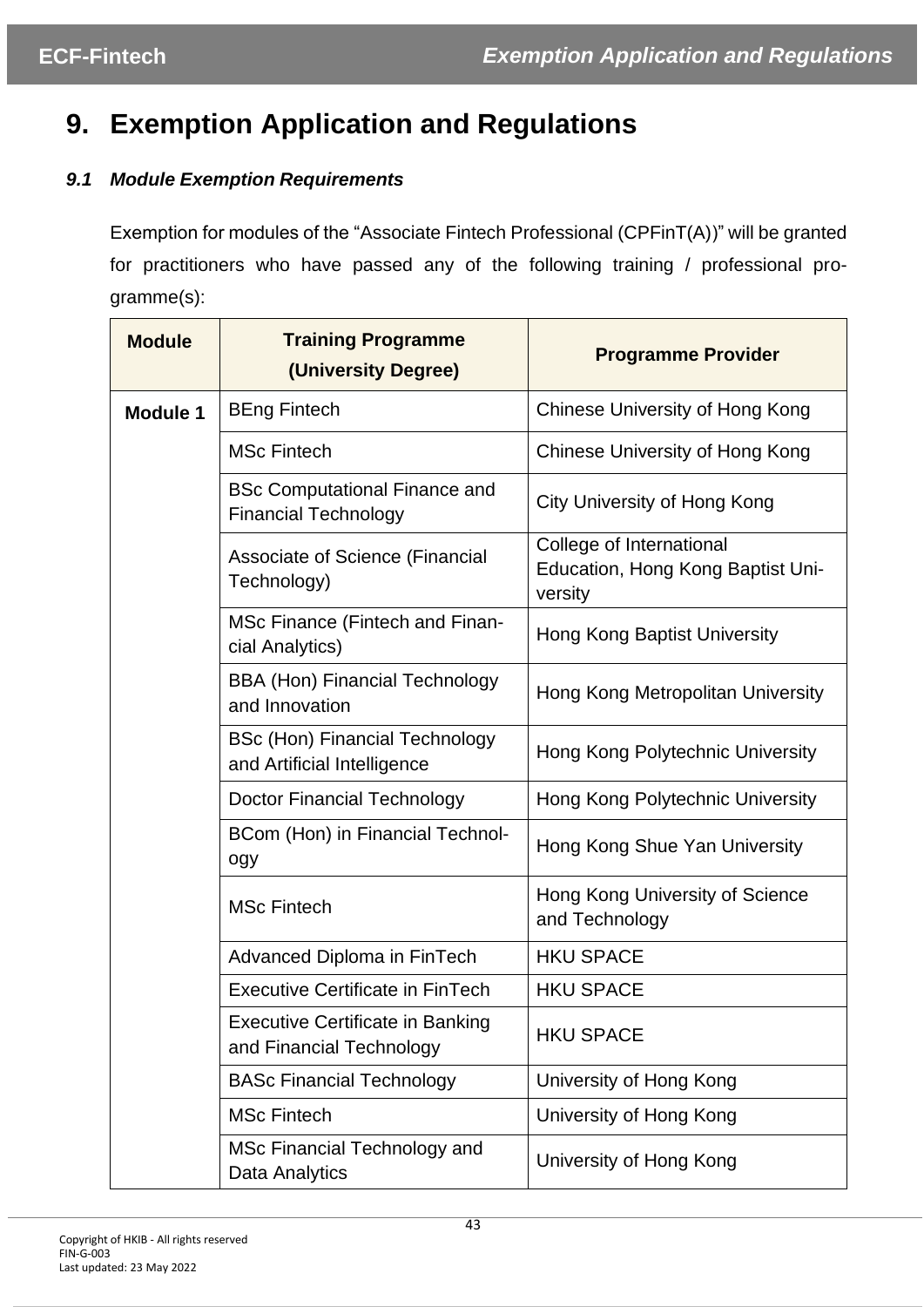|                 | <b>Training Programme</b><br>(Online Courses)                                                                                                        | <b>Programme Provider</b>                                                                                                        |
|-----------------|------------------------------------------------------------------------------------------------------------------------------------------------------|----------------------------------------------------------------------------------------------------------------------------------|
|                 | <b>Harvard Fintech Online Short</b><br>Course with Harvard VPAL Prem-<br>ier Certificate                                                             | <b>Harvard University</b>                                                                                                        |
|                 | FinTech: Finance Industry Trans-<br>formation and Regulation Speciali-<br>zation of Coursera                                                         | Hong Kong University of Science<br>and Technology                                                                                |
|                 | Fintech: Innovation and Transfor-<br>mation in Financial Services                                                                                    | <b>National University of Singapore</b>                                                                                          |
|                 | The Future of Finance Professional<br>Certificate of edX                                                                                             | <b>University of Texas</b>                                                                                                       |
|                 | <b>Professional Programme</b>                                                                                                                        | <b>Programme Provider</b>                                                                                                        |
|                 | Shenzhen-Hong Kong-Macau<br><b>Fintech Professional Programme</b><br>Level 1                                                                         | Shenzhen Fintech Association, Chi-<br>nese Financial Association of Hong<br>Kong, and Macau Institute of Finan-<br>cial Services |
|                 | Certificate in Finance and Technol-<br>ogy Level 1                                                                                                   | Institute of Financial Technologists<br>of Asia                                                                                  |
| <b>Module 2</b> | <b>Training Programme</b><br>(University Degree)                                                                                                     | <b>Programme Provider</b>                                                                                                        |
|                 | BCom (Hon) in Financial Technol-<br>ogy                                                                                                              | Hong Kong Shue Yan University                                                                                                    |
|                 | <b>BBA (Hon) Financial Technology</b><br>and Innovation                                                                                              | Hong Kong Metropolitan University                                                                                                |
|                 | <b>Training Programme</b><br>(Advanced Diploma)                                                                                                      | <b>Programme Provider</b>                                                                                                        |
|                 | <b>Advanced Diploma for Certified</b><br>Banker - "Fundamental of Bank-<br>ing", "Professional Ethics and<br>Compliance", and "Risk Manage-<br>ment" | The Hong Kong Institute of Bankers                                                                                               |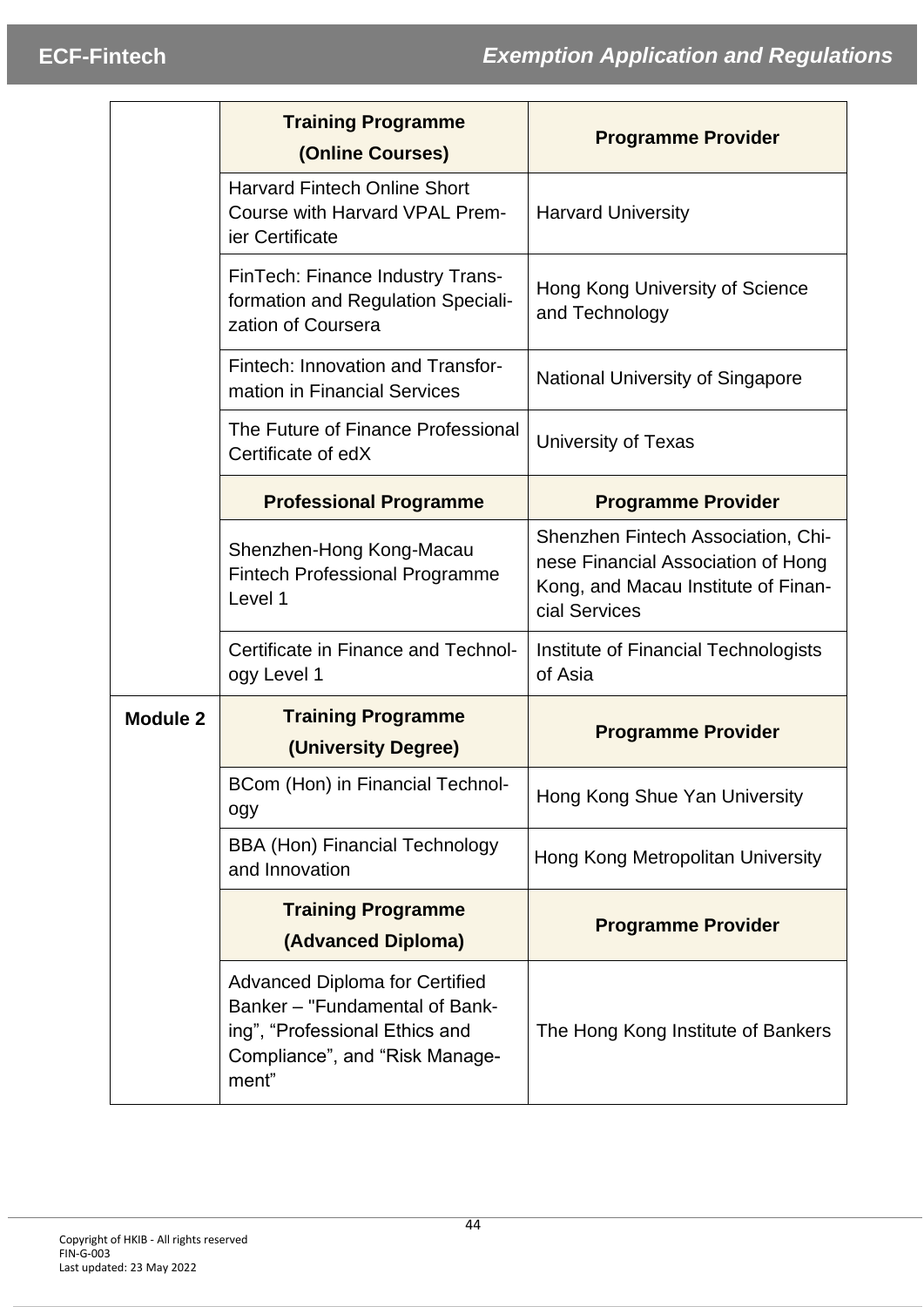|          | <b>Advanced Diploma for Certified</b><br>Banker - "Fundamental of Bank-<br>ing", and ECF- Operational Risk<br>Management / ECF- Compliance -<br>"Module 2: Regulatory Framework<br>and Compliance in the Banking In-<br>dustry" | The Hong Kong Institute of Bankers                                                                                                                                                                                                           |
|----------|---------------------------------------------------------------------------------------------------------------------------------------------------------------------------------------------------------------------------------|----------------------------------------------------------------------------------------------------------------------------------------------------------------------------------------------------------------------------------------------|
| Module 4 | <b>Training Programme</b><br>(University Degree)                                                                                                                                                                                | <b>Programme Provider</b>                                                                                                                                                                                                                    |
|          | <b>BEng Fintech</b>                                                                                                                                                                                                             | Chinese University of Hong Kong                                                                                                                                                                                                              |
|          | <b>MSc Fintech</b>                                                                                                                                                                                                              | Chinese University of Hong Kong                                                                                                                                                                                                              |
|          | <b>BSc Computational Finance and</b><br><b>Financial Technology</b>                                                                                                                                                             | City University of Hong Kong                                                                                                                                                                                                                 |
|          | Associate of Science (Financial<br>Technology)                                                                                                                                                                                  | College of International Education,<br><b>Hong Kong Baptist University</b>                                                                                                                                                                   |
|          | MSc Finance (Fintech and Finan-<br>cial Analytics)                                                                                                                                                                              | <b>Hong Kong Baptist University</b>                                                                                                                                                                                                          |
|          | <b>BSc (Hon) Financial Technology</b><br>and Artificial Intelligence                                                                                                                                                            | Hong Kong Polytechnic University                                                                                                                                                                                                             |
|          | <b>Doctor Financial Technology</b>                                                                                                                                                                                              | Hong Kong Polytechnic University                                                                                                                                                                                                             |
|          | BCom (Hon) in Financial Technol-<br>ogy                                                                                                                                                                                         | Hong Kong Shue Yan University                                                                                                                                                                                                                |
|          | <b>MSc Fintech</b>                                                                                                                                                                                                              | Hong Kong University of Science<br>and Technology                                                                                                                                                                                            |
|          | <b>Advanced Diploma in FinTech</b>                                                                                                                                                                                              | <b>HKU SPACE</b>                                                                                                                                                                                                                             |
|          | <b>BASc Financial Technology</b>                                                                                                                                                                                                | University of Hong Kong                                                                                                                                                                                                                      |
|          | <b>MSc Fintech</b>                                                                                                                                                                                                              | University of Hong Kong                                                                                                                                                                                                                      |
|          | MSc Financial Technology and<br>Data Analytics                                                                                                                                                                                  | University of Hong Kong                                                                                                                                                                                                                      |
|          |                                                                                                                                                                                                                                 | <b>OR</b>                                                                                                                                                                                                                                    |
|          | Core Level training programme:                                                                                                                                                                                                  | A candidate who has completed at least one of the certifications in any one<br>of the following specialist areas from key market players or service/platform<br>providers is eligible to apply for exemption on Module 4 of the ECF- Fintech |

Artificial Intelligence and Big Data Analytics: e.g. AWS Machine Learning - Specialty, Microsoft AI Engineer, AWS Data Analytics - Specialty, Microsoft Data Engineer, Microsoft Data scientist, Google Data Analytics, etc.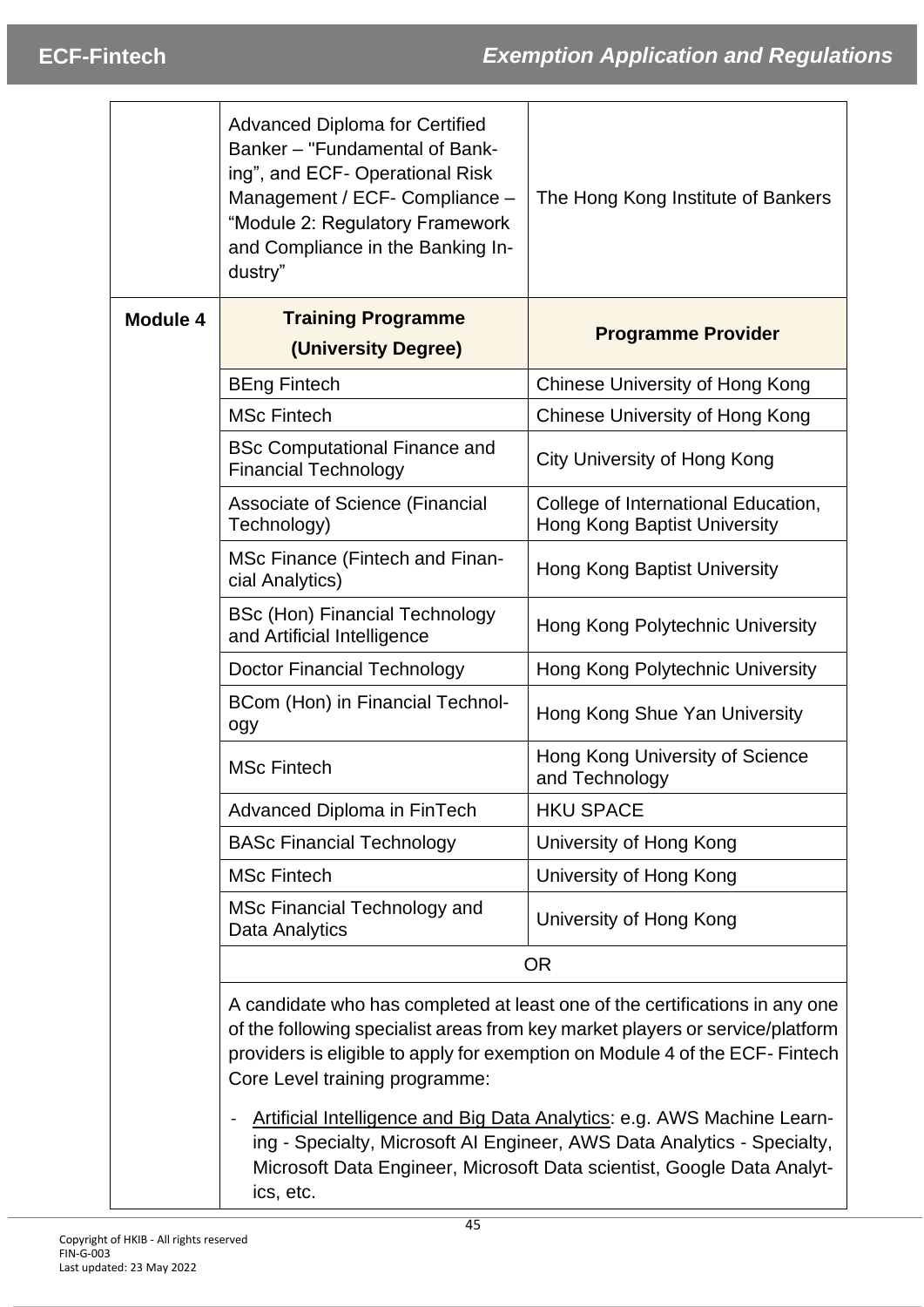| - Cloud Computing for Business Applications: e.g. AWS Certified Cloud<br>Practitioner, GCP Associate Cloud Engineer, Alibaba Cloud Certified<br>Associate-Cloud Computing, Microsoft Certified: Azure Fundamentals,<br>etc.                                                                                                         |
|-------------------------------------------------------------------------------------------------------------------------------------------------------------------------------------------------------------------------------------------------------------------------------------------------------------------------------------|
| Blockchain and Distributed Ledger Technology: e.g. Blockchain Certifi-<br>$\blacksquare$<br>cation Course (from EC Council), P. G. Diploma in Blockchain Technol-<br>ogy (from UpGrad), Certified Enterprise Blockchain Architect (CEBA),<br>Blockchain Technology - EdX, Blockchain Fundamentals Certificate<br>(from ISACA), etc. |

# <span id="page-45-0"></span>*9.2 Modular Exemption Application*

- Candidate with relevant qualifications may apply for module exemption from "Profes- $\ddot{}$ sional Certificate for ECF on Fintech".
- ÷ Exemption application should be made on an exemption form together with the following documents/items; failing to do so delays assessment:
	- i. Appropriate fees (application fee and exemption fees)
	- ii. Copies of transcript and certificate, if applicable
- ÷. Documents submitted will not be returned regardless of the application result.
- ÷ Unless otherwise specified, exemption application based on partially attained qualification is not accepted.
- ÷ Exemption claims granted to student members are only registered in HKIB's record upon the student members' graduation.
- ÷ Exemption results are normally given in writing within 60 days after receipt of application and supporting documents. If further assessment is needed due to unexpected circumstances, separate notifications are given. The decision of the Institute is final and cannot be appealed.
- ÷. Candidate attempting but failing in a module may subsequently claim exemption from that module if they obtain a new/further qualification recognised for exemption purposes.
- 4. An exemption confirmation letter is issued to candidate whose exemption application is granted.
- ∔ Candidate exempted from a module subsequently attempting that module by examination, have their exemption status overridden.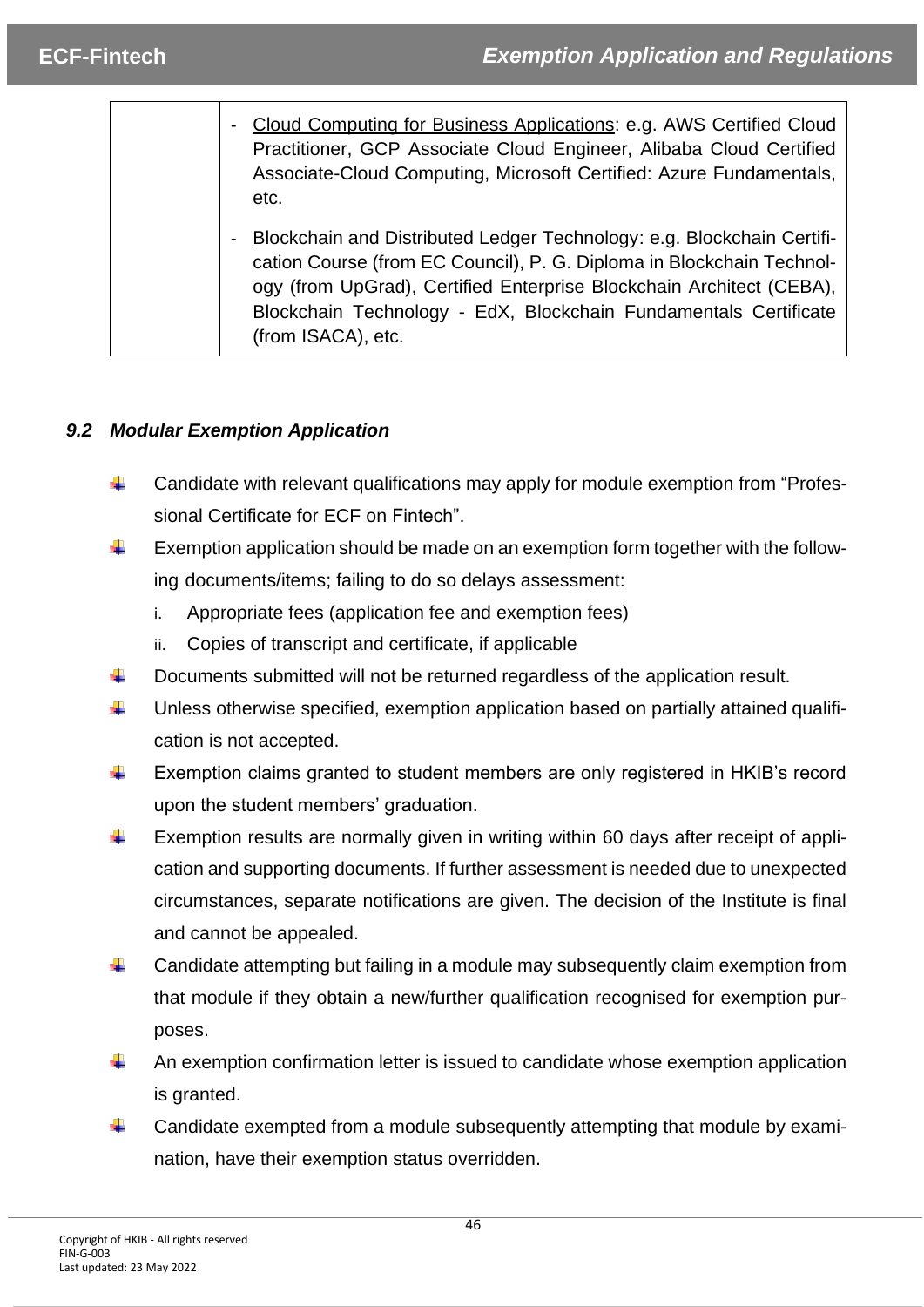# <span id="page-46-0"></span>**10. General Information**

# <span id="page-46-1"></span>*10.1 Bad Weather Arrangements*

In the event of bad weather on the training class/examination day, candidates should visit HKIB website at [www.hkib.org](http://www.hkib.org/) for announcements about the latest arrangements and should pay attention to radio/television broadcasts about weather conditions.

÷ If the typhoon signal No. 8 or above, black rainstorm signal, or "extreme conditions" is hoisted or still in force on the day of a training class, the arrangements below apply:

| <b>Signal in force</b> | <b>Training Class(es) cancelled</b>                 |
|------------------------|-----------------------------------------------------|
| At 6:30am              | Morning Session $(8:30am - 2:00pm)$ is cancelled.   |
| At 12:00noon           | Afternoon Session (2:00pm – 6:00pm) is cancelled.   |
| At 3:00pm              | Evening Session (6:00pm $-$ 10:00 pm) is cancelled. |

÷ If the typhoon signal No. 8 or above, black rainstorm signal, or "extreme conditions" is hoisted or still in force on the day of an examination at the following times, the arrangements below will apply:

| <b>Signal in force</b> | <b>Examination cancelled</b>                                      |
|------------------------|-------------------------------------------------------------------|
| At 6:00am              | Examination(s) $(8:00am - 1:00pm)$ are cancelled.                 |
| At 10:00am             | Examination(s) $(1:00 \text{pm} - 5:00 \text{pm})$ are cancelled. |
| At 2:00pm              | Examination(s) (at 5:00pm or after) are cancelled.                |

- ÷ If typhoon signal No. 8 or above, black rainstorm signal, or "extreme conditions" is hoisted or still in force while the training class/examination is in progress, the training class/examination continues as scheduled.
- If a training class/examination is rescheduled, HKIB notifies candidates of the new ∔ training class/examination date and time by email within one week of the originally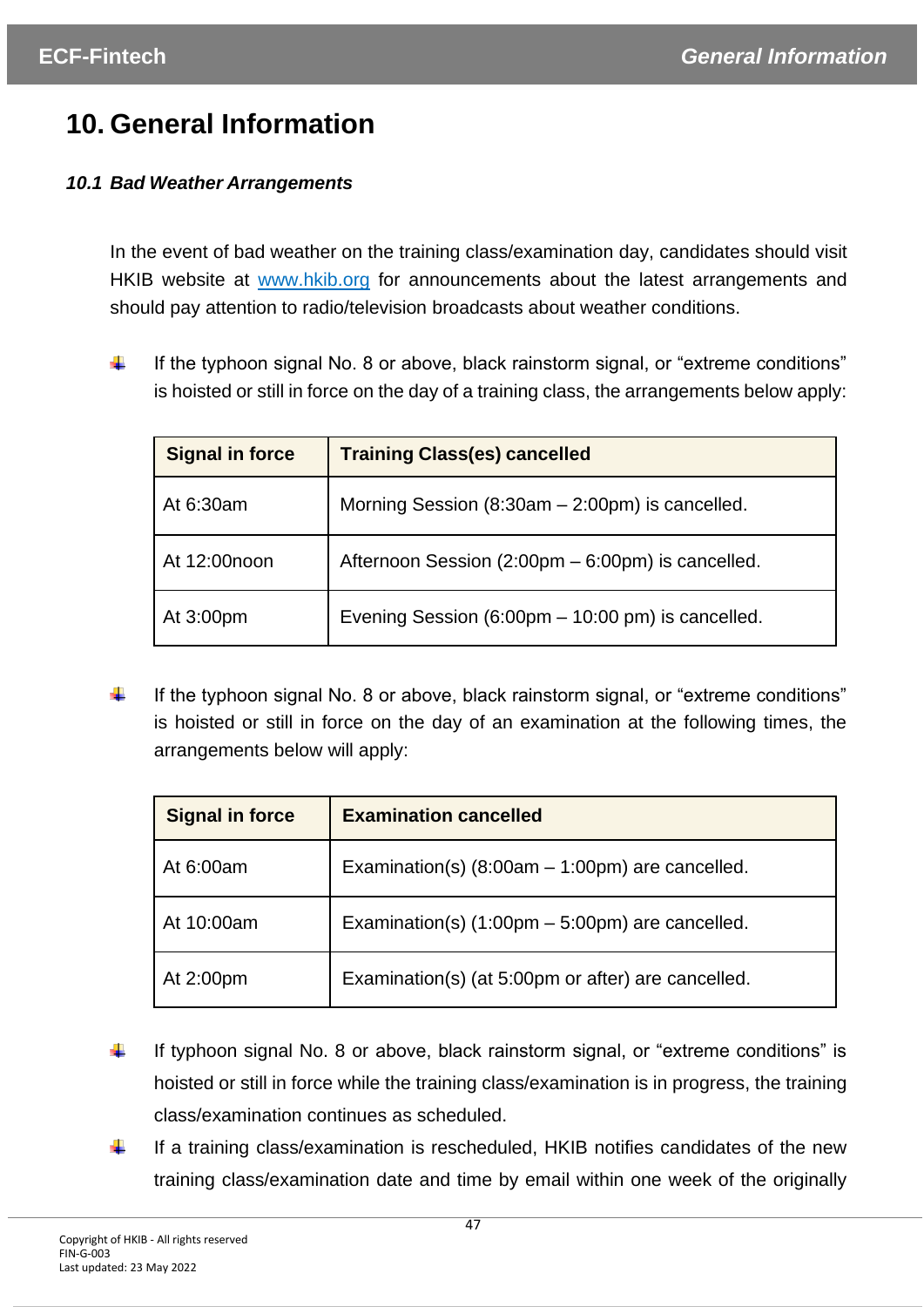scheduled date. Under such circumstances, candidates are not required to re-register for the training class/examination. Applications for a refund and/or transfer are NOT allowed.

₩ HKIB reserves the right to postpone, cancel and/or reschedule any training class/examination.

## <span id="page-47-0"></span>*10.2 Personal Data Protection*

Personal data provided by the candidate are used for administrative and communicative purposes relating to training and examination. Failure to provide complete and accurate information may affect the provision of administrative services to the candidate. The Institute keeps the personal data provided confidential, but may need to disclose it to appropriate personnel in the Institute and other relevant parties engaging in the provision of examination services to the Institute. Candidates have the right to request access to and correction of their personal data. For details, candidates can contact the Institute.

Candidates are advised to read th[e Privacy Policy Statement](https://www.hkib.org/storage/photos/7/Privacy_Policy_Statement_20220406.pdf) to understand their rights and obligations in respect of the supply of personal data to HKIB and the ways in which HKIB may handle such data.

### <span id="page-47-1"></span>*10.3 Addendums and Changes*

HKIB reserves the right to make changes and additions to membership, training and examination regulations, enrolment/application procedures, information in this handbook and any related policies without prior notice. HKIB shall bear no responsibility for any loss to candidates caused by any change or addition made to the aforementioned items.